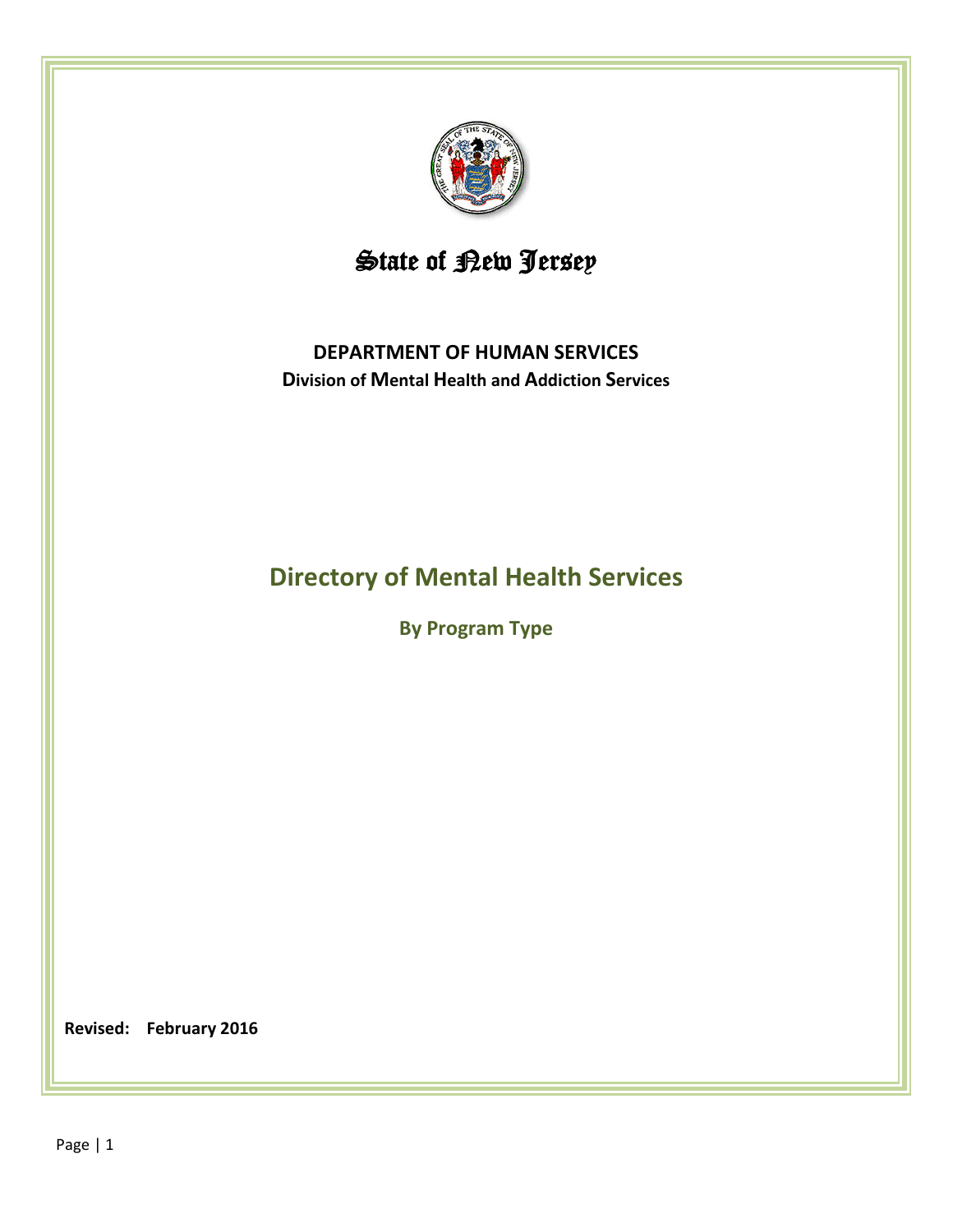<span id="page-1-0"></span>

| <b>Acute Care Family Support</b>                                                                                                                                                                                                    |  |
|-------------------------------------------------------------------------------------------------------------------------------------------------------------------------------------------------------------------------------------|--|
|                                                                                                                                                                                                                                     |  |
| <u>County Mental Health Boards [1986]</u> The County Mental Health Boards [1986] County Mental Health Boards [1986] County Mental Health Boards [1986] County Mental Health Boards [1986] County Mental Service Service Service Ser |  |
|                                                                                                                                                                                                                                     |  |
| Deaf Enhanced Screening Centers [111] Deaf Enhanced Screening Centers   8                                                                                                                                                           |  |
| Deaf Enhanced Short Term Care Facilities <b>Manual Acidities</b> 2014 12:00 12:00 13:00 14:00 14:00 14:00 14:00 14:00                                                                                                               |  |
| <b>Designated Screening Centers</b>                                                                                                                                                                                                 |  |
| Early Intervention and Support Services (Crisis Intervention Services)<br>14. Intervention and Support Services (Crisis Intervention Services)                                                                                      |  |
| <b>Homeless Services</b>                                                                                                                                                                                                            |  |
| Integrated Case Management Services (ICMS) [1000] [100] [100] [100] [100] [100] [17 - 18                                                                                                                                            |  |
| Intensive Family Support Services (IFSS) [1676] [1676] [16] [16] Intensive Family 20 - 20                                                                                                                                           |  |
| Intensive Outpatient Treatment and Support Services (IOTSS) [11] [12] Theory and the Patent Muslim (21 - 22                                                                                                                         |  |
|                                                                                                                                                                                                                                     |  |
| <b>Justice Involved Services</b>                                                                                                                                                                                                    |  |
| Mental Health Cultural Competence Training Centers [11] Mental Mental Health Cultural Competence Training Centers                                                                                                                   |  |
| Outpatient Services 27 - 31                                                                                                                                                                                                         |  |
| Partial Care/Partial Hospitalization 25 and 200 million 32 - 35                                                                                                                                                                     |  |
| Program of Assertive Community Treatment (PACT) [11] Program continuum control as 36 - 37                                                                                                                                           |  |
| Residential Intensive Support Team (RIST) [111] Residential International Properties 38                                                                                                                                             |  |
| <u>Residential Services</u> 33 - 42                                                                                                                                                                                                 |  |
| <b>Self-Help Centers</b>                                                                                                                                                                                                            |  |
| Short Term Care Facilities (STCF) [11] Short Term 2016 15: 45 - 46                                                                                                                                                                  |  |
| State and County Hospitals [179] And The County Application and Alternative County Application and Application                                                                                                                      |  |
| <b>Supported Employment</b> 48 - 49                                                                                                                                                                                                 |  |
| Supported Education 50                                                                                                                                                                                                              |  |
| <b>Supportive Housing Manual Action 1980</b> 1991 - 53                                                                                                                                                                              |  |
| <b>Systems Advocacy</b> 24 - 55                                                                                                                                                                                                     |  |
| Voluntary Unit 56                                                                                                                                                                                                                   |  |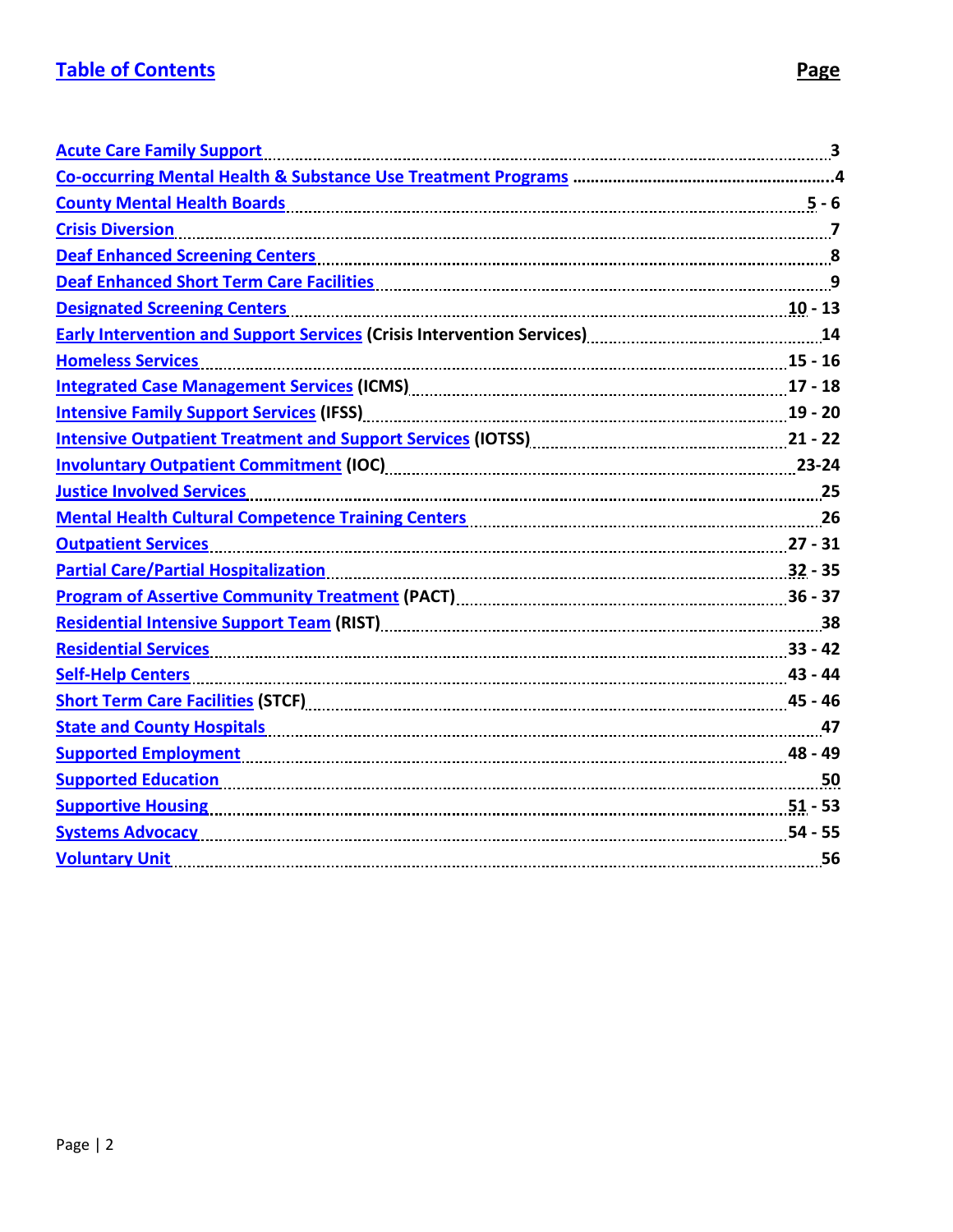### <span id="page-2-0"></span>**[Acute Care Family Support](#page-2-0)**

*The Acute Care Family Support Project is targeted to families with an adult member who is experiencing a psychiatric crisis and is being assessed in a Screening Center or Affiliated Emergency Service. They provide onsite or offsite support to the family while their loved one is being assessed, educate them regarding services/treatment in an acute care setting, including the commitment process, and link them to existing family support in the community. Family may also include significant others and primary caretakers.*

| <b>Atlantic County</b>                               | <b>Bergen County</b>                        |
|------------------------------------------------------|---------------------------------------------|
|                                                      |                                             |
| Mental Health Association of Atlantic County         | Comprehensive Behavioral Healthcare         |
| 4 East Jimmie Leeds Road - Suite 3                   | 395 Main Street                             |
| Galloway, NJ 08205                                   | Hackensack, NJ 07601                        |
| (609) 652-3800                                       | (291) 646-0333                              |
| <b>Camden County</b>                                 | <b>Cape May County</b>                      |
| Mental Health Association in Southwestern New Jersey | <b>Cape Counseling Services</b>             |
| 217 Black Horse Pike                                 | 1129 Route 9 South - Suite 1                |
| Haddon Heights, NJ 08035                             | Cape May Court House, NJ 08210              |
| (856) 522-0639, Ext. 201                             | (609) 778-6136                              |
| <b>Essex County</b>                                  | <b>Hudson County</b>                        |
| Mental Health Association of Essex County            | Jersey City Medical Center                  |
| 33 South Fullerton Avenue                            | 355 Grand Street                            |
| Montclair, NJ 07042                                  | Jersey City, NJ 07302                       |
| (973) 509-9777                                       | (201) 915-2268                              |
|                                                      |                                             |
| <b>Hunterdon County</b>                              | <b>Middlesex County</b>                     |
| <b>Hunterdon Medical Center</b>                      | Rutger's University Behavioral Health Care  |
| 2100 Wescott Drive                                   | 671 Hoes Lane                               |
| Flemington, NJ 08822                                 | Piscataway, NJ 08855                        |
| (908) 788-6401                                       | (732) 235-6184                              |
| <b>Monmouth County</b>                               | <b>Passaic County</b>                       |
| <b>Monmouth Medical Center</b>                       | Mental Health Association in Passaic County |
| 300 Second Avenue                                    | 404 Clifton Avenue                          |
| Long Branch, NJ 07740                                | Clifton, NJ 07011                           |
| (732) 923-6999                                       | (973) 478-4444                              |
| <b>Union County</b>                                  |                                             |
| Mental Health Association in New Jersey              |                                             |
| <b>Union County Office</b>                           |                                             |
| 88 Pompton Avenue                                    |                                             |
| Verona, NJ 07044                                     |                                             |
| (973) 571-4100                                       |                                             |
|                                                      |                                             |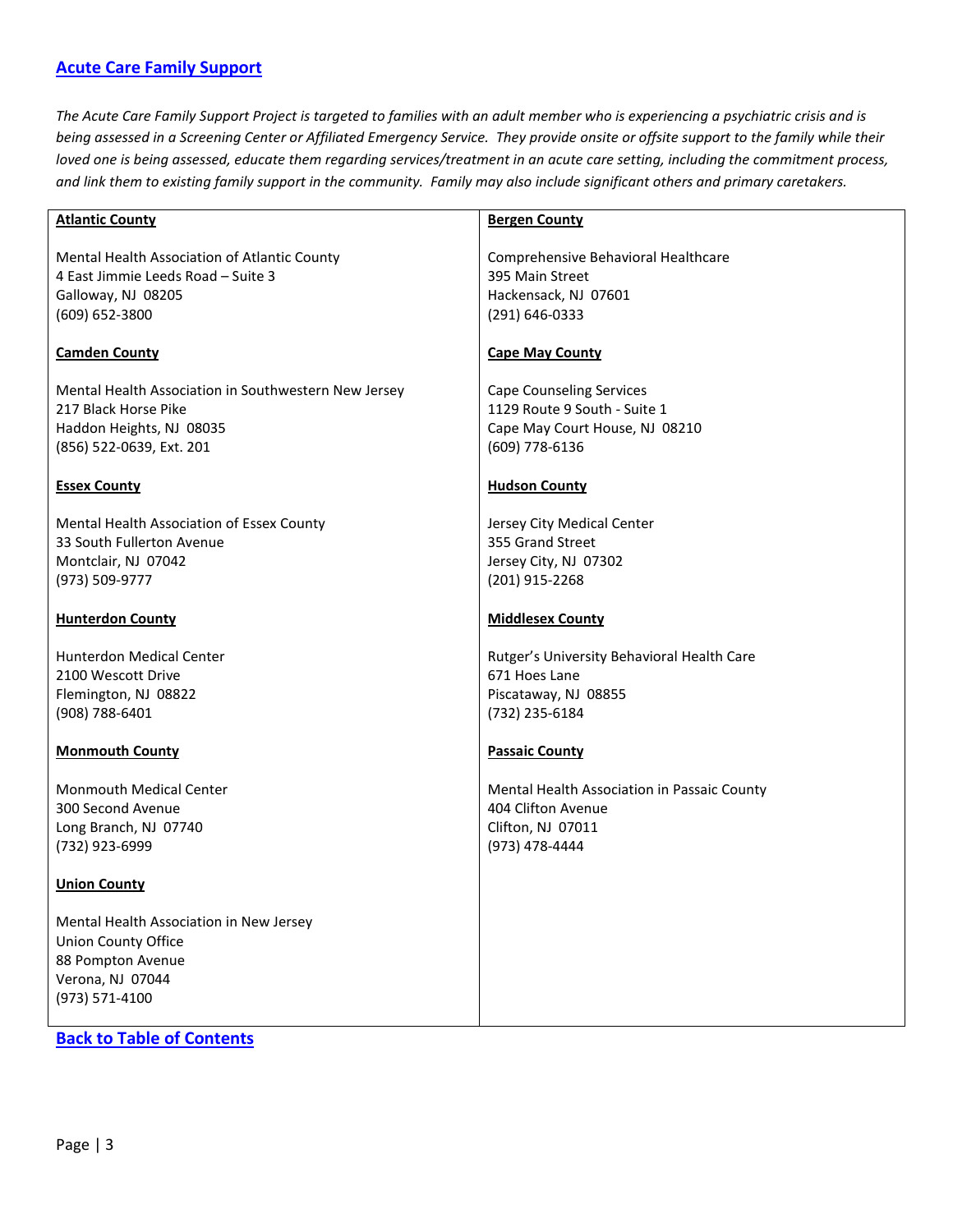<span id="page-3-0"></span>*The co-occurring outpatient programs are licensed to provide mental health outpatient treatment. The program provides outpatient services for individuals dealing with both mental health and substance use disorders, which include weekly, hour-long individuals, family and group sessions along with psychiatric evaluations and individualized medication management.*

| Inspira Health Network         | Inspira Health Network         |
|--------------------------------|--------------------------------|
| 333 Irving Avenue              | 537 North Broad Street         |
| Bridgeton, NJ 08302            | Woodbury, NJ 08096             |
| (856) 575-4111 (ACCESS CENTER) | (856) 575-4111 (ACCESS CENTER) |
|                                |                                |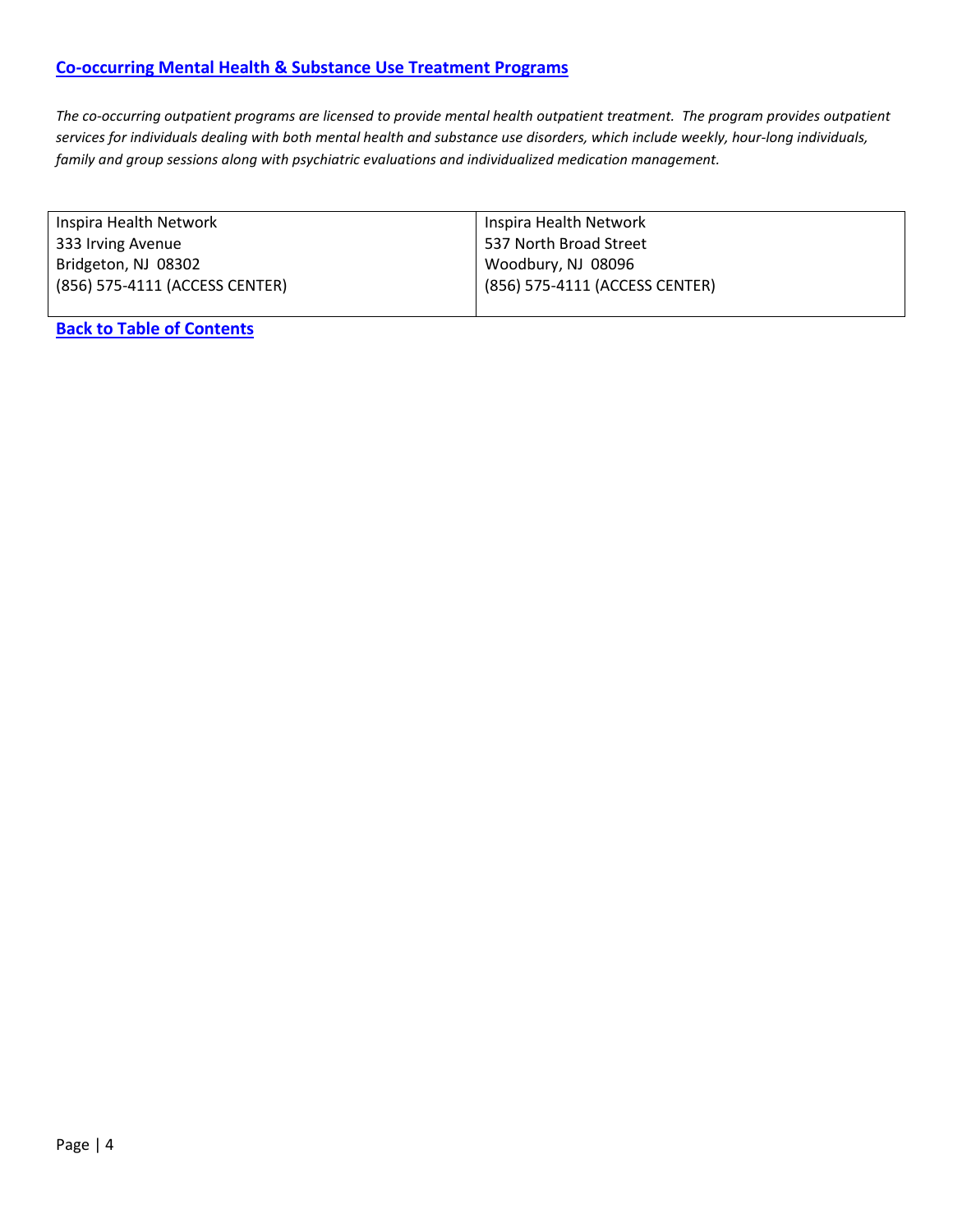### <span id="page-4-0"></span>**[County Mental Health Boards](#page-4-0)**

*A body of 7-12 County residents appointed by the County's board of chosen freeholders that reviews progress in the development of comprehensive community mental health services in the County and makes recommendations to the local agencies, the community mental health board, and the Department of Human Services.*

| County of Atlantic                                         | Bergen County                                         |
|------------------------------------------------------------|-------------------------------------------------------|
| 101 South Shore Road                                       | One Bergen County Plaza - 4 <sup>th</sup> Floor       |
| Northfield, NJ 08225                                       | Hackensack, NJ 07601                                  |
| (609) 645-7700, ext. 4307                                  | (201) 634-2745                                        |
|                                                            |                                                       |
| <b>Burlington County Human Services</b>                    | <b>Camden County Community Planning</b>               |
| 795 Woodlane Road                                          | & Advocacy Council                                    |
| Mount Holly, NJ 08060                                      | 2500 McClellan Avenue, Suite 110                      |
| (609) 265-5383                                             | Pennsauken, NJ 08109                                  |
|                                                            | (856) 663-3998, ext. 224                              |
| Cape May County Department of Human Services               |                                                       |
| 4 Moore Road                                               | <b>Cumberland County Department of Human Services</b> |
|                                                            | 790 East Commerce Street                              |
| Cape May Court House, NJ 08210                             |                                                       |
| (609) 465-1055                                             | Bridgeton, NJ 08302                                   |
|                                                            | (856) 459-3080                                        |
| County of Essex                                            |                                                       |
| Office of Mental Health                                    | Gloucester County Mental Health Board                 |
| 204 Grove Avenue                                           | Gloucester Co. Institute of Technology                |
| Cedar Grove, NJ 07009                                      | 115 Budd Boulevard                                    |
| (973) 571-2821 / 2822                                      | West Deptford, NJ 08096                               |
|                                                            | (856) 384-6889                                        |
| Hudson County Dept. of Health & Human Services             |                                                       |
| 595 County Avenue - Bldg. 2                                | Hunterdon County Department of Human Services         |
| Secaucus, NJ 07094                                         | 8 Gaunt Place                                         |
| (201) 369-5280, ext. 4250                                  | Flemington, NJ 08822-2900                             |
|                                                            | (908) 788-1372                                        |
| Mercer County Division of Mental Health                    |                                                       |
| Department of Human Services                               | Middlesex County Office of Human Services             |
| 640 South Broad Street                                     | JFK Square - 5 <sup>th</sup> Floor                    |
| Trenton, NJ 08650                                          | New Brunswick, NJ 08901                               |
| (609) 989-6574 / 6529                                      | (732) 745-4313                                        |
|                                                            |                                                       |
| Monmouth County Div. of Mental Health & Addiction Services | Morris County Department of Human Services            |
| 3000 Kozloski Road                                         | 30 Schuyler Place $-3^{rd}$ Floor                     |
| Freehold, NJ 07728                                         | Morristown, NJ 07960-0900                             |
| (732) 431-6451                                             | (732) 285-6852                                        |
|                                                            |                                                       |
| <b>Ocean County Human Services</b>                         | Passaic County Division of Mental Health              |
| 1027 Hooper Avenue, Bldg. 2                                | 401 Grand Street $-5^{th}$ Floor                      |
| Toms River, NJ 08754-2191                                  | Patterson, NJ 07505                                   |
| (732) 506-5374                                             | (973) 881-2834                                        |
|                                                            |                                                       |
|                                                            |                                                       |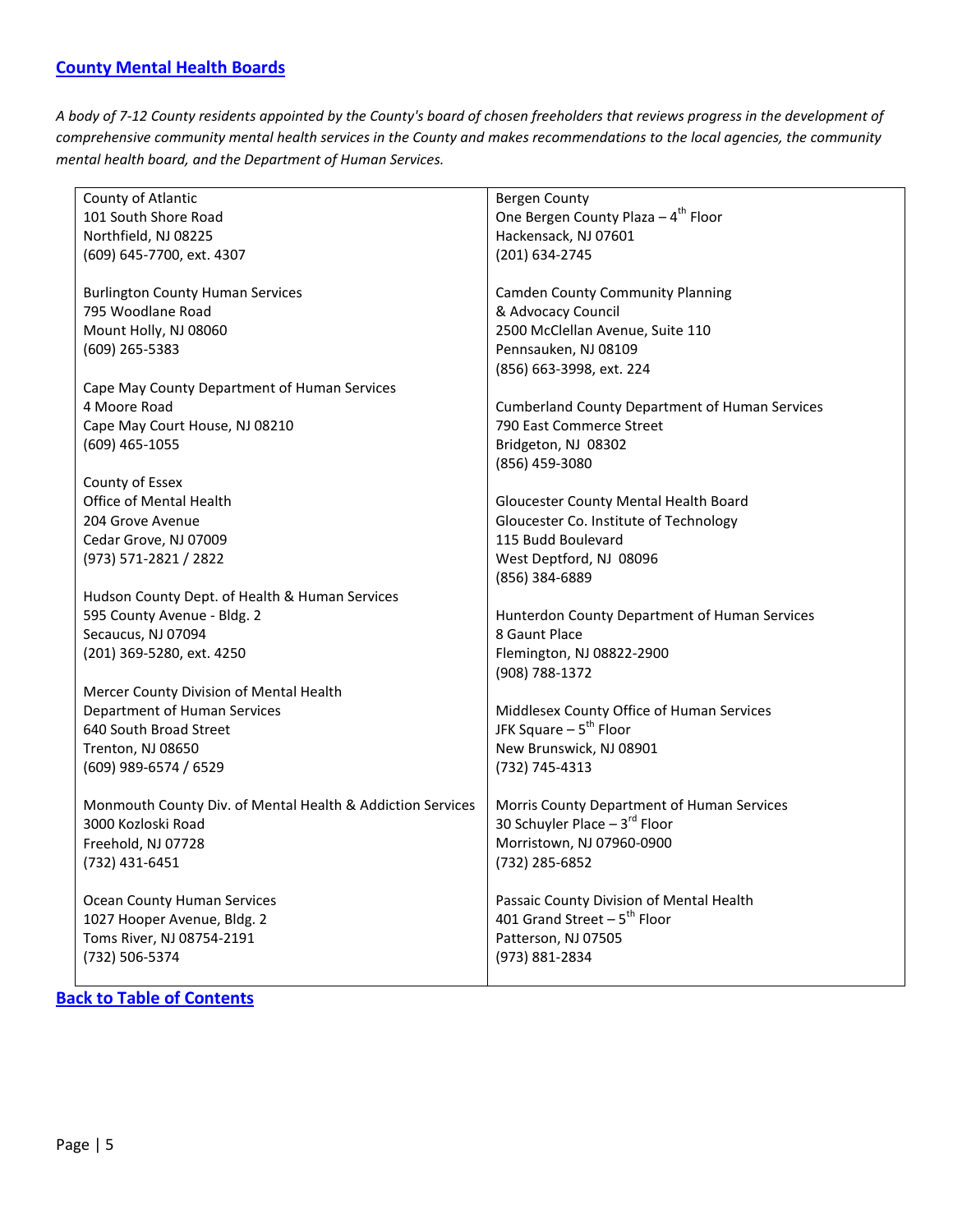# **[County Mental](#page-4-0) Health Boards (Continued)**

| Salem Co. Department of Health       | Somerset Co. Department of Human Services        |
|--------------------------------------|--------------------------------------------------|
| 94 Market Street                     | 27 Warren Street $-3^{rd}$ Floor                 |
| Salem, NJ 08079                      | Somerset, NJ 08876                               |
| (856) 935-7510, ext. 8464            | (908) 704-6320 / 6300                            |
|                                      |                                                  |
| Union County Mental Health Board     | Sussex County Div. of Community & Youth Services |
| Union County Administration Building | One Spring Street                                |
| Elizabethtown Plaza                  | Newton, NJ 07860                                 |
| Elizabeth, NJ 07207                  | (973) 940-5200, ext. 1381                        |
| (908) 527-4844                       |                                                  |
|                                      | Warren Co. Department of Human Services          |
|                                      | 202 Mansfield Street                             |
|                                      | Belvidere, NJ 07823                              |
|                                      | $(908)$ 475-6092 / 6080                          |
|                                      |                                                  |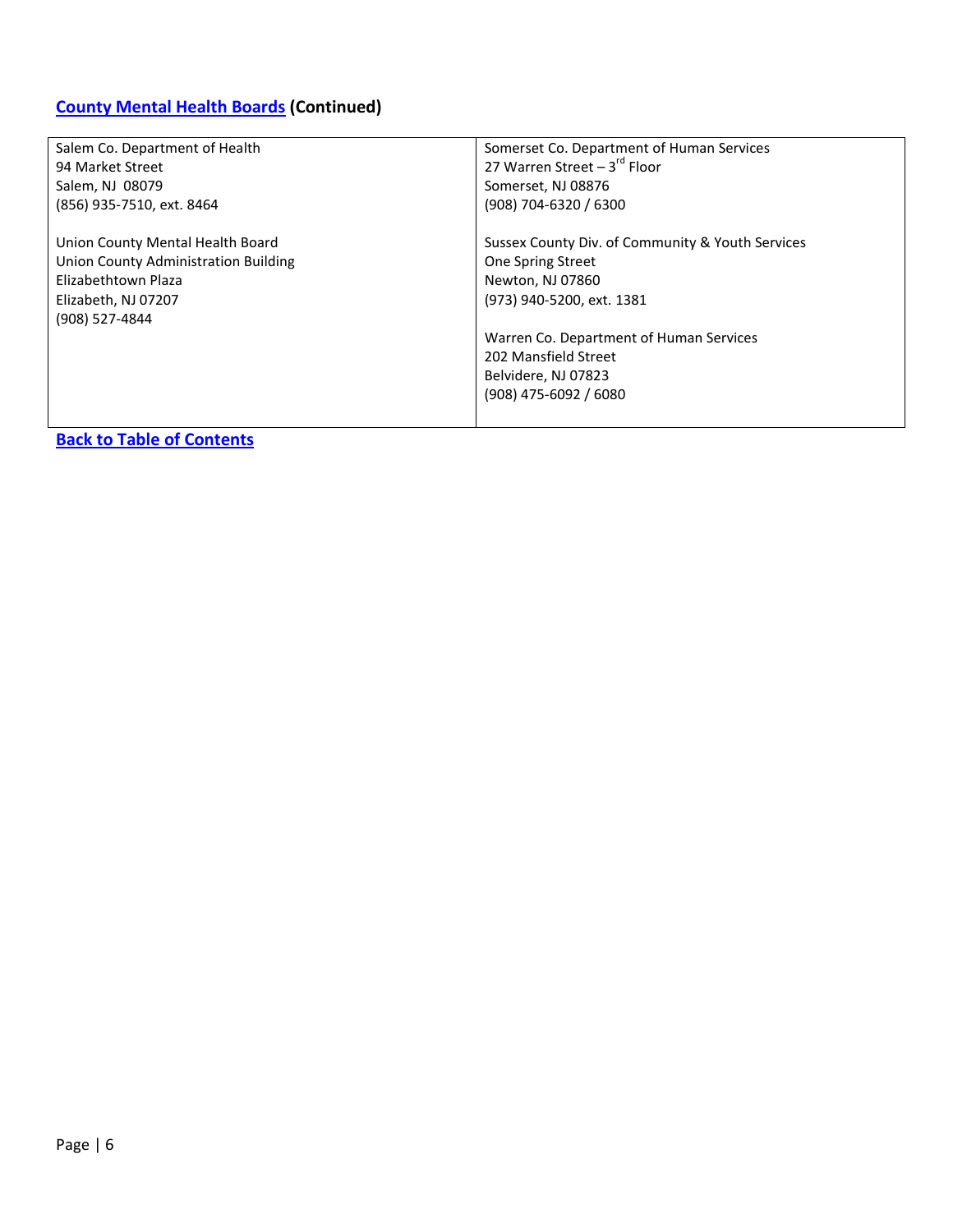### <span id="page-6-0"></span>**[Crisis Diversion](#page-6-0)**

*An intensive case management program designed to reduce unnecessary psychiatric hospitalizations. Crisis Diversion programs focus on assisting individuals in identifying and obtaining treatment goals, and providing support and linkages to the services than an individual needs to stay in their own environment and in the community.*

| Ocean Mental Health Services |  |
|------------------------------|--|
| 687 Route 9                  |  |
| Bayville, NJ 08721           |  |
| (732) 269-4849               |  |
|                              |  |
|                              |  |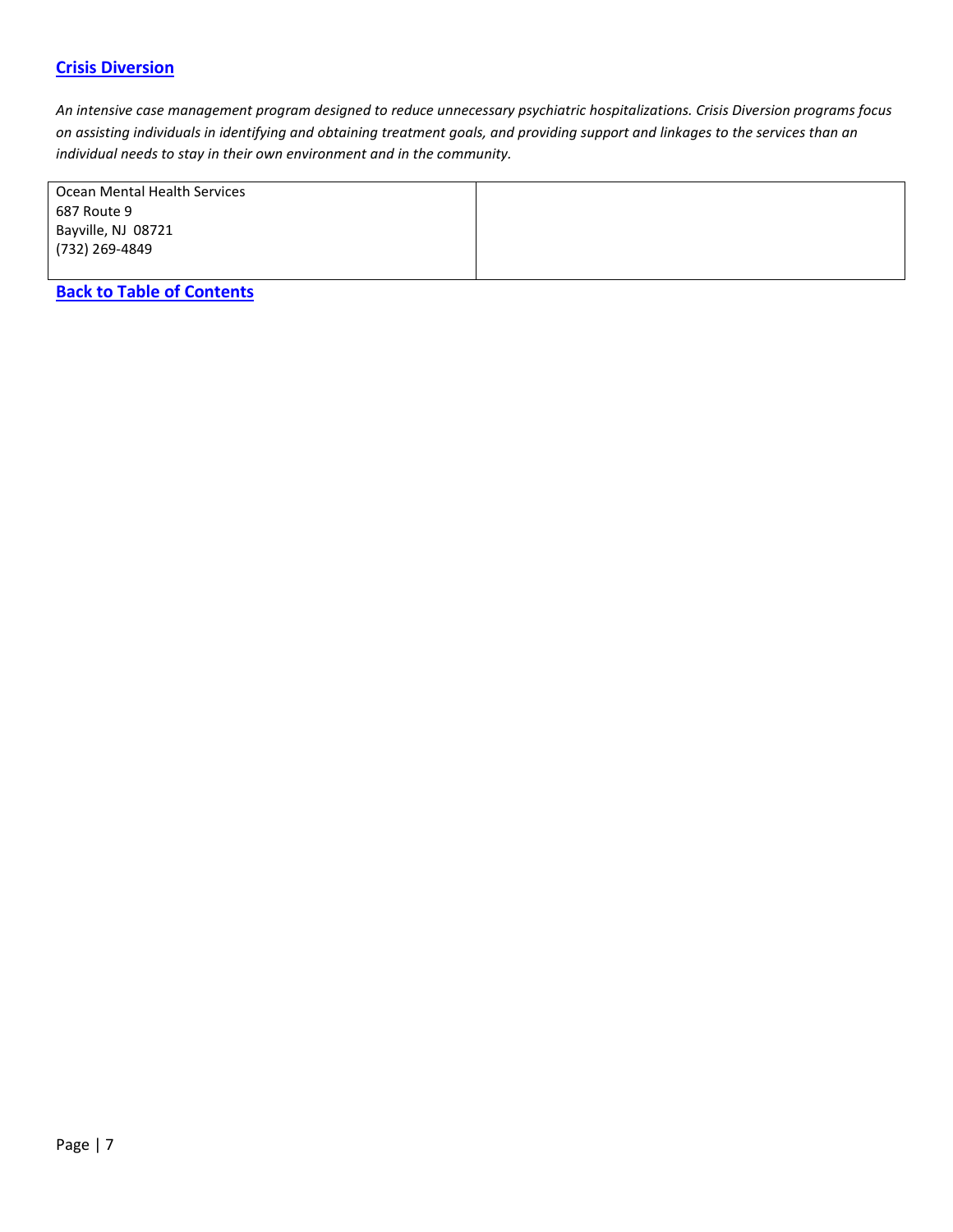### <span id="page-7-0"></span>**[Deaf Enhanced Screening Centers](#page-7-0)**

*All deaf and hard of hearing persons will be served on an equal basis at all DMHAS funded programs. A deaf enhanced emergency screening center has specially trained personnel and resources to assist in effective communication with deaf or hard of hearing clients or family members during a psychiatric crisis. When a deaf or hard of hearing person seeks service at any emergency screening center, they are offered the choice of receiving service at their local facility or being transferred to an enhanced center.*

| Atlanticare Regional Medical Center PIP | Capital Health, Fuld Campus |
|-----------------------------------------|-----------------------------|
| 1925 Pacific Avenue                     | 750 Brunswick Avenue        |
| Atlantic City, NJ 08401                 | Trenton, NJ 08638           |
| (609) 344-1118                          | (609) 396-4357              |
| Jersey City Medical Center              | Kennedy Memorial Hospital   |
| 355 Grand Street                        | 2201 West Chapel Avenue     |
| Jersey City, NJ 07302                   | Cherry Hill, NJ 08002-0248  |
| (201) 915-2210                          | (856) 488-682               |
| <b>Monmouth Medical Center</b>          | St. Clare's Hospital        |
| Southern Campus (Barnabas Health)       | 25 Pocono Road              |
| 600 River Avenue                        | Denville, NJ 07834          |
| Lakewood, NJ 08701                      | (973) 625-6150              |
| (732) 886-4474                          |                             |
| Trinitas Hospital                       |                             |
| 925 East Jersey Street                  |                             |
| Elizabeth, NJ 07201                     |                             |
| (908) 994-8131                          |                             |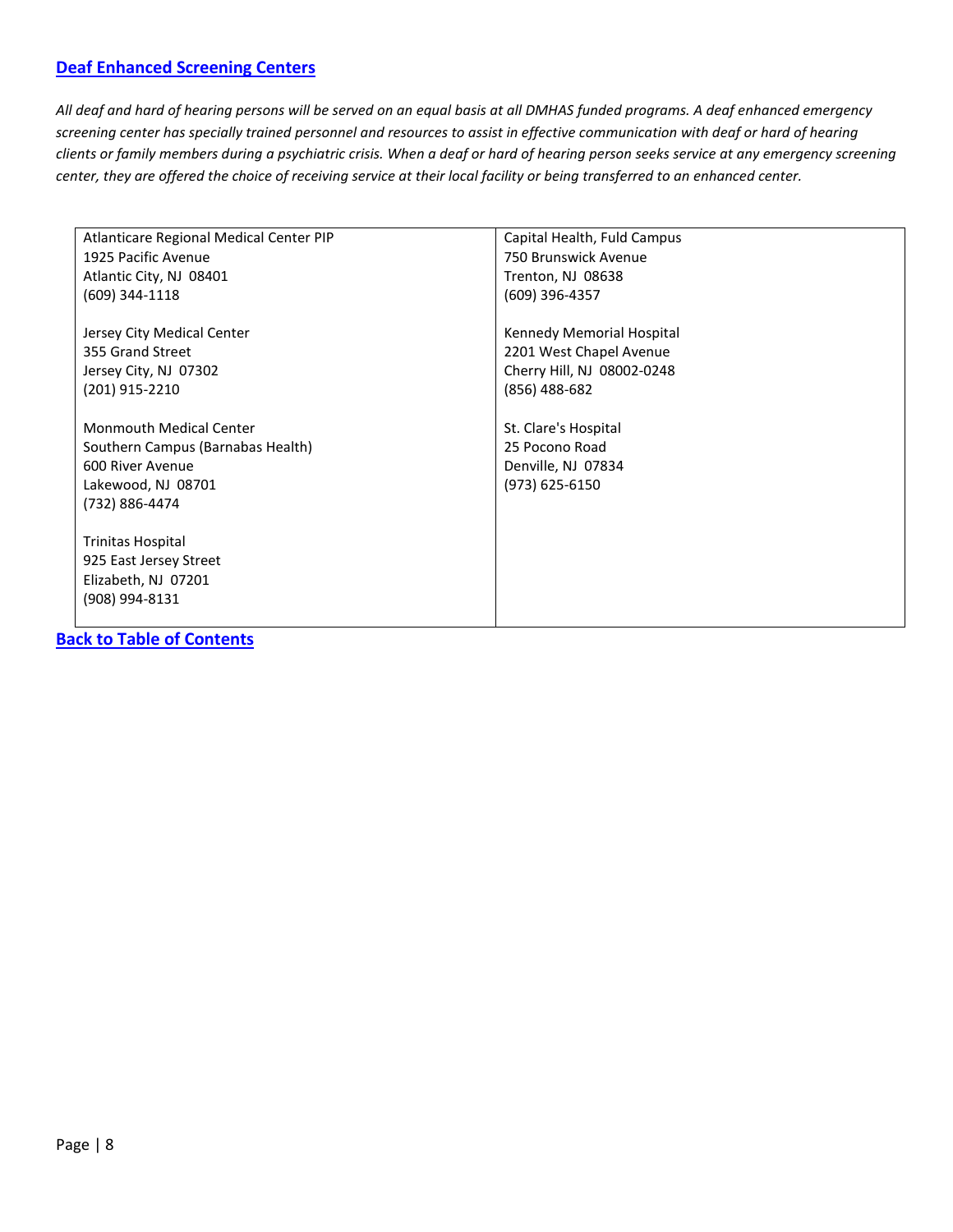### <span id="page-8-0"></span>**[Deaf Enhanced Short Term Care Facilities](#page-8-0)**

*All deaf and hard of hearing persons will be served on an equal basis at all DMHAS funded program. A deaf enhanced short term care facility has more experience and training in communication with the deaf. The deaf individual has the option of receiving service at the nearest STCF or electing to be transferred to a deaf enhanced short term care facility.*

| Atlanticare Regional Medical Center | Capital Health, Fuld Campus |
|-------------------------------------|-----------------------------|
| <b>Mainland Division</b>            | 750 Brunswick Avenue        |
| Jimmie Leeds Road                   | Trenton, NJ 08638           |
| Pomona, NJ 08240                    | $(609)$ 394-6000            |
| (609) 652-3442                      |                             |
|                                     | Kennedy Memorial Hospital   |
| Jersey City Medical Center          | 2201 West Chapel Avenue     |
| 395 Grand Street                    | Cherry Hill, NJ 08002-2048  |
| Jersey City, NJ 07302               | (856) 488-6827              |
| (201) 915-2349                      |                             |
|                                     | St. Clare's Hospital        |
| <b>Trinitas Hospital</b>            | 130 Powerville Road         |
| 655 East Jersey Street              | Boonton, NJ 07005           |
| Elizabeth, NJ 07201                 | (973) 316-1905              |
| HOTLINE: (908) 351-6684             |                             |
| (908) 994-7202 / 7205 / 7250        |                             |
|                                     |                             |
|                                     |                             |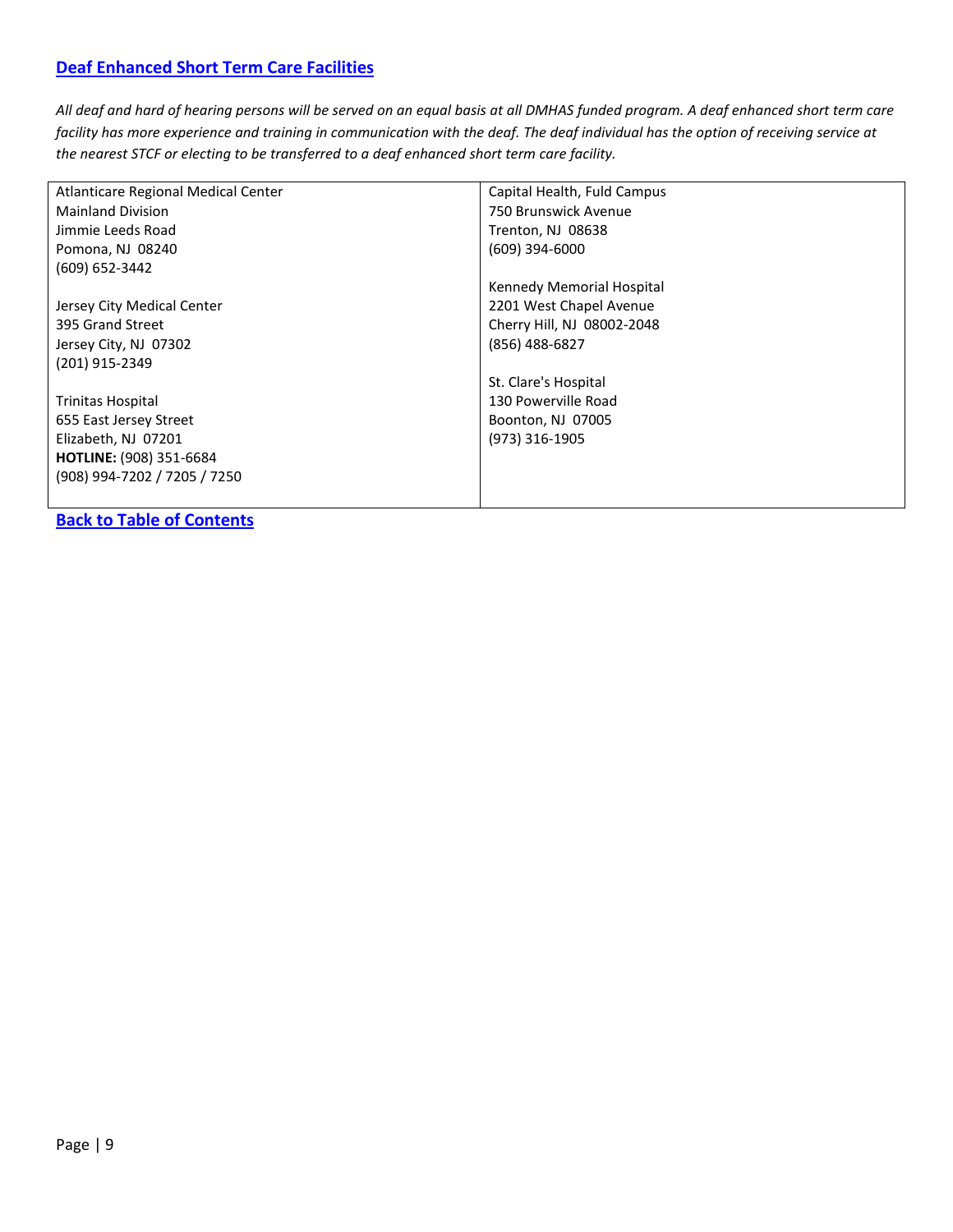### <span id="page-9-0"></span>**[Designated Screening Centers](#page-9-0)**

*Screening Center - A public or private ambulatory care service designated by the Commissioner, which provides mental health services including assessment, emergency and referral services to mentally ill persons in a specified geographical area. Screening is the process by which it is ascertained that the individual being considered for commitment meets the standards for both mental illness and dangerousness as defined in P.L. 1987,c.116 (N.J.S.A. 30.4-27.1 et seq.) and that all stabilization options have been explored or exhausted.*

| <b>BERGEN</b>                                                                                                                           |
|-----------------------------------------------------------------------------------------------------------------------------------------|
| <b>Primary Screening Center:</b>                                                                                                        |
| Care Plus NJ, Inc. @ Bergen Regional Medical Center<br>230 East Ridgewood Avenue<br>Paramus, NJ 07652<br><b>HOTLINE: (201) 262-4357</b> |
|                                                                                                                                         |

| <b>BURLINGTON</b>                                                                                         | <b>CAMDEN</b>                                                                                              |
|-----------------------------------------------------------------------------------------------------------|------------------------------------------------------------------------------------------------------------|
| <b>Primary Screening Center:</b>                                                                          | <b>Primary Screening Center:</b>                                                                           |
| Legacy Treatment Services<br>218 A Sunset Road<br>Willingboro, NJ 08046<br><b>HOTLINE:</b> (609) 835-6180 | Oaks Integrated Care<br>2201 West Chapel Avenue<br>Cherry Hill, NJ 08002<br><b>HOTLINE: (856) 428-4357</b> |

| <b>CAPE MAY</b>                                                                                                                                         | <b>CUMBERLAND</b>                                                                                                                            |
|---------------------------------------------------------------------------------------------------------------------------------------------------------|----------------------------------------------------------------------------------------------------------------------------------------------|
| <b>Primary Screening Center:</b>                                                                                                                        | <b>Primary Screening Center:</b>                                                                                                             |
| Cape Counseling Services @ Cape Regional Medical Center<br>2 Stone Harbor Boulevard<br>Cape May Court House, NJ 08210<br><b>HOTLINE:</b> (609) 465-5999 | Cumberland Co. Guidance Center @ Inspira Medical Centers, Inc.<br>333 Irving Avenue<br>Bridgeton, NJ 08302<br><b>HOTLINE:</b> (856) 455-4555 |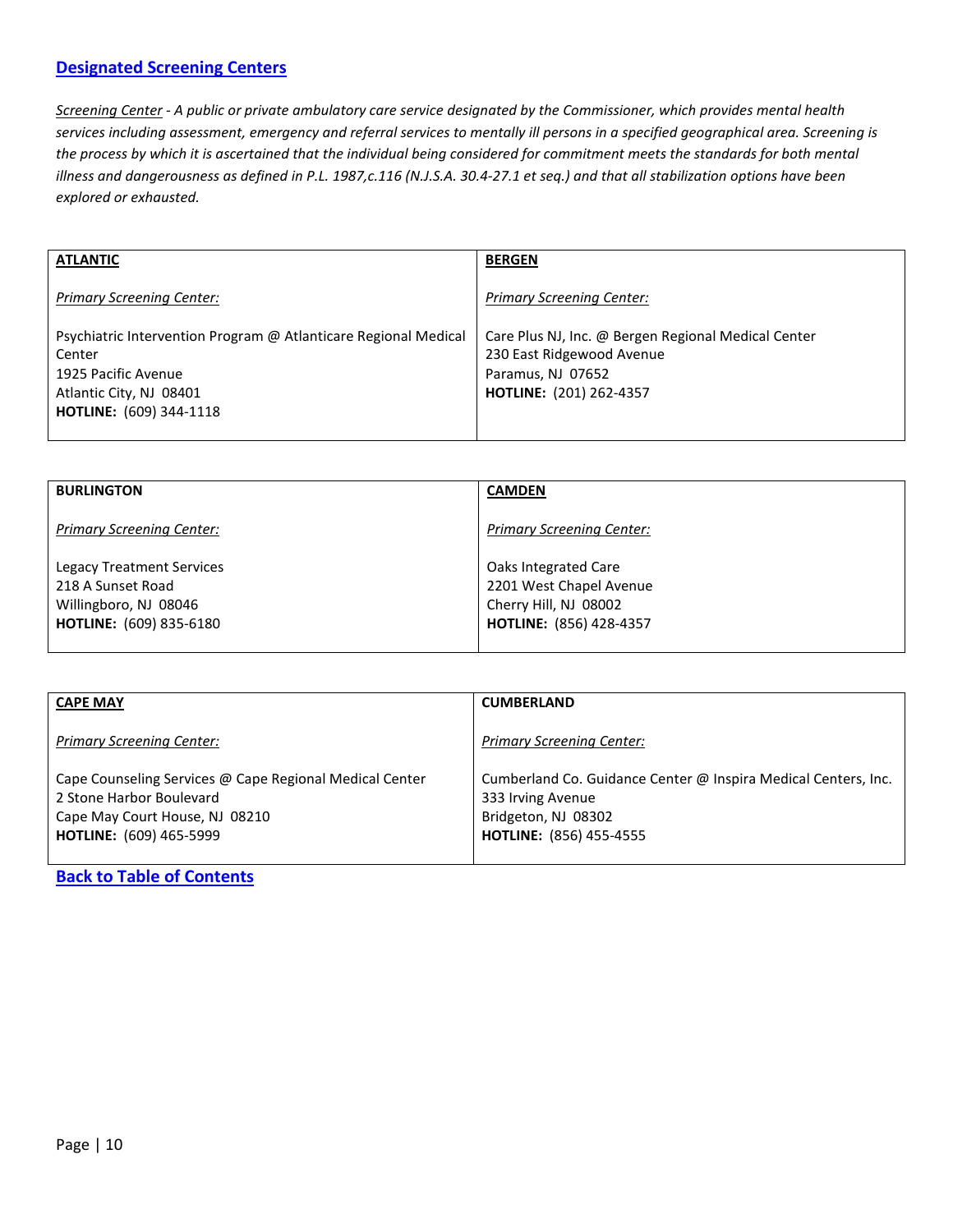| <b>ESSEX</b>                                                                   | <b>GLOUCESTER</b>                                                                                |
|--------------------------------------------------------------------------------|--------------------------------------------------------------------------------------------------|
| <b>Primary Screening Centers:</b>                                              | <b>Primary Screening Center:</b>                                                                 |
| 1. East Orange General Hospital<br>300 Central Avenue<br>East Orange, NJ 07019 | New Point Behavioral Health Care @ Inspira Medical Center-<br>Woodbury<br>509 North Broad Street |
| HOTLINE: (973) 266-4478                                                        | Woodbury, NJ 08096<br>HOTLINE: (856) 845-9100                                                    |
| 2. Newark Beth Israel Medical Center<br>201 Lyons Avenue<br>Newark, NJ 07112   |                                                                                                  |
| <b>HOTLINE: (973) 926-7444</b>                                                 |                                                                                                  |
| 3. Rutger's University Behavioral Health Care - Rutgers                        |                                                                                                  |
| 150 Bergen Street<br>Newark, NJ 07101                                          |                                                                                                  |
| <b>HOTLINE:</b> (973) 623-2323                                                 |                                                                                                  |

| <b>HUNTERDON</b>                                                                                                                                                    | <b>HUDSON</b>                                                                                                                                                                                                                                                                                                                                                                                                                                            |
|---------------------------------------------------------------------------------------------------------------------------------------------------------------------|----------------------------------------------------------------------------------------------------------------------------------------------------------------------------------------------------------------------------------------------------------------------------------------------------------------------------------------------------------------------------------------------------------------------------------------------------------|
| <b>Primary Screening Center:</b>                                                                                                                                    | <b>Primary Screening Center:</b>                                                                                                                                                                                                                                                                                                                                                                                                                         |
| <b>Hunterdon Medical Center</b><br><b>Emergency Services Behavioral Health</b><br>2100 Wescott Drive<br>Flemington, NJ 08822<br><b>HOTLINE:</b> (908) 788-6400<br>. | Jersey City Medical Center<br>355 Grand Street<br>Jersey City, NJ 07302<br>HOTLINE: (866) 367-6023 / (201) 915-2210<br><b>Emergency Services</b><br>Palisades Medical Center<br>7600 River Road<br>North Bergen, NJ 07047<br>HOTLINE: (201) 854-5638<br>Christ Hospital<br>176 Palisade Avenue<br>Jersey City, NJ 07306<br>HOTLINE: (201) 795-8374<br><b>Hoboken Medical Center</b><br>308 Willow Avenue<br>Hoboken, NJ 07030<br>HOTLINE: (201) 418-2090 |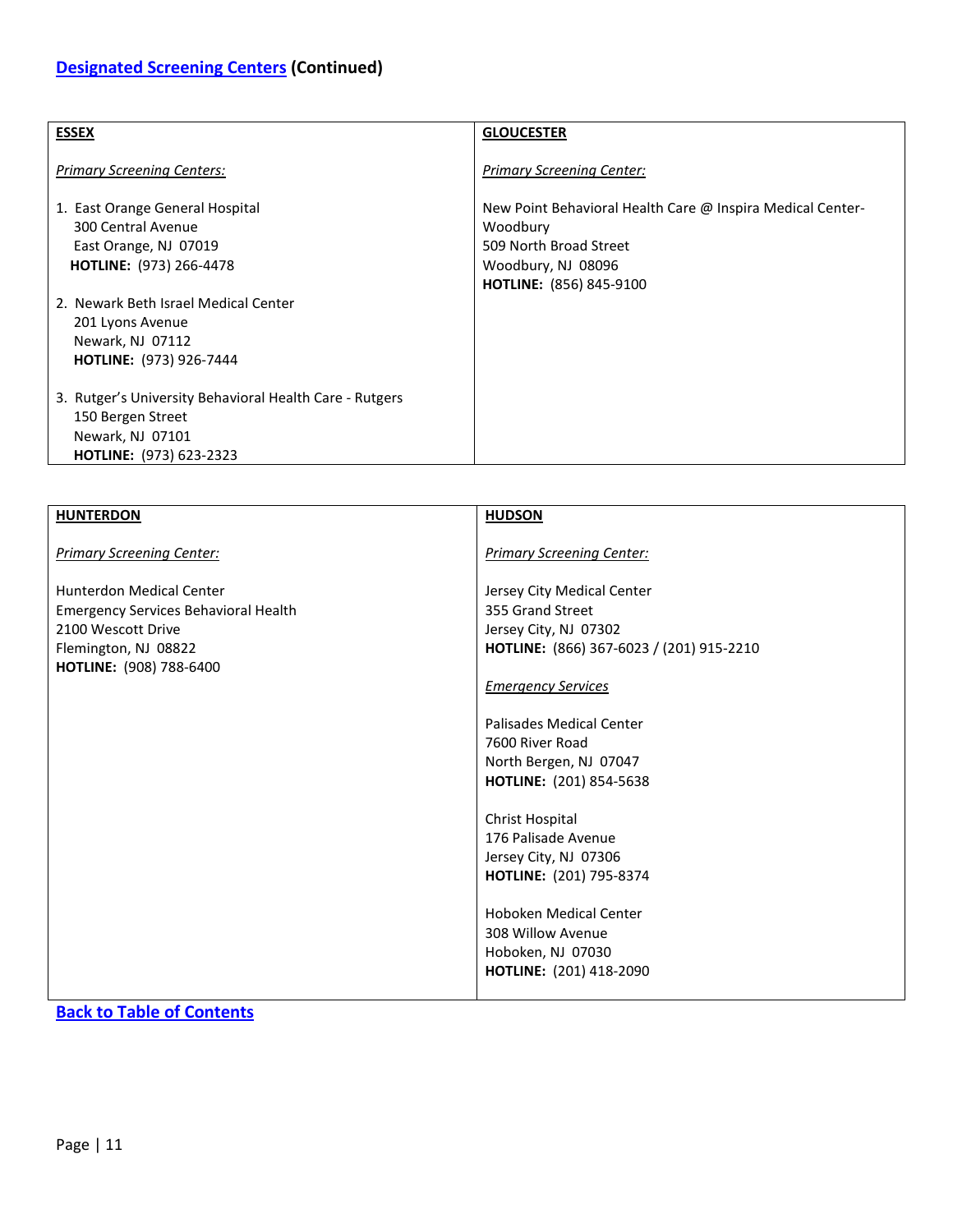# **[Designated Screening Centers](#page-9-0) (Continued)**

| <b>MERCER</b>                                    | <b>MIDDLESEX</b>                                     |
|--------------------------------------------------|------------------------------------------------------|
| <b>Primary Screening Center:</b>                 | <b>Primary Screening Center:</b>                     |
| Capital Health Regional Medical Center           | Rutger's University Behavioral Health Care           |
| 750 Brunswick Avenue                             | 671 Hoes Lane                                        |
| Trenton, NJ 08638                                | Piscataway, NJ 08855                                 |
| <b>HOTLINE:</b> (609) 396-4357 or (609) 989-7297 | <b>HOTLINE:</b> 1 (855) 515-5700 or 1 (855) 515-5001 |
|                                                  | Emergency Services Affiliated w/Screening Center:    |
|                                                  | Raritan Bay Medical Center                           |
|                                                  | 530 New Brunswick Avenue                             |
|                                                  | Perth Amboy, NJ 08861                                |
|                                                  | <b>HOTLINE:</b> (732) 442-3794                       |

| <b>MONMOUTH</b>                                      | <b>MORRIS</b>                                     |
|------------------------------------------------------|---------------------------------------------------|
|                                                      |                                                   |
| <b>Primary Screening Center:</b>                     | <b>Primary Screening Center:</b>                  |
| <b>Monmouth Medical Center</b>                       | St. Clare's Hospital, Inc.                        |
| 300 second Avenue                                    | 25 Pocono Road                                    |
| Long Branch, NJ 07740                                | Denville, NJ 07834                                |
| HOTLINE: (732) 923-6999                              | HOTLINE: (973) 625-0280                           |
| Emergency Services Affiliated w/Screening Center:    | Emergency Services Affiliated w/Screening Center: |
| <b>Centra State Medical Center</b>                   | Morristown Memorial Hospital                      |
| 901 West Main Street                                 | 100 Madison Avenue                                |
| Freehold, NJ 07728                                   | Morristown, NJ 07960                              |
| HOTLINE: (732) 294-2595                              | HOTLINE: (973) 971-5402                           |
| Jersey Shore University Medical Center               | <b>Chilton Medical Center</b>                     |
| 1945 Corlies Avenue – Route 33                       | 97 West Parkway                                   |
| Neptune, NJ 07753                                    | Pompton Plains, NJ 07444                          |
| <b>HOTLINE:</b> (732) 776-4555                       | HOTLINE: (973) 831-5078                           |
| <b>Riverview Medical Center</b><br>1 Riverview Plaza | <b>Wellness and Recovery Center:</b>              |
| Red Bank, NJ 07701                                   | St. Clare's Hospital Behavioral Health Services   |
| <b>HOTLINE: (732) 450-2870</b>                       | 4 Pocono Road                                     |
|                                                      | Denville, NJ 07834                                |
|                                                      | TOLL-FREE: (888) 476-2660                         |
|                                                      |                                                   |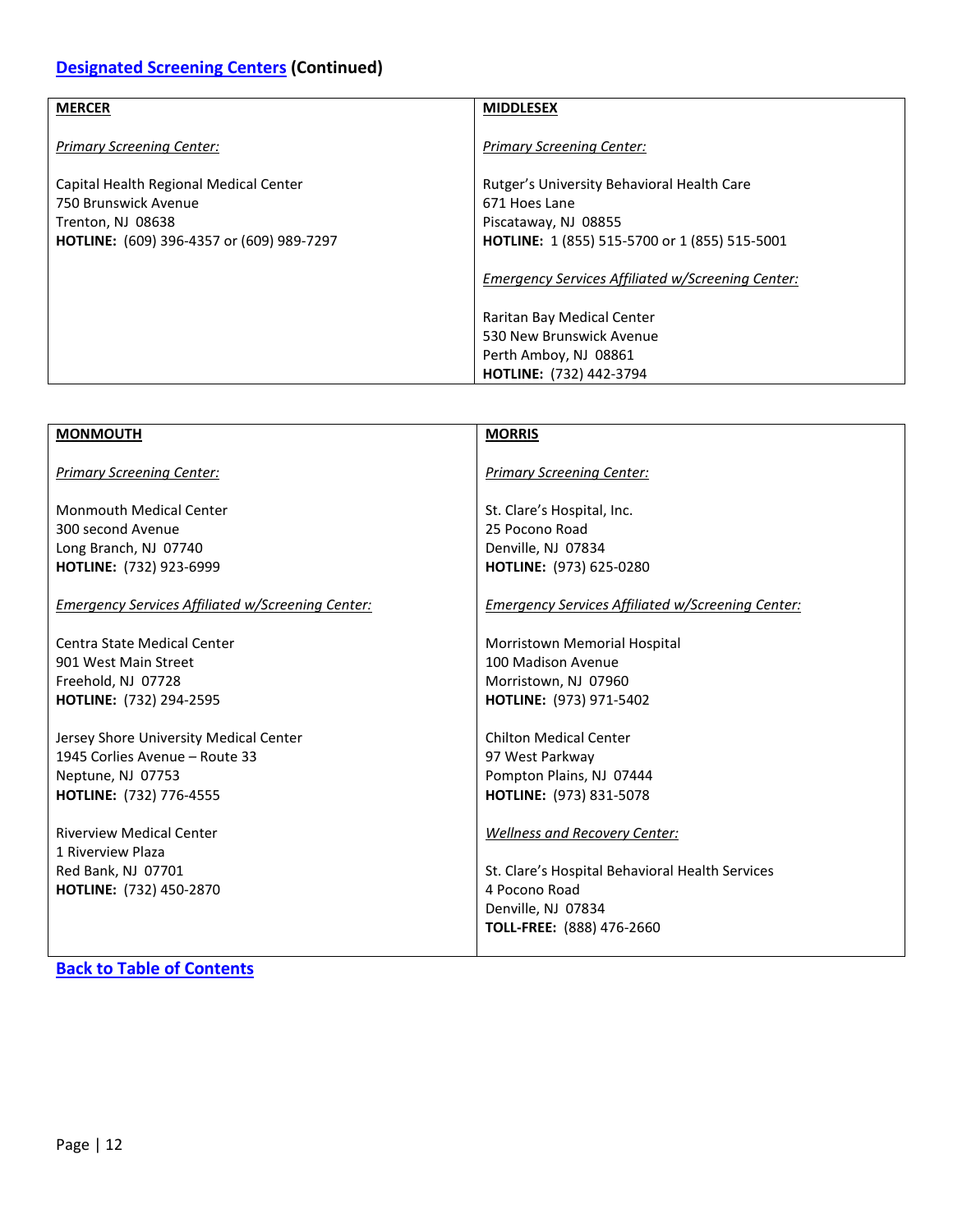# **[Designated Screening Centers](#page-9-0) (Continued)**

| <b>OCEAN</b>                                                   | <b>PASSAIC</b>                                           |
|----------------------------------------------------------------|----------------------------------------------------------|
|                                                                |                                                          |
| <b>Primary Screening Center:</b>                               | <b>Primary Screening Center:</b>                         |
|                                                                |                                                          |
| <b>Monmouth Medical Center</b>                                 | St. Joseph's Hospital Healthcare System                  |
| Southern Campus (Barnabas Health)                              | Psychiatric Emergency Screening Unit                     |
| 600 River Avenue                                               | 703 Main Street                                          |
| Lakewood, NJ 08701                                             | Paterson, NJ 07514                                       |
| <b>HOTLINE:</b> (732) 886-4474 or (866) 904-4474               | <b>HOTLINE: (973) 754-2230</b>                           |
|                                                                |                                                          |
| <b>Community Resource for Emergency Support and Treatment:</b> | <b>Emergency Services Affiliated w/Screening Center:</b> |
|                                                                |                                                          |
| Ocean Mental health Services                                   | St. Joseph's Hospital Healthcare System                  |
| 1376 Route 9                                                   | 703 Main Street                                          |
| Toms River, NJ 08753                                           | Paterson, NJ 07514                                       |
| <b>HOTLINE: (732) 240-3760</b>                                 | <b>HOTLINE: (973) 754-2831</b>                           |
|                                                                |                                                          |

| <b>SALEM</b>                                                                                                                             | <b>SOMERSET</b>                                                                                     |
|------------------------------------------------------------------------------------------------------------------------------------------|-----------------------------------------------------------------------------------------------------|
| <b>Primary Screening Center:</b>                                                                                                         | <b>Primary Screening Center:</b>                                                                    |
| Healthcare Commons, Inc. @ Memorial Hospital of Salem County<br>310 Woodstown Road<br>Salem, NJ 08079<br><b>HOTLIINE: (856) 299-3001</b> | Somerset County PESS<br>110 Rehill Street<br>Somerville, NJ 08876<br><b>HOTLINE:</b> (908) 526-4100 |

| <b>SUSSEX</b>                    | <b>UNION</b>                                             |
|----------------------------------|----------------------------------------------------------|
|                                  |                                                          |
| <b>Primary Screening Center:</b> | <b>Primary Screening Center:</b>                         |
|                                  |                                                          |
| Newton Medical Center            | <b>Trinitas Hospital</b>                                 |
| 175 High Street                  | 655 East Jersey Street                                   |
| Newton, NJ 07860                 | Elizabeth, NJ 07201                                      |
|                                  |                                                          |
| <b>HOTLINE:</b> (973) 383-0973   | <b>HOTLINE:</b> (908) 994-7131                           |
|                                  |                                                          |
| <b>WARREN</b>                    | <b>Emergency Services Affiliated w/Screening Center:</b> |
|                                  |                                                          |
| <b>Primary Screening Center:</b> | Overlook Hospital                                        |
|                                  | 99 Beavior at Silvan Road                                |
| Family Guidance Center           | Summit, NJ 07901                                         |
| 370 Memorial Parkway             | HOTLINE: (201) 841-8078                                  |
| Phillipsburg, NJ 08865           |                                                          |
| <b>HOTLINE:</b> (908) 454-5141   | RWJ University Hospital Rahway                           |
|                                  | 865 Stone Street                                         |
|                                  | Rahway, NJ 07065                                         |
|                                  | HOTLINE: (732) 499-6166 or (732) 381-4949                |
|                                  |                                                          |
|                                  |                                                          |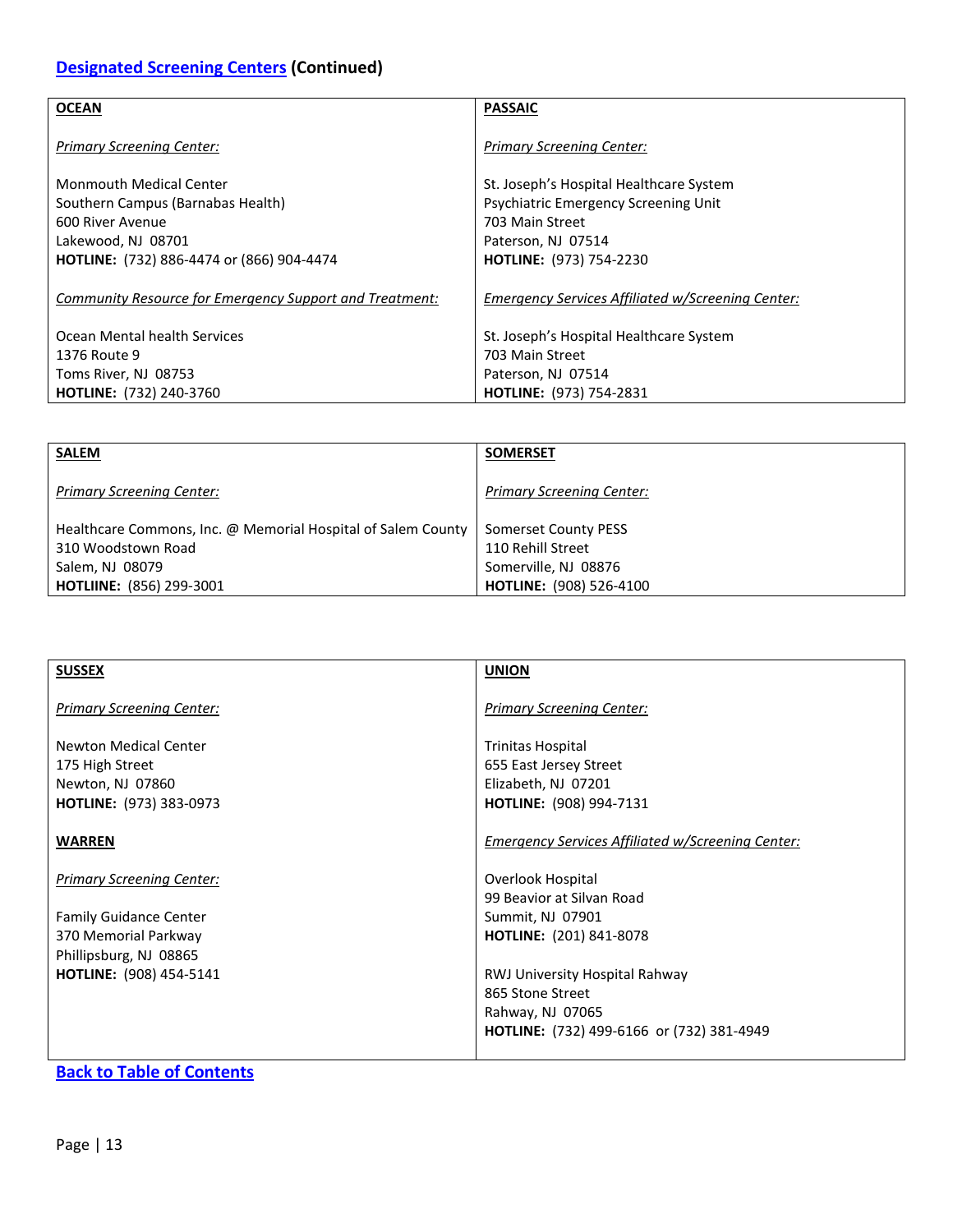### <span id="page-13-0"></span>**[Early Intervention Support Services](#page-13-0) (Crisis Intervention Services)**

*Short term, mental health services for adults who are experiencing significant emotional or psychiatric distress and are in need of immediate intervention. Early Intervention Support Services offers crisis intervention and crisis stabilization services in a setting that is an alternative to hospital based emergency room treatment. Outreach (non-office based) services are available.*

| <b>Atlanticare Behavioral Health Services</b>   | Bridgeway, Inc.                                        |
|-------------------------------------------------|--------------------------------------------------------|
| 1601 Atlantic Avenue                            | 152 Central Avenue                                     |
| Atlantic City, NJ 08401                         | Jersey City, NJ 07306                                  |
| (866) 750-6612                                  | (201) 885-2539                                         |
|                                                 |                                                        |
| <b>Catholic Charities</b>                       | Comprehensive Behavioral Health Services               |
| Diocese of Trenton                              | Wellness and Support Center                            |
| 833 Cass Street                                 | 569 Broadway                                           |
| Trenton, NJ 08611                               | Westwood, NJ 07675                                     |
| (609) 256-4200                                  | (201) 957-1800                                         |
|                                                 |                                                        |
| <b>Monmouth Medical Center</b>                  | Oaks Integrated Care                                   |
| West Side Plaza                                 | 2051 Springdale Road                                   |
| 3301 Highway 66                                 | Cherry Hill, NJ 08003                                  |
| Building B, 1 <sup>st</sup> Floor               | (856) 254-3800                                         |
| Neptune, New Jersey 07753                       |                                                        |
| (732) 922-1042                                  | Ocean Mental Health Services                           |
|                                                 | Community Resource for Emergency Support and Treatment |
| Oaks Integrated Care                            | 1376 Route 9                                           |
| 105 Manheim Avenue, Suites 10 & 12              | Toms River, NJ 08754                                   |
| Bridgeton, NJ 08302                             | (732) 2400-3760                                        |
| (856) 537-2310                                  |                                                        |
|                                                 | Rutger's University Behavioral Health Care North       |
| St. Clare's Hospital Behavioral Health Services | 667 Hoes Lane West                                     |
| Wellness and Recovery Center                    | Piscataway, NJ 08855                                   |
| 4 Pocono Road                                   | (732) 235-4422                                         |
| Denville, NJ 07834                              |                                                        |
| (973) 625-0096                                  | Rutger's University Behavioral Health Care             |
| Toll Free: (888) 476-2660                       | 183 South Orange Avenue                                |
|                                                 | Newark, NJ 07103                                       |
|                                                 | (973) 972-6100                                         |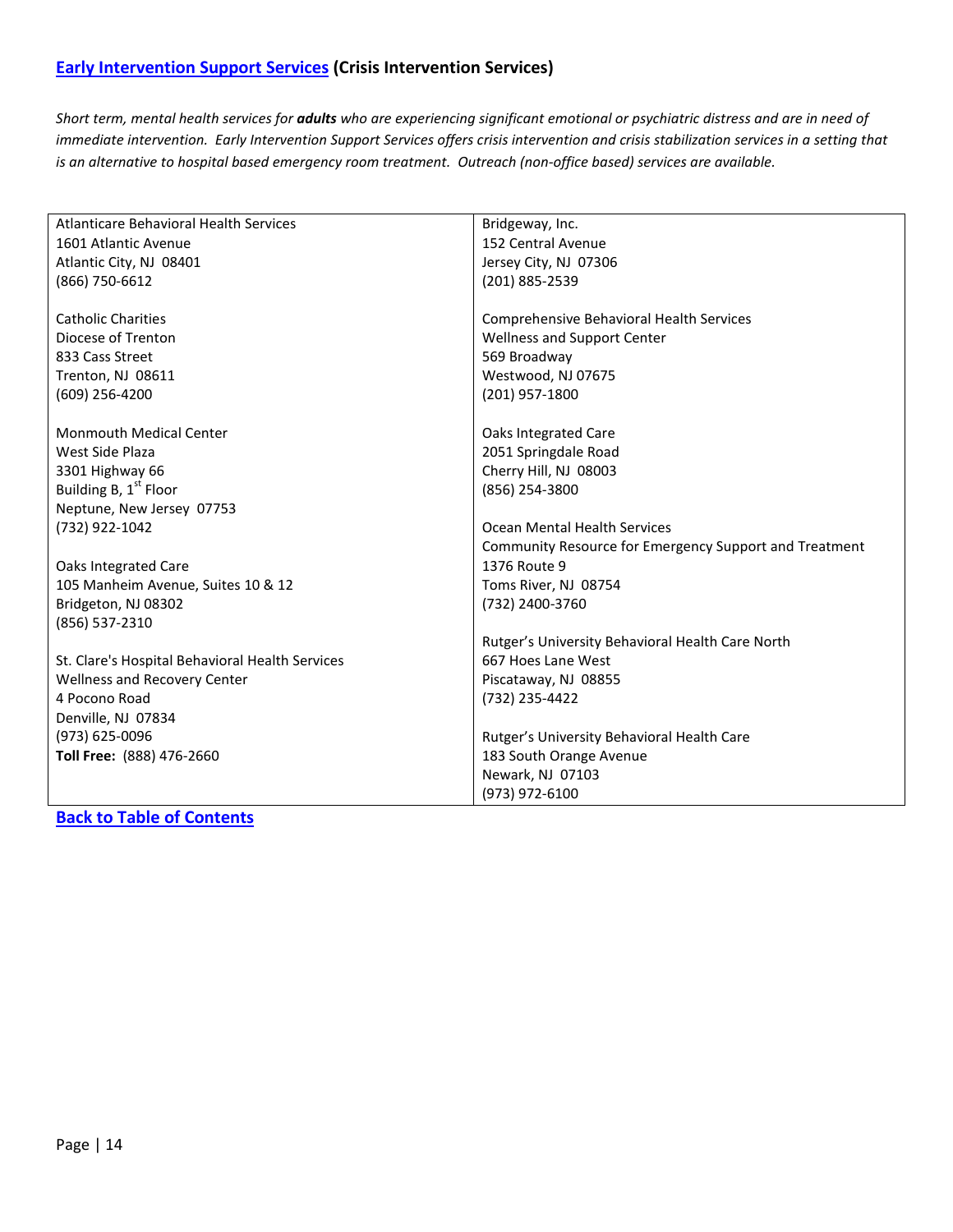### <span id="page-14-0"></span>**[Homeless Services](#page-14-0)**

*Services provided to individuals suffering from serious mental illness; or suffering from serious mental illness and from substance abuse; and are homeless or at imminent risk of becoming homeless.*

| <b>Bridgeway Rehabilitation Services</b>   | <b>Bridgeway Rehabilitation Services</b>     |
|--------------------------------------------|----------------------------------------------|
| 265 West Grand Street                      | 93 Stickles Pond Road                        |
| Elizabeth, NJ 07202                        | Newton, NJ 07860                             |
| (908) 289-7330                             | (973) 383-8670                               |
|                                            |                                              |
| Catholic Charities - Diocese of Metuchen   | <b>Cape Counseling Services</b>              |
| 26 Safran Avenue                           | 1129 Route 9 South                           |
| Edison, NJ 08817                           | Cape May Courthouse, NJ 08210                |
|                                            | (609) 886-6200                               |
| (732) 738-1323                             |                                              |
|                                            |                                              |
| Comprehensive Behavioral Healthcare, Inc.  | <b>Cumberland County Guidance Center</b>     |
| 395 Main Street                            | 2038 Carmel Road                             |
| Hackensack, NJ 07601                       | Millville, NJ 08332                          |
| (201) 646-0333                             | (856) 825-6810                               |
|                                            |                                              |
| East Orange General Hospital               | Easter Seal Society of N.J.                  |
| 300 Central Avenue                         | 200 Route 31 North - Suite 115               |
| East Orange, NJ 07018                      | Flemington, NJ 08822                         |
| (973) 395-4164                             | (908) 788-7580                               |
|                                            |                                              |
| Easter Seal Society of N.J.                | Jersey City Medical Center                   |
| 2083 Route 57                              | 953 Garfield Avenue $-1$ <sup>st</sup> Floor |
| Washington, NJ 07882                       | Jersey City, NJ 07304                        |
| $(908) 689 - 6600$                         | (201) 915-2980                               |
|                                            |                                              |
| <b>Healthcare Commons</b>                  | <b>Legacy Treatment Services</b>             |
| <b>Family Health Services</b>              | 1289 Route 38, Suite 200                     |
| 500 Pennsville-Auburn Road                 | Hainesport, NJ 08036                         |
| Carney's Point, NJ 08069                   | (609) 261-7672, ext. 3201                    |
| (856) 299-3200                             |                                              |
|                                            | Mental Health Association of Monmouth County |
| Jewish Family Services of Atlantic County  | 119 Ave @ the Commons - Suite 5              |
| 607 North Jerome Avenue                    | Shrewsbury, NJ 07701                         |
| Margate, NJ 08402                          | (732) 542-6422                               |
| (609) 822-1108                             |                                              |
|                                            | New Point Behavioral Health                  |
| Mental Health Association of Morris County | 1070 Main Street                             |
| 100 Route 46 - Bldg. C                     | Sewell, NJ 08080                             |
|                                            |                                              |
| Mountain Lakes, NJ 07046                   | (856) 256-3320                               |
| (973) 334-3496                             |                                              |
|                                            | Oaks Integrated Care                         |
| Oaks Integrated Care                       | 499 Cooper Landing Road                      |
| 31 Lexington Avenue                        | Cherry Hill, NJ 08034                        |
| Ewing, NJ 08618                            | (856) 428-1300                               |
| $(609)$ 583-1900                           |                                              |
|                                            |                                              |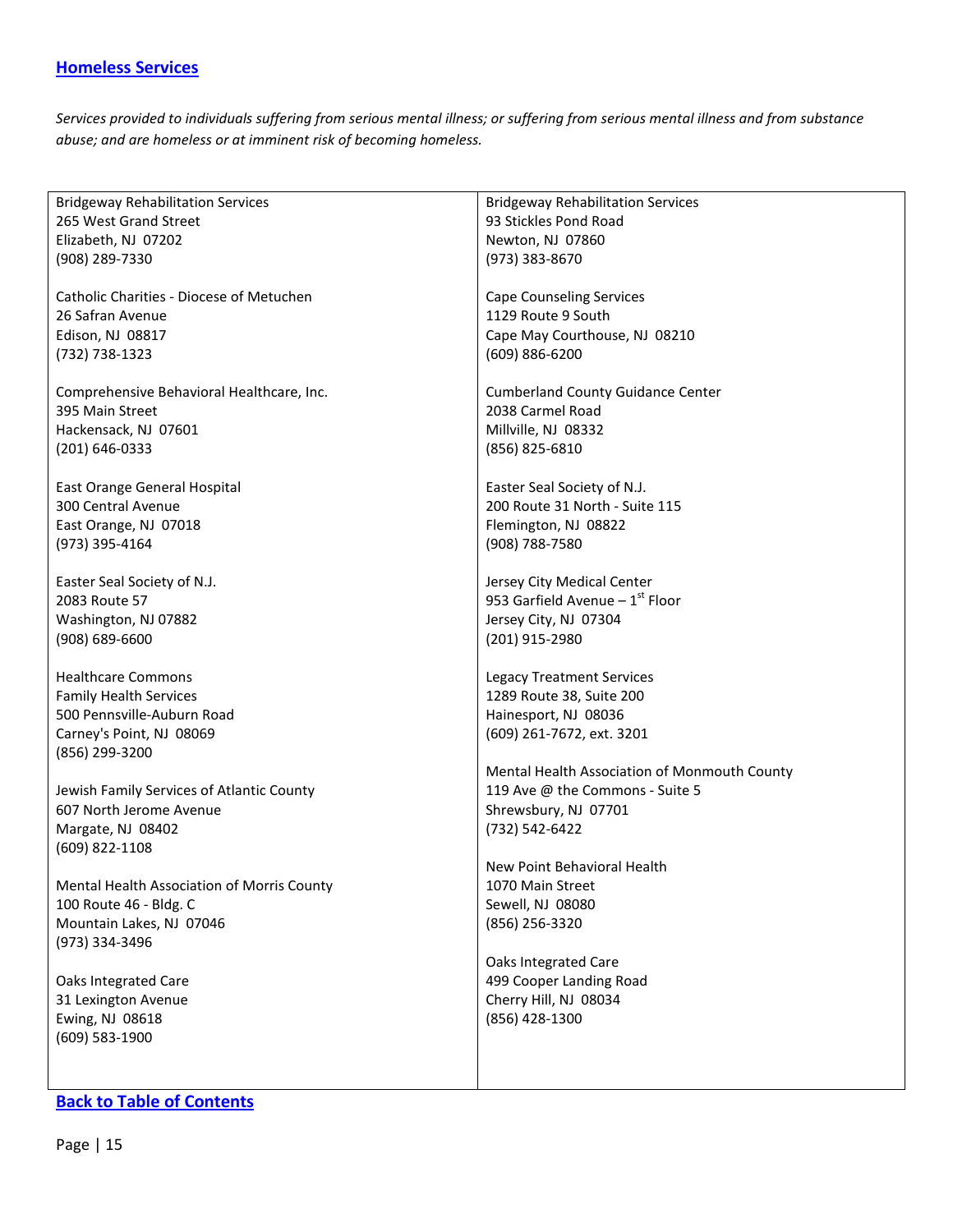| Ocean Mental Health Services, Inc.                                                                           | Preferred Behavioral Health of NJ                                                                             |
|--------------------------------------------------------------------------------------------------------------|---------------------------------------------------------------------------------------------------------------|
| 687 Route 9                                                                                                  | 725 Airport Road - CN 2036                                                                                    |
| Bayville, NJ 08721                                                                                           | Lakewood, NJ 08701                                                                                            |
| (732) 269-4849                                                                                               | (732) 367-2665                                                                                                |
| Project Live, Inc.                                                                                           | Project Live, Inc.                                                                                            |
| 465-475 Broadway                                                                                             | 465-475 Broadway                                                                                              |
| Newark, NJ 07104                                                                                             | Newark, NJ 07104                                                                                              |
| (973) 680-0316                                                                                               | (973) 481-1211                                                                                                |
| Richard Hall CMHC Project                                                                                    | St. Joseph's Regional Medical Center                                                                          |
| 500 North Bridge Street                                                                                      | 645 Main Street                                                                                               |
| Bridgewater, NJ 08807                                                                                        | Paterson, NJ 07505                                                                                            |
| (908) 253-3128                                                                                               | (973) 754-4781                                                                                                |
| South Jersey Behavioral Health<br>Resources, Inc.<br>400 Market Street<br>Camden, NJ 08102<br>(856) 361-2700 | Rutger's University Behavioral Health Care<br>151 Centennial Avenue<br>Piscataway, NJ 08855<br>(732) 235-6184 |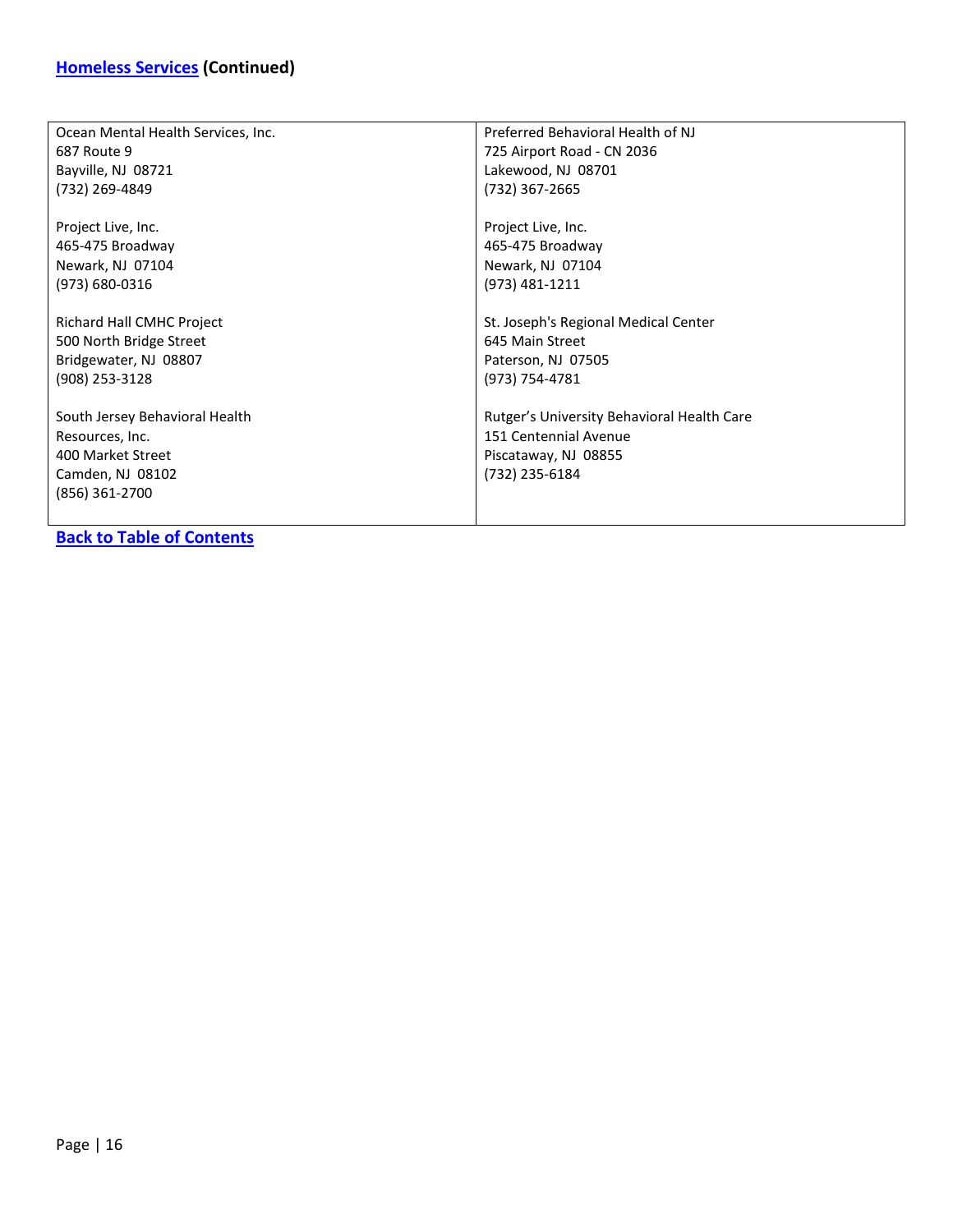### <span id="page-16-0"></span>**[Integrated Case Management Services \(ICMS\)](#page-16-0)**

*Consumer-centered services provided predominantly off-site in the consumer's natural environment. Personalized, collaborative and flexible outreach services are designed to engage, support and integrate consumers, 18 years of age or older who are severely and persistently mentally ill, into the community of their choice and facilitate access to needed mental health, medical, social, educational, vocational, housing and other services and resources.*

| Bridgeway                                          | <b>Cape Counseling Services</b>          |
|----------------------------------------------------|------------------------------------------|
| 93 Stickles Pond Road                              | 1129 Route 9 South                       |
| Newton, NJ 07860                                   | Cape May Court House, NJ 08210           |
| (973) 383-8670                                     | (609) 463-9312                           |
|                                                    |                                          |
| Care Plus Center for Primary and Behavioral Health | <b>Cumberland County Guidance Center</b> |
| ICMS & Jail Diversion Program                      | 425 Bank Street                          |
| 611 Route 46 West, Suite 100                       | Bridgeton, NJ 08302                      |
| Hasbrouck Heights, NJ 07604                        | (856) 455-8316, ext. 201                 |
|                                                    |                                          |
| $(201)$ 478-4162                                   |                                          |
|                                                    | Easter Seal Society of N.J.              |
| <b>CPC Behavioral Healthcare</b>                   | <b>Hunterdon County</b>                  |
| 22 Court Street                                    | 200 Route 31 North - Suite 115           |
| Freehold, NJ 07728                                 | Flemington, NJ 08822                     |
| (732) 780-2012                                     | (908) 788-7580, ext. 624                 |
|                                                    |                                          |
| Easter Seal Society of N.J.                        | Easter Seal Society of N.J.              |
| 1 Kimberly Road                                    | <b>Warren County</b>                     |
| East Brunswick, NJ 08816                           | 2083 Route 57                            |
| (732) 257-6662                                     | Washington, NJ 07882                     |
|                                                    | $(908) 689 - 6600$                       |
|                                                    |                                          |
| Easter Seal Society of N.J.                        |                                          |
| Somerset County                                    | <b>Healthcare Commons</b>                |
| 245 US Highway 22, Suite 107                       | <b>Family Health Services</b>            |
| Bridgewater, NJ 08876                              | 500 Pennsville-Auburn Road               |
| (908) 722-4300                                     | Carney's Point, NJ 08609                 |
|                                                    | (856) 299-3200, ext. 431                 |
| Jersey City Medical Center                         |                                          |
| 395 Grand Street                                   | Mental Health Association of Essex Co.   |
| Jersey City, NJ 07304                              | 60 Evergreen Place - Suite 402           |
| (201) 915-2885                                     | East Orange, NJ 07017                    |
|                                                    | (973) 676-9111                           |
| Jewish Family Services of Atlantic Co.             |                                          |
| 607 North Jerome Avenue                            | Mental Health Association of Morris Co.  |
|                                                    |                                          |
| Margate, NJ 08402                                  | 100 Route 46E - Bldg. C                  |
| (609) 822-1108                                     | Mountain Lakes, NJ 07046                 |
|                                                    | (973) 334-3496                           |
| Mt. Carmel Guild Behavioral Healthcare             |                                          |
| 505 South Avenue East                              |                                          |
| Cranford, NJ 07016                                 |                                          |
| (908) 497-3923 / 3927                              |                                          |
|                                                    |                                          |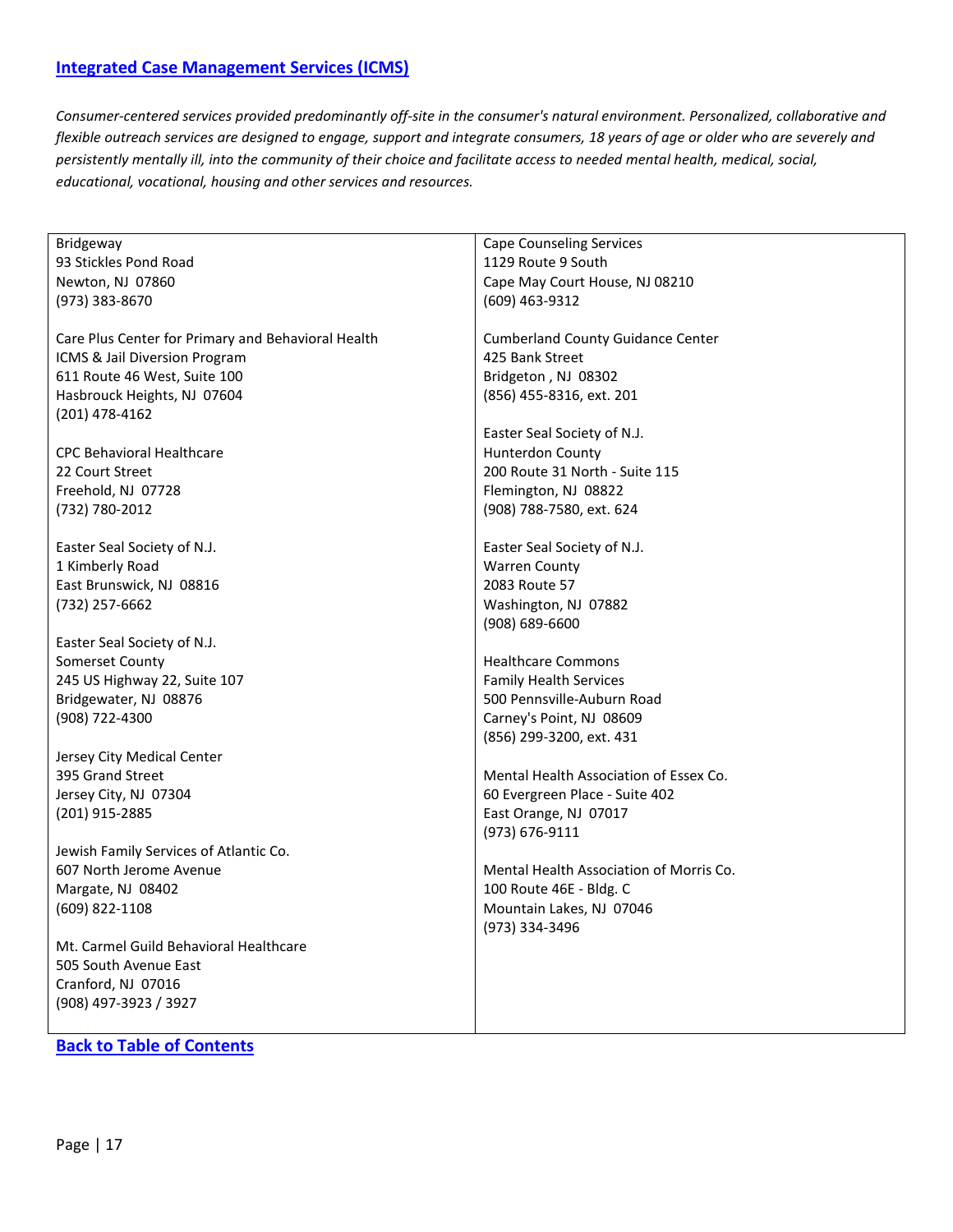| Mt. Carmel Guild Behavioral Healthcare | New Point Behavioral Health (The Outpost)  |
|----------------------------------------|--------------------------------------------|
| (Newark only)                          | 1070 Main Street                           |
| 273 Oliver Street                      | Sewell, NJ 08080                           |
| Newark, NJ 07105                       | (856) 256-3320                             |
| (973) 522-2100                         |                                            |
|                                        | Oaks Integrated Care                       |
| Oaks Integrated Care                   | 499 Cooper Landing Road                    |
| 314-316 East State Street              | Cherry Hill, NJ 08034                      |
| Trenton, NJ 08608                      | (856) 428-1300                             |
| (609) 396-4258                         |                                            |
|                                        | Preferred Behavioral Health of NJ          |
| Oaks Integrated Care                   | 591 Lakehurst Road                         |
| 662 Main Street                        | Toms River, NJ 08755                       |
| Lumberton, NJ 08048                    | (732) 323-3664                             |
| (609) 265-0245                         |                                            |
|                                        | St. Joseph's Regional Medical Center       |
| St. Mary's Hospital                    | <b>ACCESS (Deaf Program)</b>               |
| Seton Center                           | 60 Hamilton Street                         |
| 530 Main Avenue                        | Paterson, NJ 07505                         |
| Passaic, NJ 07055                      | (973) 754-5590                             |
| (973) 470-3142                         |                                            |
|                                        | Rutger's University Behavioral Health Care |
|                                        | 151 Centennial Avenue                      |
|                                        | Piscataway, NJ 08855                       |
|                                        | (732) 235-6184                             |
|                                        |                                            |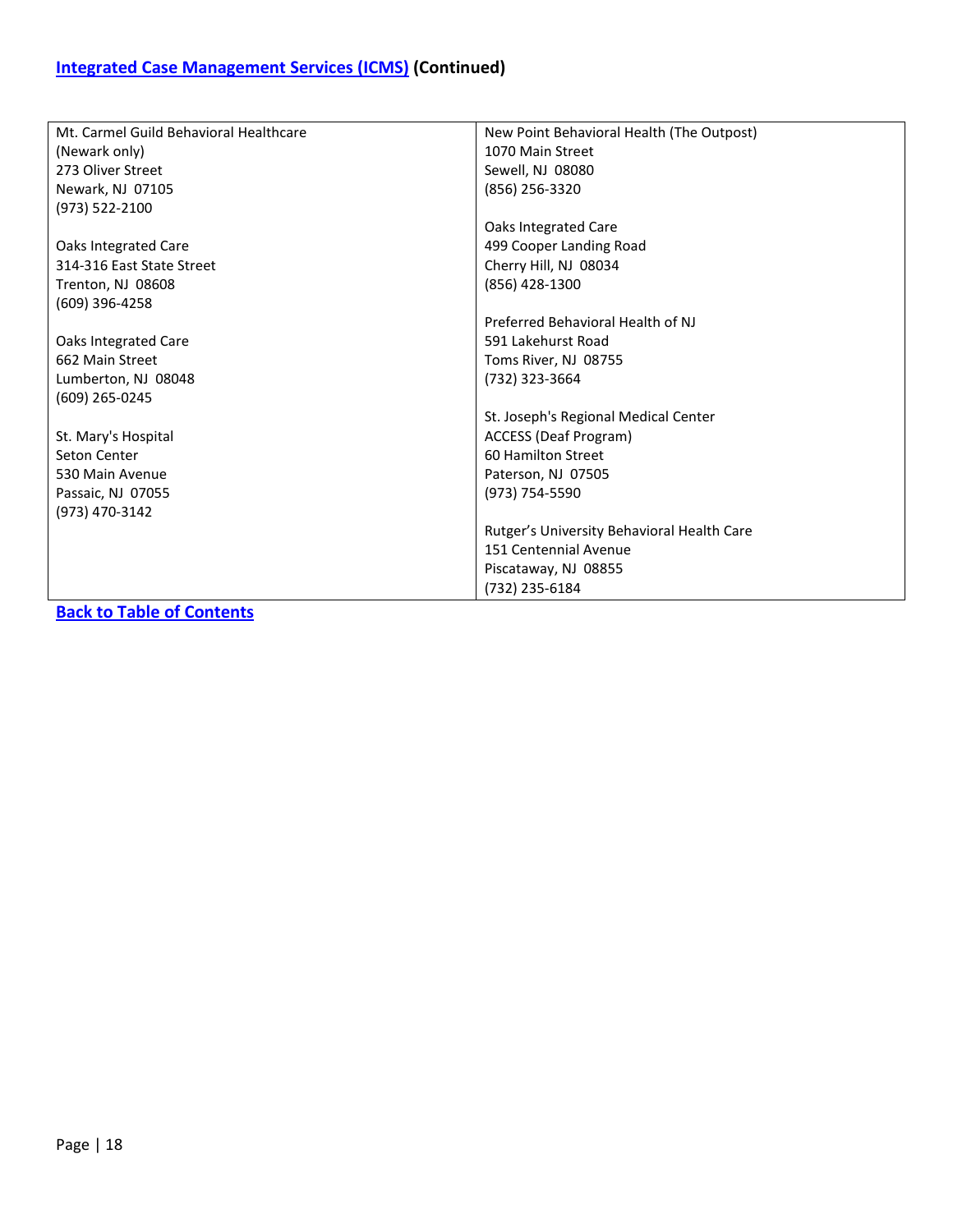#### <span id="page-18-0"></span>**[Intensive Family Support Services \(IFSS\)](#page-18-0)**

*Intensive Family Support Services (IFSS) comprise a range of supportive activities designed to improve the overall functioning and quality of life of families with a mental ill relative. These support activities may include psychoeducation groups, single family consultation, respite services, family support groups, systems advocacy and referral/service linkage. Services may be delivered in the family's home, at an agency, or at a community location convenient to the family.*

| <b>Cape Counseling Services</b>           | Catholic Charities - Delaware House      |
|-------------------------------------------|------------------------------------------|
| 1129 Route 9 South                        | 114 Delaware Avenue                      |
| Cape May Court House, NJ 08210            | Burlington, NJ 08016                     |
| (609) 778-6136                            | (609) 386-8653                           |
|                                           |                                          |
| <b>Catholic Charities</b>                 | <b>Cumberland County Guidance Center</b> |
| 249 Virginia Avenue                       | 2038 Carmel Road                         |
| Jersey City, NJ 07304                     | Millville, NJ 08332                      |
| (201) 798-9900                            | (856) 825-6810                           |
|                                           |                                          |
| Comprehensive Behavioral Healthcare, Inc. | Easter Seal Society of N.J.              |
| 395 Main Street                           | Somerset County                          |
| Hackensack, NJ 07601                      | 21 Davenport Street                      |
| (201) 646-0333                            | Somerville, NJ 08876                     |
|                                           | (908) 722-4300                           |
| Family Guidance Center of Warren Co.      |                                          |
| 492 Route 57W                             | <b>Hunterdon Medical Center</b>          |
| Washington, NJ 07882                      | <b>Behavioral Health</b>                 |
| (908) 689-1000                            | 2100 Wescott Drive                       |
|                                           | Flemington, NJ 08822                     |
| Healthcare Commons Family Health Services | (908) 788-6401                           |
| 500 Pennsville-Auburn Road                |                                          |
| Carney's Point, NJ 08069                  | Mental Health Association in Essex Co.   |
| (856) 299-3200                            | 33 South Fullerton Avenue - Suite 402    |
|                                           | Montclair, NJ 07042                      |
| Mental Health Association of Monmouth Co. | (973) 509-9777                           |
| 119 Avenue at the Common - Suite 5        |                                          |
| Shrewsbury, NJ 07702                      | Mental Health Association in NJ          |
| (732) 542-6422                            | 4 East Jimmie Leeds Road                 |
|                                           | Galloway, NJ 08205                       |
|                                           |                                          |
| Mental Health Association in NJ           | (609) 652-3800                           |
| 361-363 Monroe Avenue                     |                                          |
| Kenilworth, NJ 07033                      | New Point Behavioral Health Care         |
| (908) 272-5309                            | 1070 Main Street                         |
|                                           | Sewell, NJ 08080                         |
| Mental Health Association in Passaic Co.  | (856) 256-3320                           |
| 404 Clifton Avenue                        |                                          |
| Clifton, NJ 07011                         |                                          |
| (973) 478-4444                            |                                          |
|                                           |                                          |
|                                           |                                          |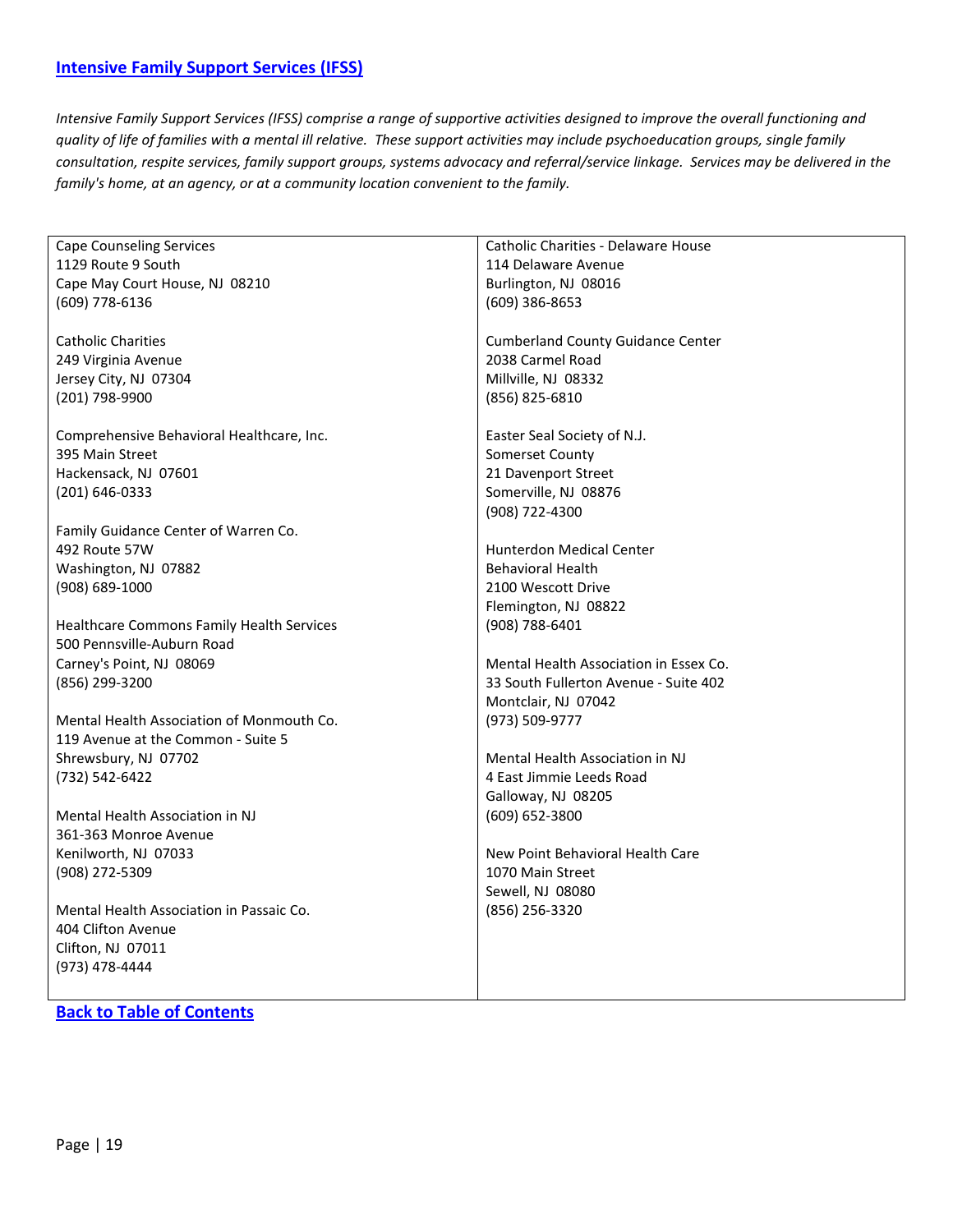| Oaks Integrated Care                 | Oaks Integrated Care                       |
|--------------------------------------|--------------------------------------------|
| 1001 Spruce Street - Suite 205       | 499 Cooper Landing Road                    |
| Trenton, NJ 08638                    | Cherry Hill, NJ 08002                      |
| (609) 396-6788, ext. 236             | (856) 482-8747                             |
| Ocean Mental Health Services, Inc.   | St. Clare's Behavioral Health Center       |
| <b>160 Route 9</b>                   | 50 Morris Avenue                           |
| Bayville, NJ 08721                   | Denville, NJ 07834                         |
| (732) 349-3535                       | (973) 625-7095                             |
| St. Clare's Behavioral Health Center | Rutger's University Behavioral Health Care |
| 191 Woodport Road - Suite 202        | 151 Centennial Avenue                      |
| Sparta, NJ 07871                     | Piscataway, NJ 08855                       |
| (201) 317-6139                       | (732) 235-6184                             |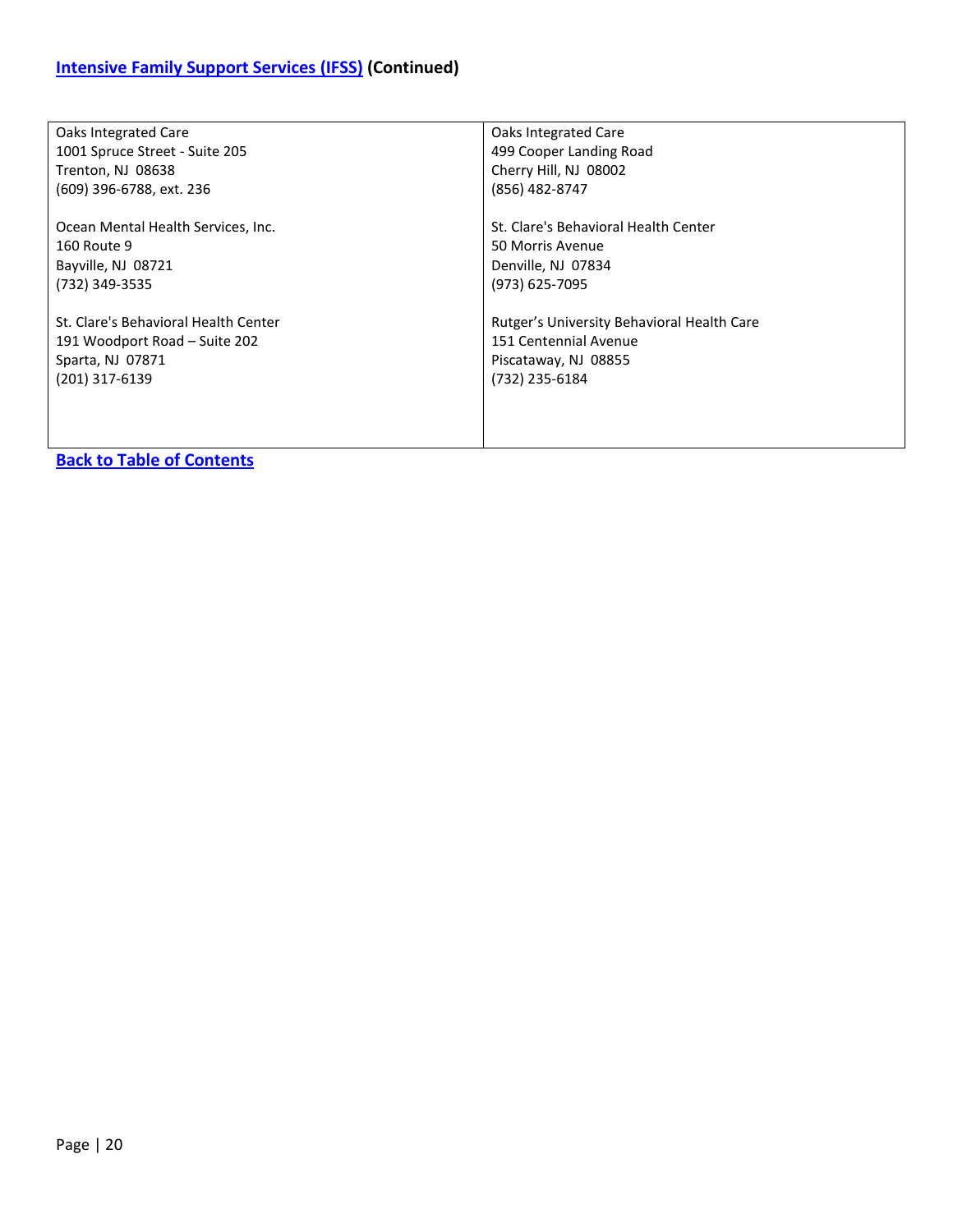### <span id="page-20-0"></span>**[Intensive Outpatient Treatment and Support Services \(IOTSS\)](#page-20-0)**

*Community based ambulatory treatment alternatives for adults who have serious and persistent mental illness. Access to the service is intended to provide an option for Designated Screening Programs and other acute care and hospital referral sources to assure that appropriate, intensive, community based, recovery-oriented outpatient services are readily accessible. These programs provide a comprehensive outpatient service package that addresses the needs of individuals with an exacerbation of the symptoms of mental illness and/or a co-occurring substance abuse disorder through services that include comprehensive assessments, Wellness and Recovery Action Plans (WRAPS), Medication Administration and Education, Individual Therapy, Structured Group Therapy, Illness Management and Relapse Prevention Groups, Family psycho-education, the provision of, or arrangements for, physical health care and direct linkage to ongoing clinical and support services as identified in the WRAP. Such outpatient services are designed and implemented in a manner which reflects recovery as an overarching value as well as an operational principle.*

| <b>Atlantic County</b>                                                                                                                                                                            | <b>Bergen County</b>                                                                                                                                   |
|---------------------------------------------------------------------------------------------------------------------------------------------------------------------------------------------------|--------------------------------------------------------------------------------------------------------------------------------------------------------|
| Atlanticare Behavioral Health<br><b>Intensive Outpatient Program</b><br>13 North Hartford Avenue<br>Atlantic City, NJ 08401<br>(609) 348-1161, ext. 323                                           | Crossroads to Wellness Program<br>Care Plus Center for Primary and Behavioral Health<br>610 Valley Health Plaza<br>Paramus, NJ 07652<br>(201) 986-5037 |
| <b>Burlington County</b>                                                                                                                                                                          | <b>Camden County</b>                                                                                                                                   |
| <b>Legacy Treatment Services</b><br><b>Outpatient Department</b><br>795 Woodlane Road, Suite 301<br>Mt. Holly, NJ 08060<br>(609) 267-1377, ext. 407<br>(800) 433-7345                             | Oaks Integrated Care<br>128 Cross Keys Road<br>Berlin, NJ 08009<br>(856) 210-1500, ext. 57291<br>South Jersey Behavioral Health Resources              |
| <b>Cape May County</b>                                                                                                                                                                            | 400 Market Street<br>Camden, NJ 08102<br>(856) 361-2700                                                                                                |
| <b>Transitions Toward Wellness Program</b><br><b>Cape Counseling Services</b><br>128 Crest Haven Road<br>Cape May Court House, NJ 08210<br>(609) 465-4100, ext. 6310<br>(609) 465-4100, ext. 6560 | South Jersey Behavioral Health Resources<br>53 Haddonfield Road, Suite 316<br>Cherry Hill, NJ 08002<br>(856) 361-2700<br><b>Cumberland County</b>      |
| <b>Essex County</b>                                                                                                                                                                               |                                                                                                                                                        |
| <b>Family Connections Wellness House</b><br>280 South Harrison Street<br>East Orange, NJ 07018<br>(973) 666-1910                                                                                  | Inspira Health Network<br>333 Irving Avenue<br>Bridgeton, NJ 08302<br>(856) 575-4111 (ACCESS CENTER)<br><b>Gloucester County</b>                       |
| <b>Hudson County</b>                                                                                                                                                                              |                                                                                                                                                        |
| Jersey City Medical Center<br>395 Grand Street<br>Jersey City, NJ 07302<br>(201) 915-2478                                                                                                         | New Point Behavioral Health<br>200 Holly Dell Drive<br>Sewell, NJ 08080<br>(856) 845-8050, ext. 1141                                                   |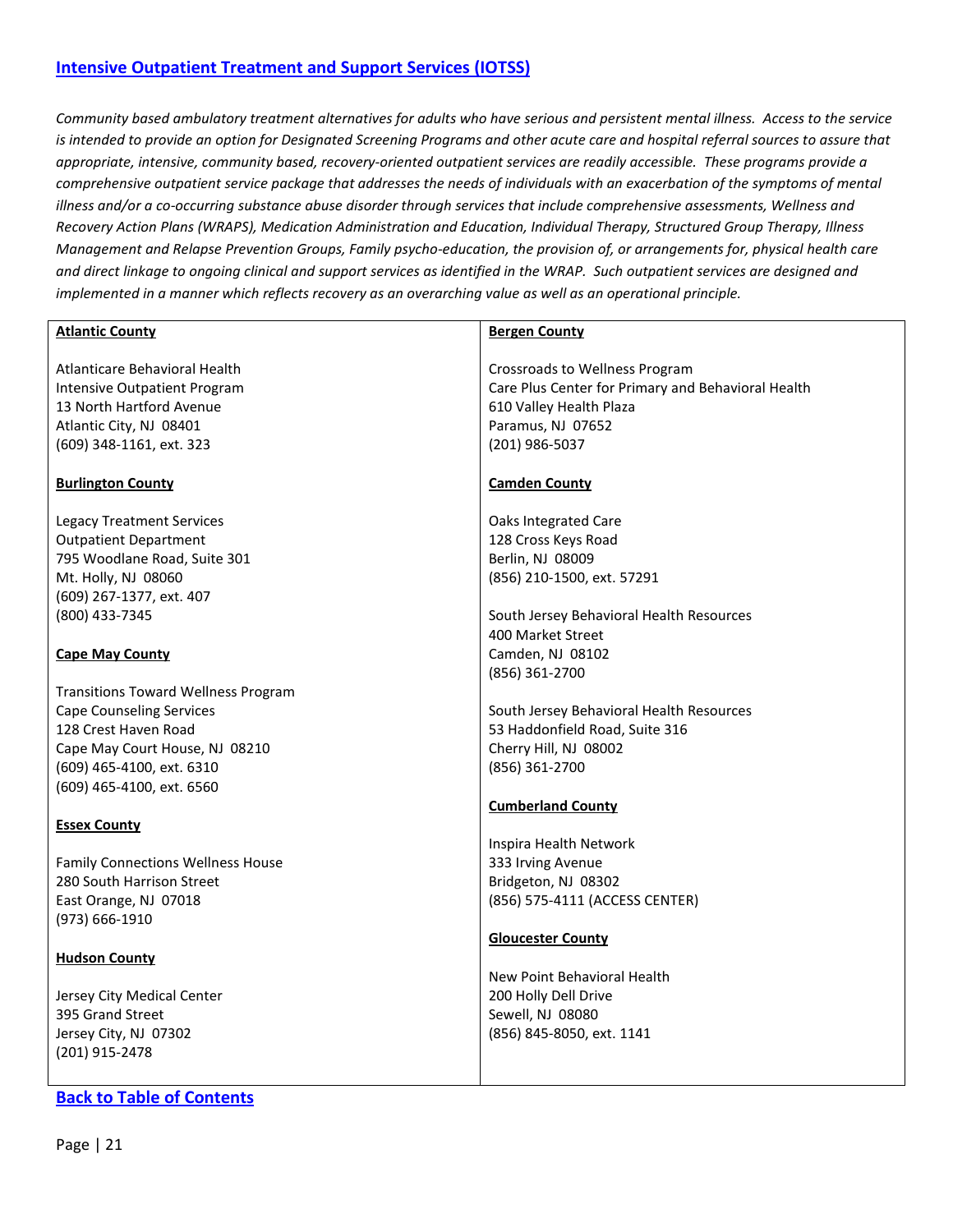### <span id="page-21-0"></span>**[Intensive Outpatient Treatment and Support Services \(IOTSS\)](#page-20-0) (Continued)**

| <b>Hunterdon County</b>                     | <b>Mercer County</b>                                       |
|---------------------------------------------|------------------------------------------------------------|
|                                             |                                                            |
| Catholic Charities - Diocese of Metuchen    | <b>Oaks Integrated Care</b>                                |
| <b>SPIRIT Program</b>                       | <b>Intensive Outpatient Services</b>                       |
| 6 Park Avenue                               | 314-316 East State Street                                  |
| Flemington, NJ 08822                        | Trenton, NJ 08608                                          |
| (908) 788-7905                              | (609) 396-5944                                             |
|                                             | Referral Line: (609) 218-0978                              |
| <b>Middlesex County</b>                     |                                                            |
|                                             | <b>Morris County</b>                                       |
| Rutger's University Behavioral Health Care  |                                                            |
| 303 George Street                           | Enhanced Outpatient Services at St. Clare's Hospital       |
| New Brunswick, NJ 08901                     | 50 Morris Avenue                                           |
| (732) 235-6800                              | Denville, NJ 07834                                         |
|                                             | (973) 625-7095                                             |
| <b>Ocean County</b>                         |                                                            |
|                                             | <b>Passaic County</b>                                      |
| <b>Preferred Behavioral Health Services</b> |                                                            |
| 725 Airport Road                            | St. Mary's Hospital                                        |
|                                             |                                                            |
| Lakewood, NJ 08701                          | Program for Outpatient Wellness, Enrichment & Recovery     |
| (732) 276-1510, ext. 5207                   | (POWER)                                                    |
|                                             | 530 Main Avenue                                            |
| <b>Salem County</b>                         | Passaic, NJ 07055                                          |
|                                             | (973) 470-3100                                             |
| Inspira Health Network                      |                                                            |
| Intensive Outpatient                        | <b>Somerset County</b>                                     |
| 333 Irving Avenue                           |                                                            |
| Bridgeton, NJ 08302                         | Catholic Charities - Diocese of Metuchen                   |
| (856) 575-4141                              | SPIRIT Program (Supportive Partners in Recovery and in     |
|                                             | Treatment)                                                 |
| <b>Union County</b>                         | 540 Route 22 East                                          |
|                                             | Bridgewater, NJ 08807                                      |
| TLC Program at Trinitas Hospital            | (908) 722-1881                                             |
| 654 East Jersey Street                      | (908) 235-7511 (after hours)                               |
| Elizabeth, NJ 07206                         |                                                            |
| (908) 994-7278                              | <b>Warren County</b>                                       |
| (908) 994-7131 (after hours)                |                                                            |
|                                             | IOP Program of the Family Guidance Center of Warren County |
|                                             | 370 Memorial Parkway                                       |
|                                             | Phillipsburg, NJ 08865                                     |
|                                             | (908) 454-4470                                             |
|                                             |                                                            |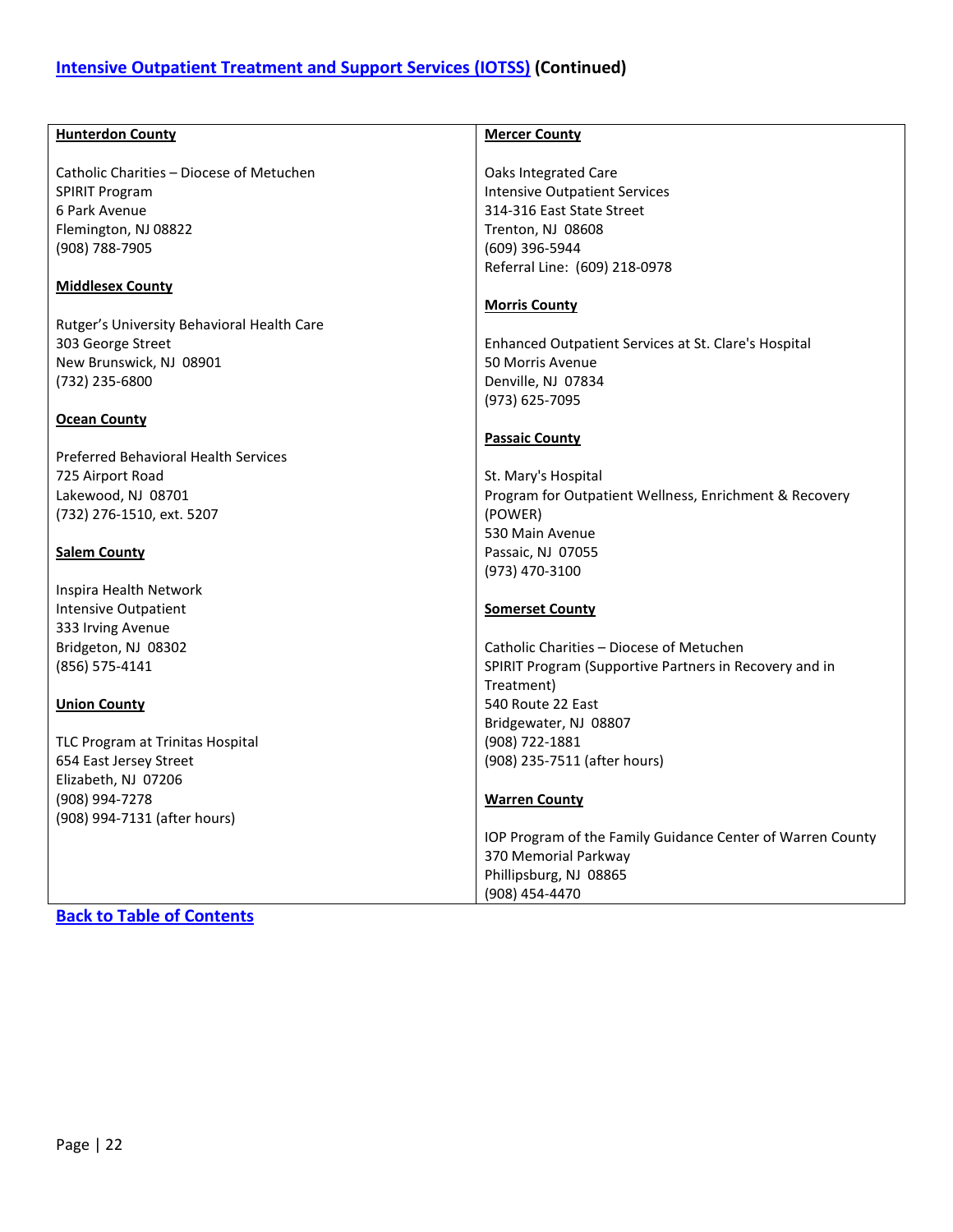### **[Involuntary Outpatient Commitment \(IOC\)](#page-21-0)**

*Involuntary Outpatient Commitment (IOC) programs coordinate community based mental health services for individuals, who are court ordered into mental health treatment. IOC programs enroll individuals who have been assessed by mental health professionals and adjudicated by a court as meeting the legal standard for involuntary outpatient treatment. IOC programs offer:*

- *Court ordered out-patient based mental health treatment;*
- *Assistance with linking with community based mental health services;*
- *Monitoring of adherence to the court ordered plan;*
- *Ongoing assessment of clinical progress;*
- *Interface with the judiciary including transportation to court hearings and contact with the presiding judge, as needed.*

| <b>Atlantic County</b>                    | <b>Bergen County</b>                       |
|-------------------------------------------|--------------------------------------------|
| <b>Legacy Treatment Services</b>          | Care Plus, NJ                              |
| 1289 Route 38 West - Suite 101            | 611 Route 46 West - Suite 100              |
| Hainesport, NJ 08036                      | Hasbrouck Heights, NJ 07604                |
| $(609)$ 261-8564                          | (201) 478-4183                             |
|                                           |                                            |
| <b>Burlington County</b>                  | <b>Camden County</b>                       |
| <b>Legacy Treatment Services</b>          | <b>Oaks Integrated Care</b>                |
| 1289 Route 38 West - Suite 101            | 499 Cooper Landing Road                    |
| Hainesport, NJ 08036                      | Cherry Hill, NJ 08002                      |
| $(609)$ 261-8564                          | (856) 482-8747, Ext. 53901                 |
|                                           |                                            |
| <b>Cape May County</b>                    | <b>Cumberland County</b>                   |
| Cape Counseling                           | New Point Behavioral Health                |
| 1129 Route 9 South                        | 350 Front Street                           |
| Cape May Court House, NJ 08210            | Elmer, NJ 08318                            |
| (609) 778-6120                            | (856) 358-2010                             |
|                                           |                                            |
| <b>Essex County</b>                       | <b>Gloucester County</b>                   |
| Mental Health Association of Essex County | New Point Behavioral Health                |
| 33 South Fullerton Avenue                 | 350 Front Street                           |
| Montclair, NJ 07042                       | Elmer, NJ 08318                            |
| (973) 842-4141                            | (856) 358-2010                             |
|                                           |                                            |
| <b>Hudson County</b>                      | <b>Hunterdon County</b>                    |
| Jersey City Medical Center                | Hunterdon Medical Center Behavioral Health |
| 395 Grand Street, 3rd Floor               | 2100 Wescott Drive                         |
| Jersey City, NJ 07302                     | Flemington, NJ 08822                       |
| (201) 915-2478                            | (908) 303-8167                             |
|                                           |                                            |
| <b>Mercer County</b>                      | <b>Ocean County</b>                        |
| Oaks Integrated Care                      | Ocean Mental health Services               |
| PO Box 1393                               | 687 Route 9                                |
| Trenton, NJ 08648                         | Bayville, NJ 08721                         |

(732) 269-4849

**[Back to Table of Contents](#page-1-0)**

(609) 954-5642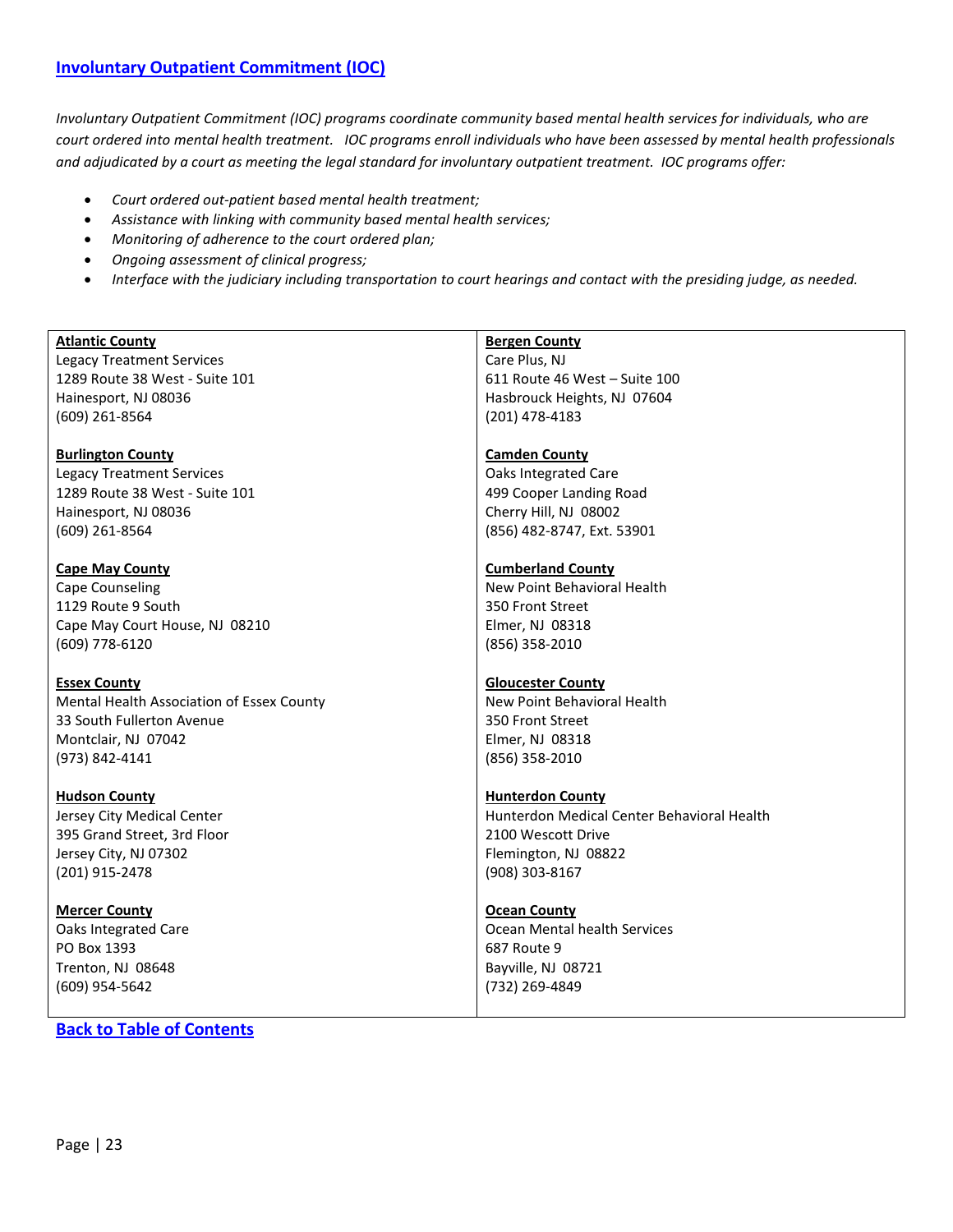# **Involuntary Outpatient Commitment (IOC) (Continued)**

| <b>Passaic County</b>                                                                                                               | <b>Salem County</b>              |
|-------------------------------------------------------------------------------------------------------------------------------------|----------------------------------|
| Mental Health Association of Passaic County                                                                                         | New Point Behavioral Health      |
| 404 Clifton Avenue                                                                                                                  | 350 Front Street                 |
| Clifton, NJ 07011                                                                                                                   | Elmer, NJ 08318                  |
| (973) 478-4444, ext. 122                                                                                                            | (856) 358-2010                   |
| <b>Somerset County</b>                                                                                                              | <b>Union County</b>              |
| Richard Hall Community Mental Health Center                                                                                         | Trinitas Regional Medical Center |
| 500 North Bridge Street                                                                                                             | 654 East Jersey Street           |
| Bridgewater, NJ 08807                                                                                                               | Elizabeth, NJ 07206              |
| (908) 253-3160                                                                                                                      | (908) 994-7543                   |
| <b>Warren County</b><br><b>Family Guidance Center of Warren</b><br>370 Memorial Parkway<br>Phillipsburg, NJ 08865<br>(908) 454-4470 |                                  |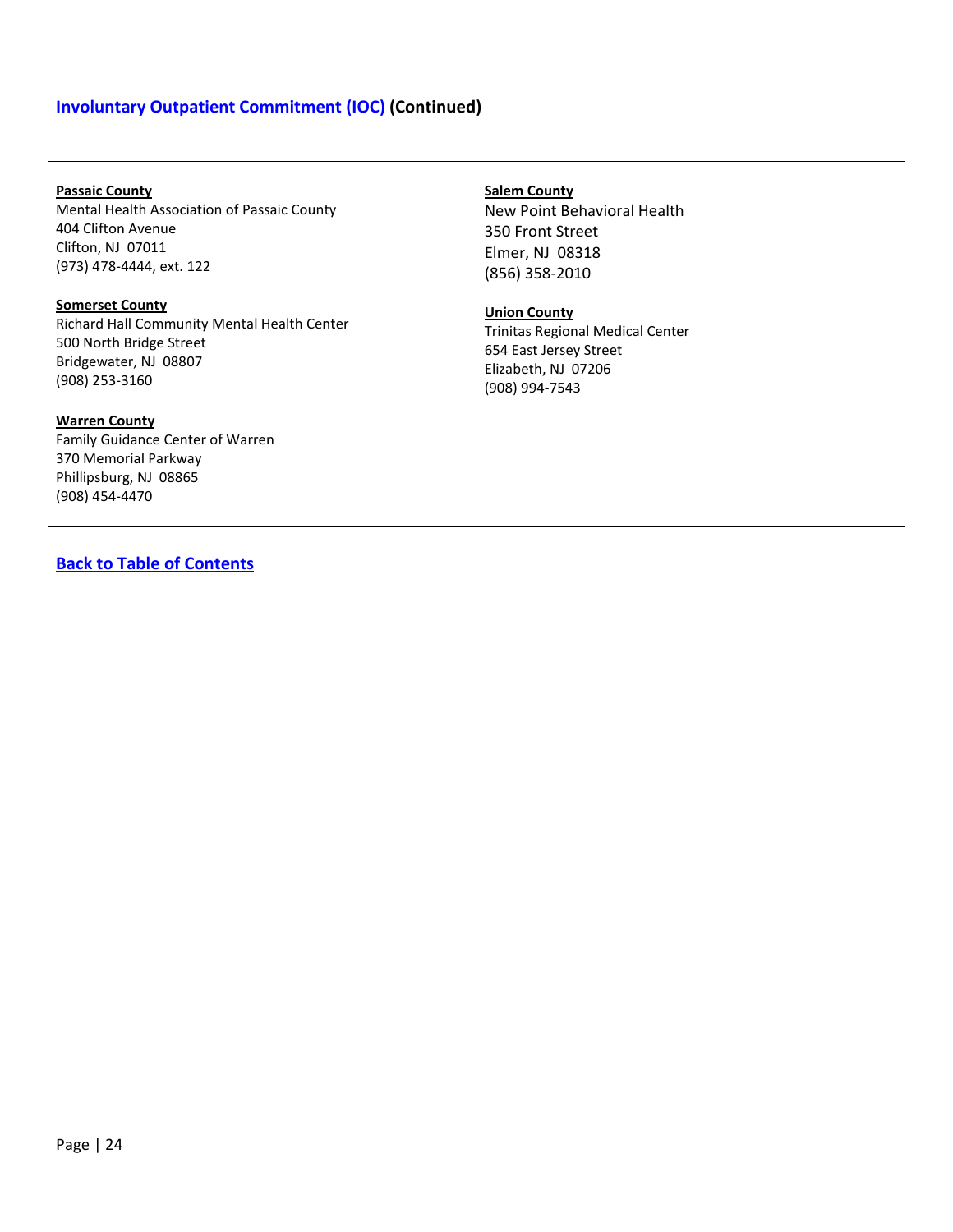### <span id="page-24-0"></span>**[Justice Involved Services](#page-24-0)**

*Justice Involved Services are designed to assist persons with serious and persistent mental illness who become entangled with the criminal justice system, to avoid or radically reduce the number of days incarcerated in jail and or assist with their reentry to their communities in order to receive the appropriate treatment. Services vary by county, but may include the following: Pre-booking, a police based diversion to avoid arrest for non-criminal, non-violent offenses. Police are trained to identify and de-escalate situations and diverting to mental health crisis or pre-crisis services; Post booking intervention for consumers who have been arrested but for whom the court may be released on their own recognizance or released from jail with mental health intervention. Those consumers serving jail sentences or long detention are targeted for re-entry services. Based upon the APIC model, Assess, Plan, Identify and Coordinate, services include identification/case finding, pre-release planning and successful linkage to critical mental health, social service, employment and housing upon release to the community.*

| Care Plus, Inc.                            | <b>Cumberland County Guidance Center</b> |
|--------------------------------------------|------------------------------------------|
| Jail Diversion Program                     | Jail Re-Entry Services                   |
| 611 Route 46 West                          | 425 Bank Street                          |
| Hasbrouck Heights, NJ 07604                | Bridgeton, NJ 08302                      |
| (201) 478-4166                             | (856) 455-8316, ext. 201                 |
|                                            |                                          |
| Jersey City Medical Center                 | Mental Health Association of Essex Co.   |
| 395 Grand Street, 3rd Floor                | 33 South Fullerton                       |
| Jersey City, NJ 07302                      | Montclair, NJ 07042                      |
| (201) 915-2272                             | (973) 509-9777                           |
|                                            |                                          |
| Mental Health Association of Morris County | New Point's Bridge Program               |
| 100 Route 46 East                          | 1070 Main Street                         |
| <b>Building C</b>                          | Sewell, NJ 08080                         |
| Mountain Lakes, NJ 07046                   | (856) 256-3320                           |
| (973) 334-3496                             |                                          |
|                                            | Oaks Integrated Care CIT                 |
| <b>Oaks Integrated Care</b>                | 2201 West Chapel Avenue                  |
| <b>Correctional Case Management</b>        | Cherry Hill, NJ 08002                    |
| 499 Cooper Landing Road                    | (856) 482-8747                           |
| Cherry Hill, NJ 08034                      |                                          |
| (856) 428-1300                             | St. Mary's Hospital                      |
|                                            | 530 Main Avenue                          |
| Preferred Behavioral Health of NJ          | Passaic, NJ 07055                        |
| 591 Lakehurst Road                         | (973) 470-3390                           |
| Toms River, NJ 08755                       |                                          |
| (732) 323-3664                             |                                          |
|                                            |                                          |
| <b>Trinitas Hospital</b>                   |                                          |
| 655 East Jersey Street                     |                                          |
| Elizabeth, NJ 07206                        |                                          |
| (908) 994-7278 or (908) 994-7131           |                                          |
|                                            |                                          |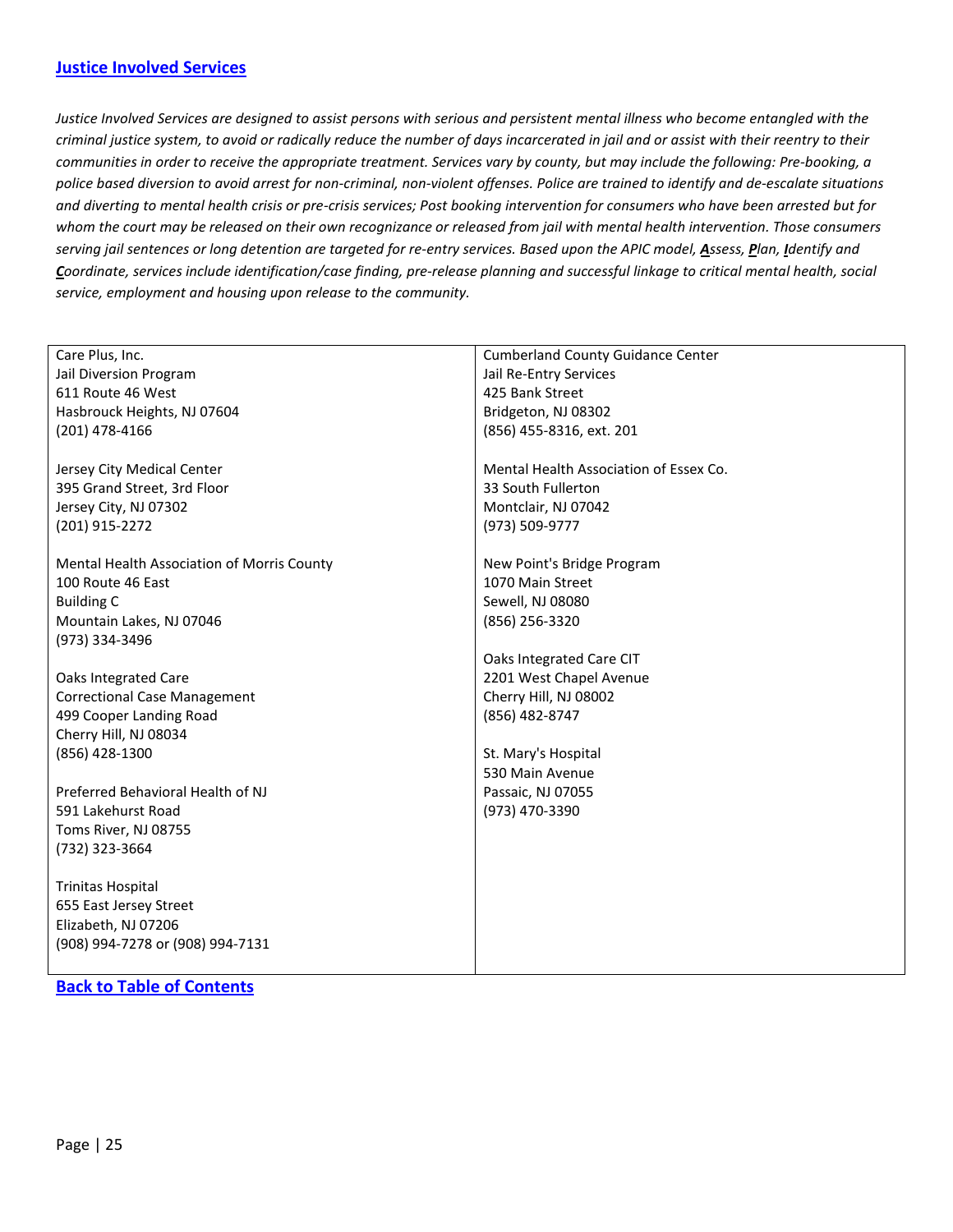<span id="page-25-0"></span>*The Mental Health Cultural Competence Training Centers provide knowledge, training, technical assistance and serve as a resource regarding multicultural issues in mental health. The target population is clinicians, consumers, community providers, self-help centers, families and other entities as designated by the Division of Mental Health and Addiction Services.*

| <b>Northern Region</b>                                                                                           | <b>Central &amp; Southern Regions</b>                                                                                                                           |
|------------------------------------------------------------------------------------------------------------------|-----------------------------------------------------------------------------------------------------------------------------------------------------------------|
| Serves the following Counties: Bergen, Essex, Hudson,<br>Hunterdon, Morris, Passaic, Somerset, Sussex and Warren | <b>Serves the following Counties:</b> Atlantic, Burlington, Camden,<br>Cape May, Cumberland, Gloucester, Mercer, Middlesex,<br>Monmouth, Ocean, Salem and Union |
| Family Connections, Inc.<br>395 South Center Street<br>Orange, NJ 07050<br>(973) 323-3447                        | <b>Family Service Association</b><br>3073 English Creek Avenue - Suite 3<br>Egg Harbor Township, NJ 08324<br>(609) 569-0239, Ext. 1165                          |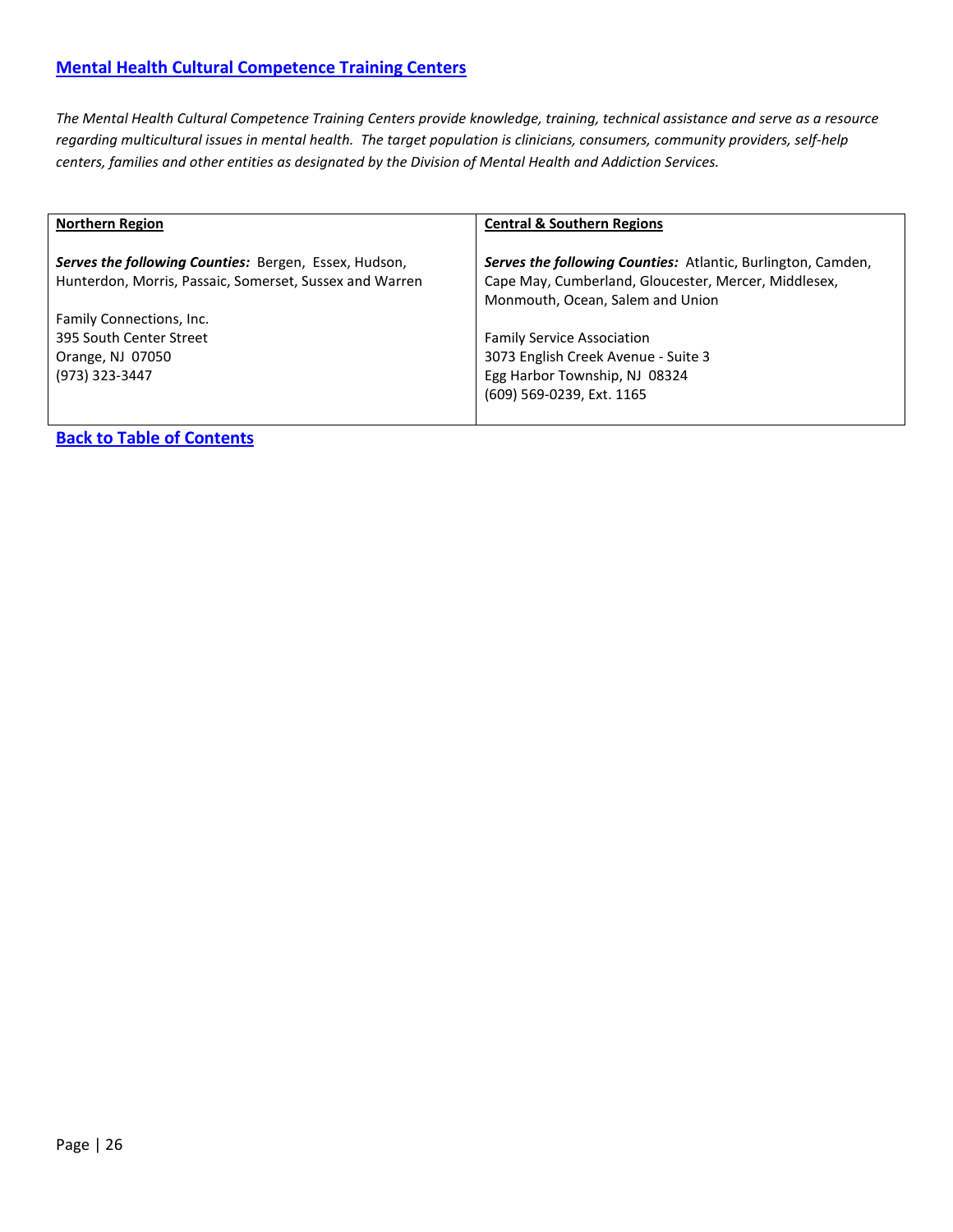### <span id="page-26-0"></span>**[Outpatient](#page-26-0)**

*Services provided to clients who possess a psychiatric diagnosis, including clients who are seriously and persistently mentally ill, but excluding substance abuse and developmental disability unless accompanied by treatable symptoms of mental illness. Periodic therapy, counseling and supportive services are generally provided at the provider agency for relatively brief sessions (between 30 minutes and 2 hours).*

| A.A.M.H. - Mercer                                  | Atlanticare Behavioral Health             |
|----------------------------------------------------|-------------------------------------------|
| 819 Alexander Road                                 | 120 South White Horse Pike                |
| Princeton, NJ 08540                                | Hammonton, NJ 08037                       |
| (609) 452-2088                                     | (609) 561-7911                            |
|                                                    |                                           |
| Atlanticare Behavioral Health                      | Atlanticare Behavioral Health             |
| 13 North Hartford Avenue                           | 501 Scarborough Road                      |
| Atlantic City, NJ 08401                            | Egg Harbor Twp., NJ 08234                 |
| (609) 348-1161                                     | $(609) 646 - 5142$                        |
|                                                    |                                           |
| <b>Bayonne CMHC</b>                                | <b>Cape Counseling Services</b>           |
| 601 Broadway                                       | 128 Crest Haven Road                      |
| Bayonne, NJ 07002                                  | Cape May Court House, NJ 08210            |
| (201) 339-9200                                     | $(609)$ 465-4100                          |
|                                                    |                                           |
| Care Plus Center for Primary and Behavioral Health | Catholic Charities - Diocese of Metuchen  |
| 610 Valley Health Plaza                            | 288 Rues Lane                             |
| Paramus, NJ 07652                                  | East Brunswick, NJ 08816                  |
| (201) 265-8200                                     | (732) 257-6100                            |
|                                                    |                                           |
| Catholic Charities - Hunterdon                     | Catholic Charities - Diocese of Trenton   |
| 6 Park Avenue                                      | 39 North Clinton Avenue                   |
| Flemington, NJ 08822                               | Trenton, NJ 08608                         |
| (908) 782-7905                                     | (609) 394-9398                            |
|                                                    |                                           |
| <b>Christ Hospital CMHC</b>                        | Comprehensive Behavioral Healthcare, Inc. |
| 176 Palisades Avenue                               | 516 Valley Brook Avenue                   |
| Jersey City, NJ 07306                              | Lyndhurst, NJ 07071                       |
| (201) 795-8374                                     | (201) 935-3322                            |
|                                                    |                                           |
| Comprehensive Behavioral Healthcare, Inc.          | <b>CPC Behavioral Healthcare</b>          |
| 395 Main Street                                    | Aberdeen Counseling Center                |
| Hackensack, NJ 07602                               | 1088 Highway 34                           |
| (201) 646-0333                                     | Aberdeen, NJ 07747                        |
|                                                    | (732) 290-1700                            |
| <b>Community Healthcare Network</b>                |                                           |
| 570 Belleville Avenue                              |                                           |
|                                                    | <b>Cumberland County Guidance Center</b>  |
| Belleville, NJ 07109                               | 2038 Carmel Road                          |
| (973) 450-3100                                     | Millville, NJ 08332                       |
|                                                    | (856) 825-6810                            |
|                                                    |                                           |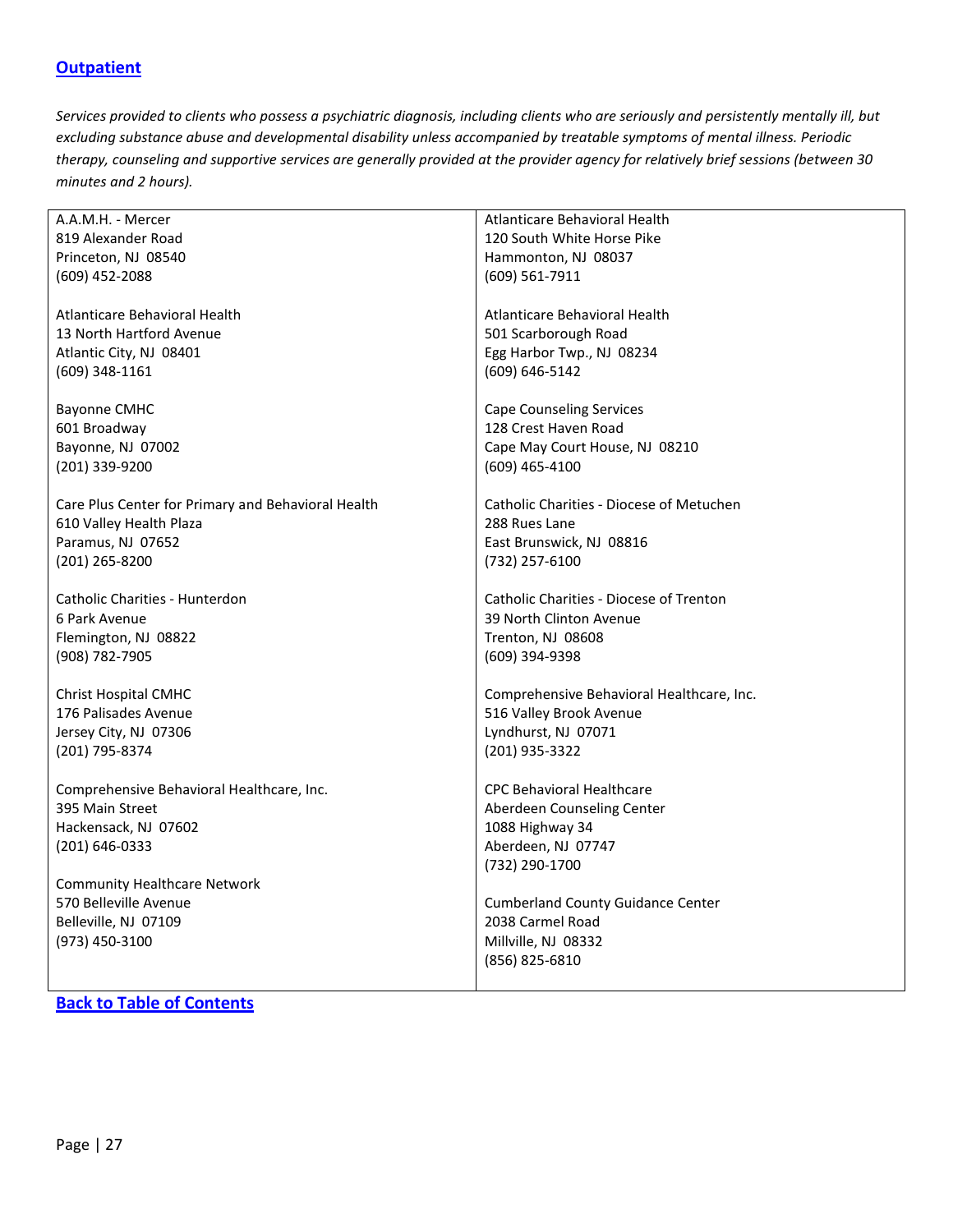| <b>Cumberland County Guidance Center</b> | <b>Family Connections</b>               |
|------------------------------------------|-----------------------------------------|
| 80 South Main Road, Suite 113            | 395 South Center Street                 |
| Vineland, NJ 08360                       | Orange, NJ 07050                        |
| (856) 696-4064                           | (973) 675-3817                          |
|                                          |                                         |
| Delaware House                           | Family Guidance Center of Warren County |
| 25 Ikea Drive                            | 492 Route 57W                           |
| Westampton, NJ 08060                     | Washington, NJ 07882                    |
| (609) 267-9339                           | (908) 689-1000                          |
|                                          |                                         |
| <b>Family Guidance Center</b>            | <b>Family Guidance Center</b>           |
| 253 Nassau Street                        | 128 Maple Avenue                        |
| Princeton, NJ 08540                      | Hackettstown, NJ 07840                  |
|                                          |                                         |
| (609) 924-1320                           | (908) 852-0333                          |
|                                          |                                         |
| <b>Family Guidance Center</b>            | <b>Family Service Association</b>       |
| 1931 Nottingham Way                      | 661 Jackson Road                        |
| Hamilton, NJ 08619                       | Newtonville, NJ 08232                   |
| (609) 587-7044                           | (609) 569-0239                          |
|                                          |                                         |
| <b>Family Service Association</b>        | <b>Family Service Association</b>       |
| 312 East White Horse Pike                | 3073 English Creek Avenue               |
| Absecon Highlands, NJ 08201              | Egg Harbor Twp., NJ 08234               |
| (609) 652-1600                           | (609) 569-0239                          |
|                                          |                                         |
| Healthcare Commons, Inc.                 | Family Service Bureau of Newark         |
| 500 Pennsville-Auburn Road               | 379 Kearny Avenue                       |
| Carney's Point, NJ 08069                 | Kearny, NJ 07032                        |
|                                          |                                         |
| (856) 299-3200                           | (201) 246-8077                          |
|                                          |                                         |
| <b>Hunterdon Medical Center</b>          | Hispanic Family Center of Southern NJ   |
| <b>Behavioral Health</b>                 | 35-47 29th Street                       |
| 2100 Wescott Drive                       | Camden, NJ 08105                        |
| Flemington, NJ 08822                     | (856) 541-6985                          |
| (908) 788-6401                           |                                         |
|                                          |                                         |
| Hoboken Medical Center                   | Irvington Counseling Center             |
| 506 3rd Street                           | 21-29 Wagner Place                      |
| Hoboken, NJ 07030                        | Irvington, NJ 07111                     |
| (201) 792-8200                           | (977) 399-3132                          |
|                                          |                                         |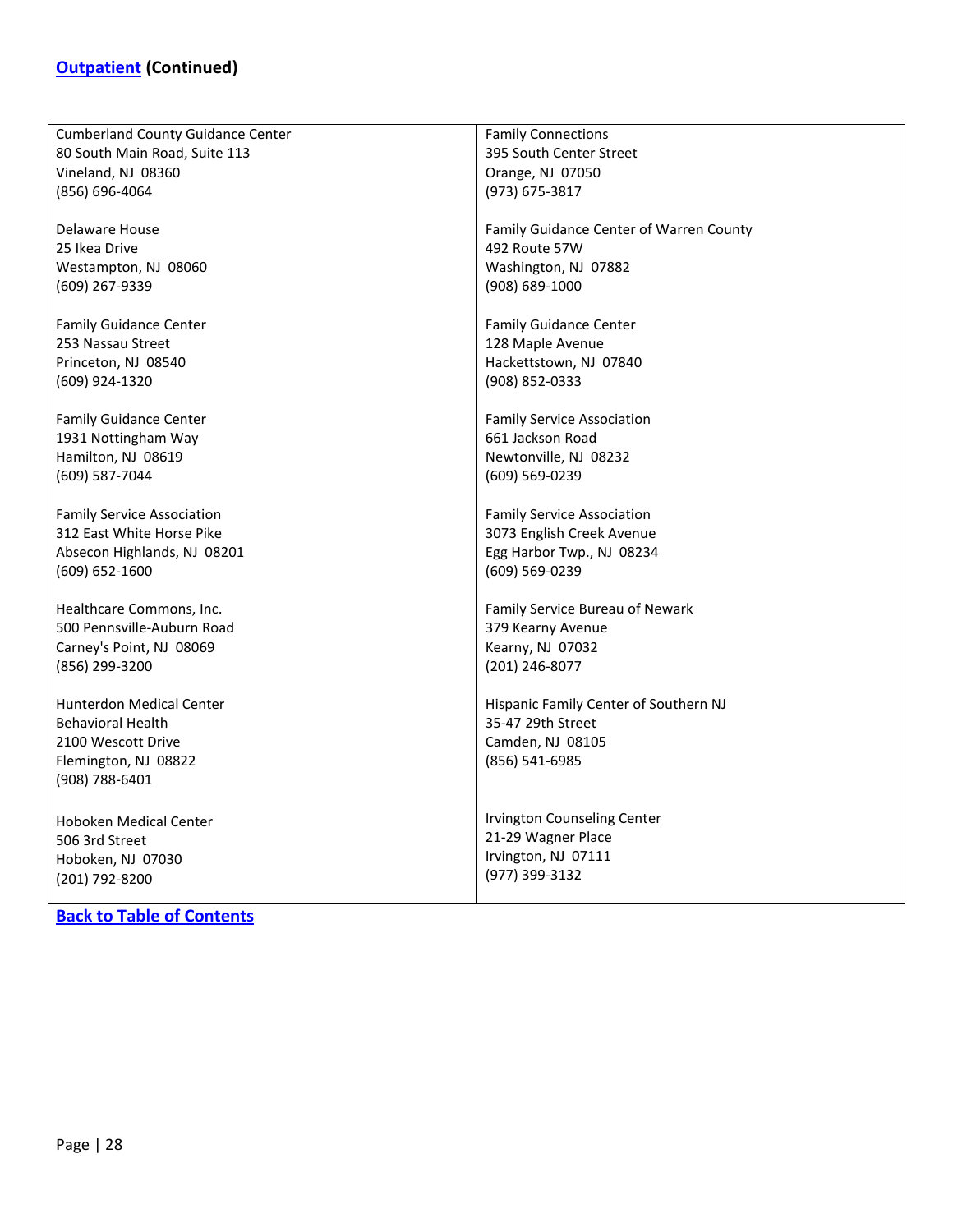# **[Outpatient](#page-26-0) (Continued)**

| Jersey Shore Medical Center                      | <b>Legacy Treatment Services</b>       |
|--------------------------------------------------|----------------------------------------|
| Parkway 100                                      | 795 Woodlane Road, Suite 300           |
| 3535 Rt. 66 - Building 5                         | Mount Holly, NJ 08060                  |
|                                                  |                                        |
| Neptune, NJ 07753                                | (800) 433-7365 or (609) 267-1377       |
| (732) 643-4400                                   |                                        |
|                                                  | Mental Health Assoc. of Essex Co.      |
| <b>Mental Health Clinic of Passaic</b>           | 33 South Fullerton Avenue              |
| 1451 Van Houten Avenue                           | Montclair, NJ 07042                    |
| Clifton, NJ 07013                                | (973) 509-9777                         |
| (973) 473-2775                                   |                                        |
|                                                  | Mental Health Clinic of Passaic        |
| Monmouth County Div. of Social Services          | 111 Lexington Avenue                   |
| Kozloski Road                                    | Passaic, NJ 07055                      |
| Freehold, NJ 07728                               | (973) 471-8006                         |
| (732) 502-5870                                   |                                        |
|                                                  | <b>Monmouth Medical Center</b>         |
| Mt. Carmel Guild Behavioral Healthcare           | 75 North Bath Avenue                   |
| 108 Alden Street                                 | Long Branch, NJ 07740                  |
| Cranford, NJ 07016                               | (732) 923-6500                         |
| (908) 497-3904 / 3919 / 3925                     |                                        |
|                                                  | Mt. Carmel Guild Behavioral Healthcare |
| Mt. Carmel Guild Behavioral Healthcare           | 2201 Bergenline Avenue                 |
| 58 Freeman Street                                | Union City, NJ 07087                   |
| Newark, NJ 07102                                 | (201) 558-3700                         |
| (973) 596-4190                                   |                                        |
|                                                  | New Bridge Services, Inc.              |
| Mt. Carmel Guild Behavioral Healthcare           | 105 Hamburg Turnpike                   |
| 285 Magnolia Avenue                              | Pompton Lakes, NJ 07442                |
| Jersey City, NJ 07306                            | (973) 831-0613                         |
| (201) 395-4800                                   |                                        |
|                                                  | New Bridge Services, Inc.              |
| New Bridge Services, Inc.                        | 390 Main Road                          |
| 1801 Greenwood Lake Turnpike                     | Montvale, NJ 07045                     |
| Hewet, NJ 07421                                  | (973) 316-9333                         |
| (973) 728-3938                                   |                                        |
|                                                  | Newton Memorial Hospital               |
|                                                  | 175 High Street                        |
| New Bridge Services, Inc.<br>7 Industrial Avenue | Newton, NJ 07860                       |
|                                                  | (973) 383-1533                         |
| Pequannock, NJ 07440                             |                                        |
| (973) 839-2520                                   |                                        |
|                                                  |                                        |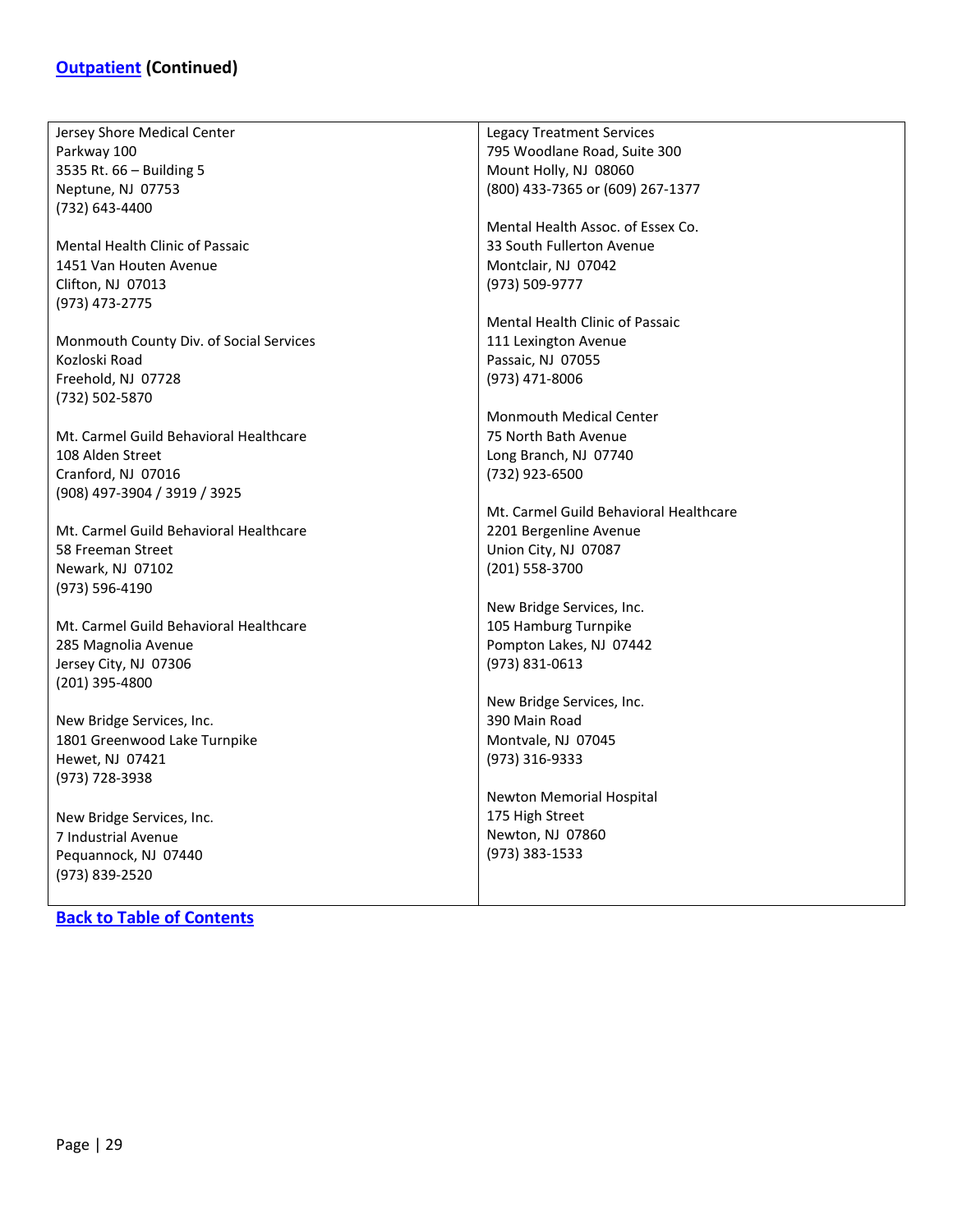### **[Outpatient](#page-26-0) (Continued)**

Newark Beth Israel Medical Center 210 Lehigh Avenue Newark, NJ 07112 (973) 926-7026

Oaks Integrated Care 2550 Brunswick Pike Lawrenceville, NJ 08648 (609) 396-8877

Oaks Integrated Care (Medication Monitoring only) 770 Woodlane Road Mount Holly, NJ 08060 (800) 963-3377 or (609) 267-5928

Ocean Mental Health Services, Inc. 81 Nautilas Drive Manahawkin, NJ 08755 (609) 597-5327

Palisades Medical Center Counseling Center 7101 Kennedy Boulevard North Bergen, NJ 07047 (201) 854-0500

Preferred Behavioral Health of NJ 725 Airport Road Lakewood, NJ 08701 (732) 367-4700

George J. Otlowski Mental Health Center 570 Lee Street Perth Amboy, NJ 08861 (732) 442-1666

Riverview Medical Center Booker Behavioral Health 1 Riverview Plaza Red Bank, NJ 07701 (732) 345-3400

SERV Centers of NJ - Passaic Co. 777 Bloomfield Avenue Clifton, NJ 07012-1248 (973) 594-0125

**[Back to Table of Contents](#page-1-0)**

New Point Behavioral Healthcare 404 Tatum Street Woodbury, NJ 08096 (856) 845-8050

Northwest Essex Community Network 570 Belleville Avenue Belleville, NJ 07109 (973) 450-3100

Ocean Mental Health Services, Inc. 160 Route 9 Bayville, NJ 08721 (732) 349-5550

Puerto Rican Family Institute 40 Journal Square, Suite 528 Jersey City, NJ 07306 (201) 610-1446

Richard Hall CMHC 500 North Bridge St. & Vogt Dr. Bridgewater, NJ 08807 (908) 725-2800 or (908) 253-3136

St. Joseph's Regional Medical Center ACCESS (Deaf Program) 60 Hamilton Street Paterson, NJ 07505 (973) 754-5590

St. Joseph's Regional Medical Center 56 Hamilton Street Paterson, NJ 07505 (973) 754-4750

South Jersey Behavioral Health Resources 400 Market Street Camden, NJ 08101 (856) 361-2700

St. Clare's Behavioral Health Center 50 Morris Avenue Denville, NJ 07834 (973) 625-7045 or (973) 625-7009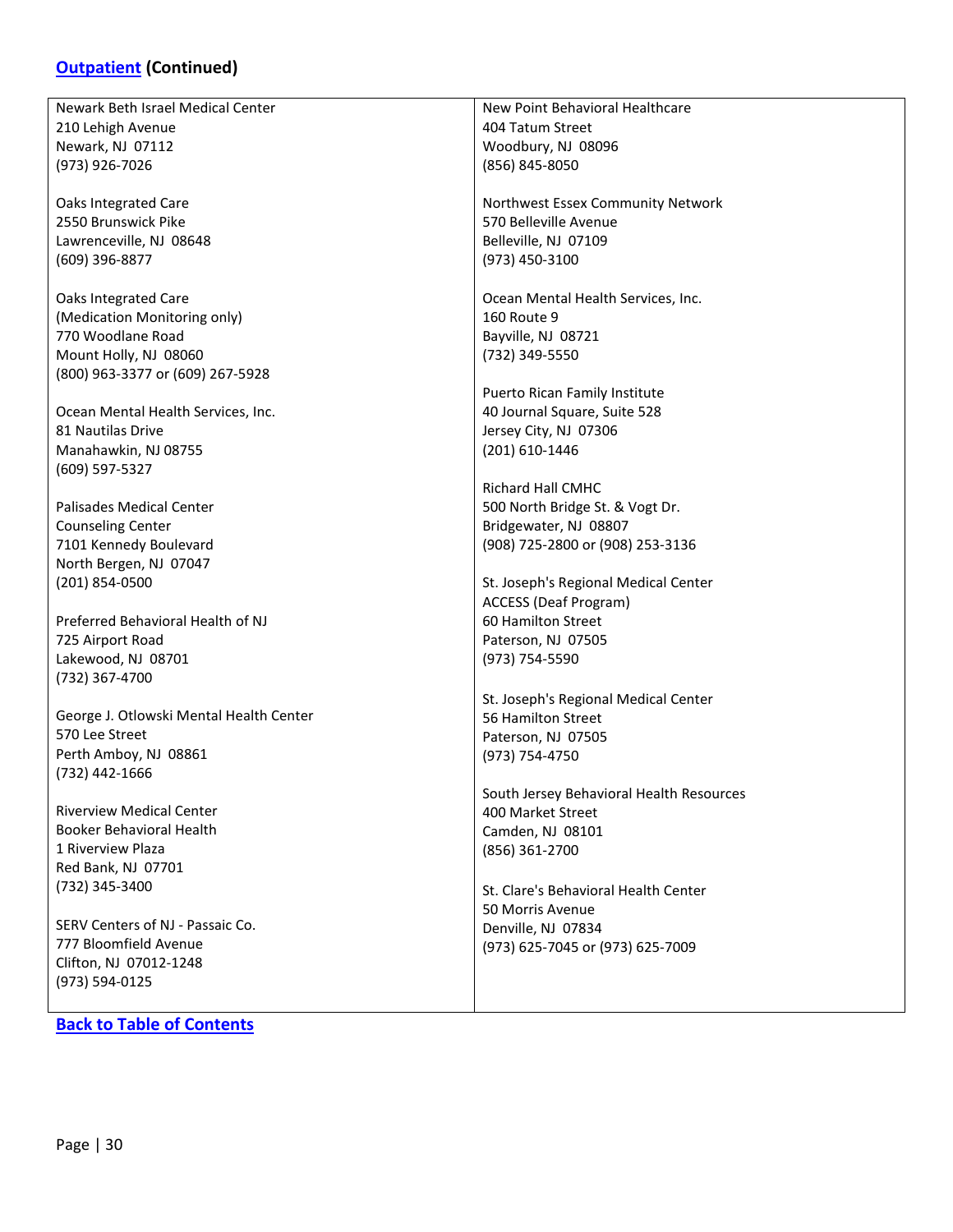# **[Outpatient](#page-26-0) (Continued)**

| Trinitas Hospital                          | Rutger's University Behavioral Health Care |
|--------------------------------------------|--------------------------------------------|
| Dept. of Psychiatry                        | 183 South Orange Avenue                    |
| 655 East Jersey Street                     | Newark, NJ 07103                           |
| Elizabeth, NJ 07201                        | (973) 972-6100 (ACCESS)                    |
| (908) 994-7278                             |                                            |
|                                            | Rutger's University Behavioral Health Care |
| Rutger's University Behavioral Health Care | 303 George Street                          |
| 4326 Route 1 North                         | New Brunswick, NJ 08901                    |
| Monmouth Junction, NJ 08852                | (800) 969-5300                             |
| (732) 235-8799                             |                                            |
|                                            | <b>UCPC Behavioral Healthcare</b>          |
| Rutger's University Behavioral Health Care | 117-119 Roosevelt Avenue                   |
| 100 Metroplex                              | Plainfield, NJ 07060                       |
| Edison, NJ 08817                           | (908) 756-6870 (press #4)                  |
| (800) 969-5300                             |                                            |
|                                            | Vantage Health System                      |
| Vantage Health System                      | 2 Park Avenue                              |
| 93 West Palisade Avenue                    | Dumont, NJ 07628                           |
| Englewood, NJ 07631                        | (201) 385-4400                             |
| (201) 567-0500                             |                                            |
|                                            | West Bergen Mental Health Center           |
|                                            | 120 Chestnut Street                        |
|                                            | Ridgewood, NJ 07450                        |
|                                            | (201) 444-3550                             |
| Dealers Table of Contains                  |                                            |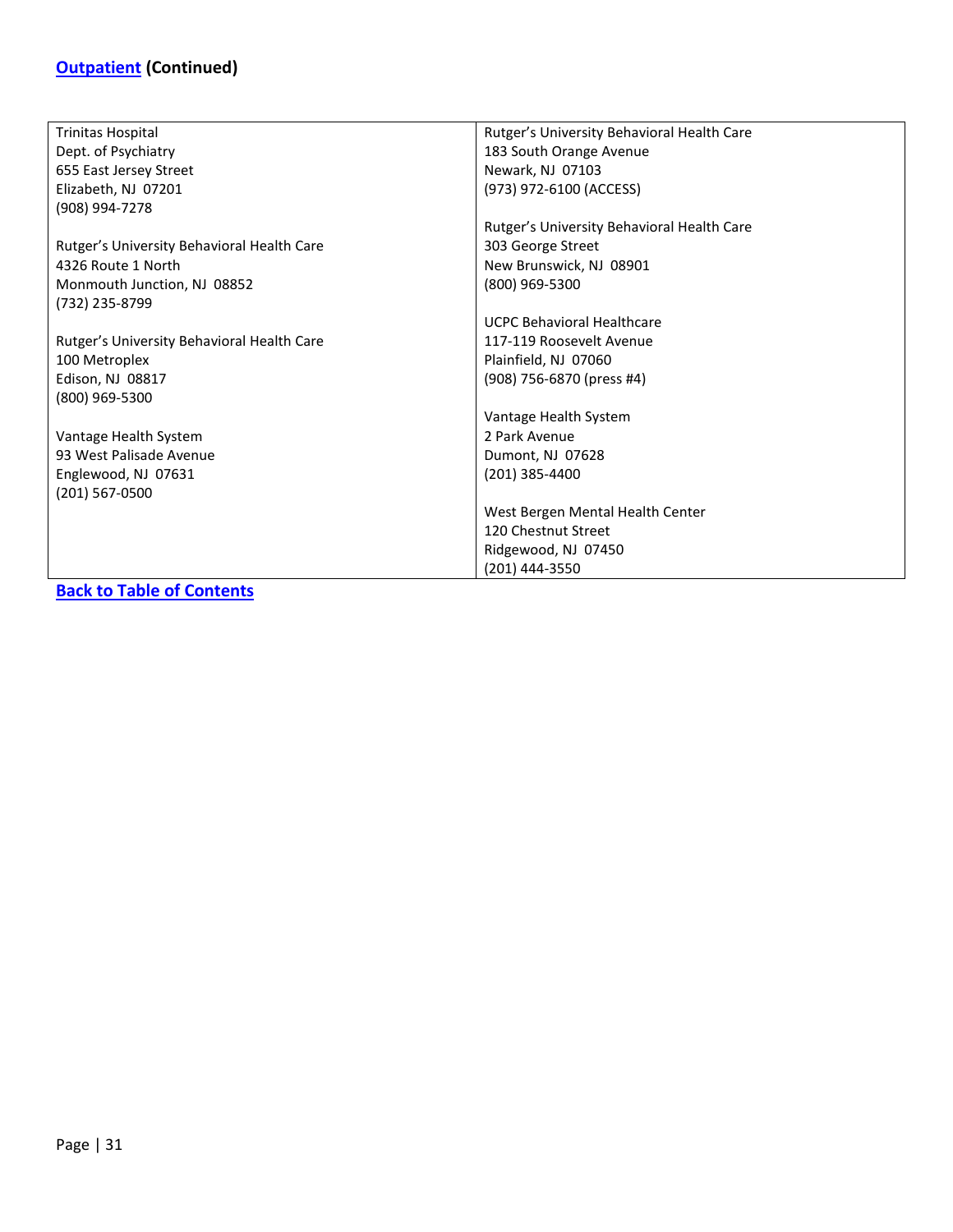### <span id="page-31-0"></span>**[Partial Care & Partial Hospitalization](#page-31-0)**

*Comprehensive, structured, non-residential health services provided to seriously mentally ill adult clients in a day program setting to maximize client's independence and community living skills. Partial Care programs provide or arrange services necessary to meet the comprehensive needs of the individual clients.*

| A.A.M.H. - Mercer                                              | Atlanticare Behavioral Health - Providence House      |
|----------------------------------------------------------------|-------------------------------------------------------|
| 819 Alexander Road                                             | 400 Chris Gaupp Road                                  |
| Princeton, NJ 08540                                            | Galloway, NJ 08205                                    |
| (609) 452-2088, ext. 230                                       | $(609)$ 404-0648                                      |
|                                                                |                                                       |
| <b>Bayonne CMHC</b>                                            | <b>Bridgeway House</b>                                |
| 601 Broadway                                                   | 567 Morris Avenue                                     |
| Bayonne, NJ 07002                                              | Elizabeth, NJ 07208                                   |
| (201) 339-9200                                                 |                                                       |
|                                                                | (908) 355-7200                                        |
| <b>Cape Counseling Services</b>                                | <b>Catholic Charities</b>                             |
| 128 Crest Haven Road                                           |                                                       |
|                                                                | Diocese of Trenton                                    |
| Cape May Court House, NJ 08210                                 | 10 Southard Street                                    |
| $(609)$ 465-4100                                               | Trenton, NJ 08609                                     |
|                                                                | (609) 396-4557                                        |
| Care Plus Center for Primary and Behavioral Health (Geriatric) |                                                       |
| 610 Valley Health Plaza                                        | Comprehensive Behavioral Healthcare, Inc. (Geriatric) |
| Paramus, NJ 07652                                              | 516 Valley Brook Avenue                               |
| (201) 265-8200                                                 | Lyndhurst, NJ 07071                                   |
|                                                                | (201) 935-3322                                        |
| Comprehensive Behavioral Healthcare, Inc.                      |                                                       |
| 395 Main Street                                                | <b>CPC Behavioral Healthcare</b>                      |
| Hackensack, NJ 07601                                           | Aberdeen Counseling Ctr.                              |
| (201) 646-0333                                                 | 1088 Highway 34                                       |
|                                                                | Aberdeen, NJ 07741                                    |
| <b>Cumberland County Guidance Center</b>                       | (732) 290-1700                                        |
|                                                                |                                                       |
| 2038 Carmel Road                                               |                                                       |
| Millville, NJ 08332                                            | Delaware House                                        |
| (856) 825-6810                                                 | 25 Ikea Drive                                         |
|                                                                | Westampton, NJ 08060                                  |
| Family Guidance Center of Warren Co.                           | (609) 267-9339                                        |
| 492 Route 57W                                                  |                                                       |
| Washington, NJ 07882                                           | <b>Family Service Association</b>                     |
| (908) 689-1000                                                 | 312 East White Horse Pike                             |
|                                                                | Absecon Highlands, NJ 08201                           |
| <b>Family Guidance Center</b>                                  | $(609) 652 - 1600$                                    |
| 1925 Pennington Road                                           |                                                       |
| Ewing, NJ 08618                                                | <b>Hoboken Medical Center</b>                         |
| (609) 882-1898                                                 | 506 3 <sup>rd</sup> Street                            |
|                                                                | Hoboken, NJ 07030                                     |
| Healthcare Commons - Family Adult Health Services              | (201) 792-8200                                        |
| 351 East Pittsfield Road                                       |                                                       |
|                                                                |                                                       |
| Pennsville, NJ 08070                                           |                                                       |
| (856) 678-5100                                                 |                                                       |
| (856) 299-3200 (Main Office)                                   |                                                       |
|                                                                |                                                       |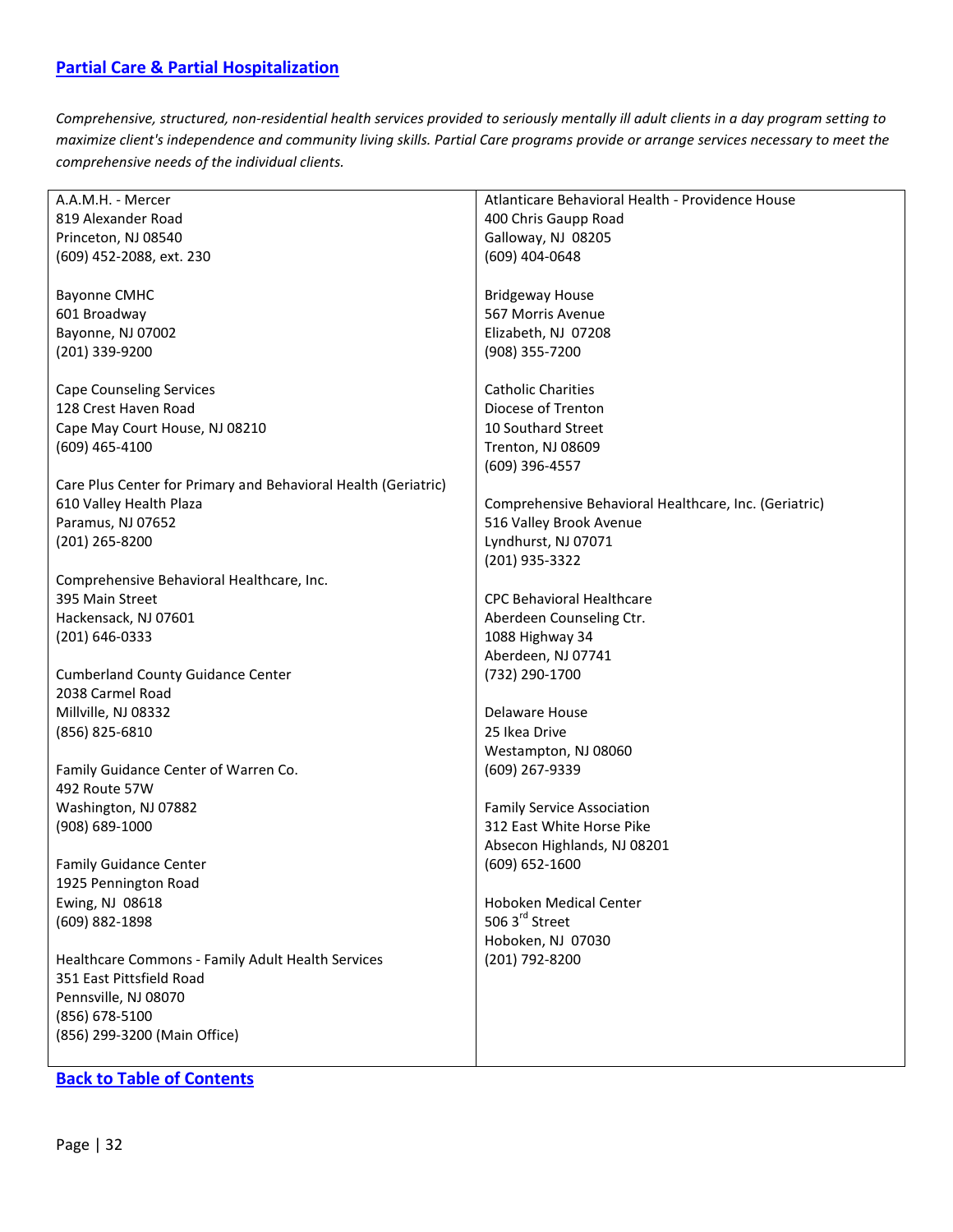# **[Partial Care & Partial Hospitalization](#page-31-0) (Continued)**

| <b>Hunterdon Medical Center</b>                    | Jersey Shore Medical Center - Park Place |
|----------------------------------------------------|------------------------------------------|
| <b>Behavioral Health</b>                           | 1011 Bond Street                         |
| 2100 Wescott Drive                                 | Asbury Park, NJ 07712                    |
| Flemington, NJ 08833                               | (732) 869-2760                           |
| (908) 788-6401 or (908) 788-6403                   |                                          |
|                                                    | Mt. Carmel Guild Behavioral Healthcare   |
| Mental Health Association of Essex Co.             | 108 Alden Street                         |
| <b>Prospect House</b>                              | Cranford, NJ 07016                       |
| 424 Main Street                                    | (908) 497-3919 / 3925 / 3968             |
| East Orange, NJ 07018                              |                                          |
| (973) 674-8067                                     | Mt. Carmel Guild Behavioral Healthcare   |
|                                                    | 2201 Bergenline Avenue                   |
| <b>Monmouth Medical Center</b>                     | Union City, NJ 07087                     |
| <b>Community Connection</b>                        | (201) 558-3700                           |
| 75 North Bath Avenue                               |                                          |
|                                                    |                                          |
| Long Branch, NJ 07740                              | New Bridge Services, Inc.                |
| (732) 923-6500                                     | 1801 Greenwood Lake Turnpike             |
|                                                    | West Milford, NJ 07480                   |
| Mt. Carmel Guild Behavioral Healthcare             | (973) 728-3938                           |
| 58 Freeman Street                                  |                                          |
| Newark, NJ 07105                                   | New Bridge Services, Inc.                |
| (973) 596-4910                                     | 7 Industrial Road                        |
|                                                    | Pequannock, NJ 07440                     |
| Mt. Carmel Guild Behavioral Healthcare             | (973) 839-2520                           |
| 285 Magnolia Avenue                                |                                          |
| Jersey City, NJ 07306                              | New Point Behavioral Health Care         |
| (201) 395-4800                                     | 404 Tatum Street                         |
|                                                    | Woodbury, NJ 08096                       |
| New Bridge Services, Inc.                          | (856) 845-8050                           |
| 640 Newark Pompton Turnpike                        |                                          |
| Pompton Plains, NJ 07442                           | Newark Beth Israel Medical Center CMHC   |
| (973) 839-2520                                     | 210 Lehigh Avenue                        |
|                                                    | Newark, NJ 07112                         |
| New Bridge Services, Inc. - Visions                | (973) 926-7026                           |
| 22 Riverview Drive, Suite 201                      |                                          |
| Wayne, NJ 07470                                    | Northwest Essex Community Network        |
| (973) 628-8530                                     | 570 Belleville Avenue                    |
|                                                    | Belleville, NJ 07109                     |
| New Point Behavioral Health Care (Beacon Division) | (973) 450-3100                           |
| <b>PC/MICA Services</b>                            |                                          |
| 200 Hollydell Drive                                | Oaks Integrated Care                     |
| Sewell, NJ 08080                                   | 314-316 East State Street                |
| (856) 881-1306                                     | Trenton, NJ 08608                        |
|                                                    | (609) 396-5344                           |
|                                                    |                                          |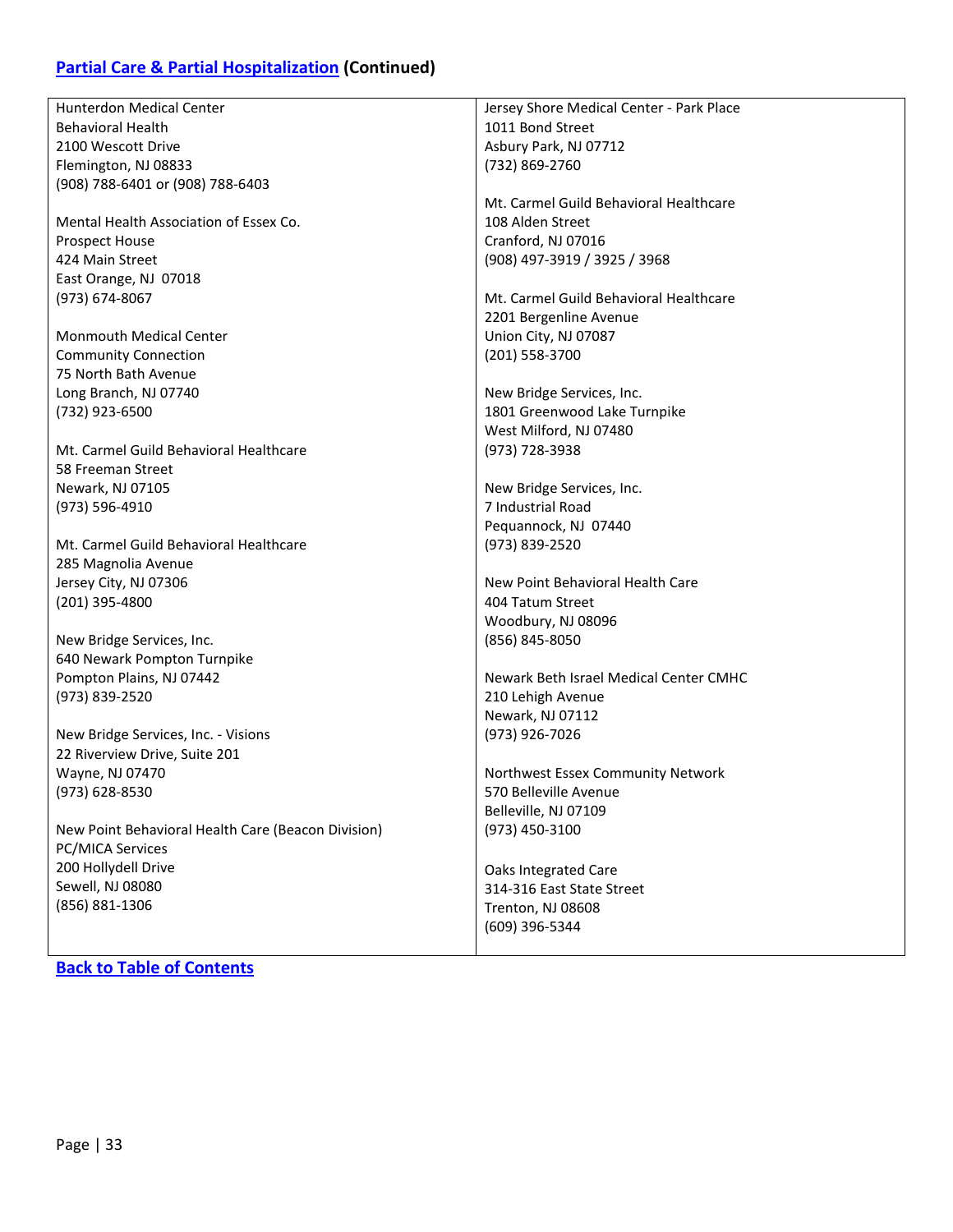# **[Partial Care & Partial Hospitalization](#page-31-0) (Continued)**

| Oaks Integrated Care                                     | Oaks Integrated Care                                 |
|----------------------------------------------------------|------------------------------------------------------|
| 770 Woodlane Road                                        | 128 Cross Keys Road                                  |
| Mount Holly, NJ 08060                                    | Berlin, NJ 08009                                     |
|                                                          |                                                      |
| $(609)$ 267-5928                                         | (856) 210-1500                                       |
|                                                          |                                                      |
| Ocean Mental Health Services, Inc. - Project Anchor      | Preferred Behavioral Health of NJ - D.A.R.E.         |
| 160 Route 9                                              | 725 Airport Road                                     |
|                                                          |                                                      |
| Bayville, NJ 08721                                       | Lakewood, NJ 08701                                   |
| (732) 349-5550                                           | (732) 367-8859                                       |
|                                                          |                                                      |
| The Outpost                                              | George J. Otlowski Mental Health Center              |
| 1070 Main Street                                         | 570 Lee Street                                       |
|                                                          |                                                      |
| Sewell, NJ 08080                                         | Perth Amboy, NJ 08861                                |
| (856) 256-3320                                           | (732) 442-1666                                       |
|                                                          |                                                      |
| Preferred Behavioral Health of NJ Interact & Prime Time  | Richard Hall CMHC                                    |
|                                                          |                                                      |
| 700 Airport Road                                         | 500 North Bridge Street                              |
| Lakewood, NJ 08701                                       | Bridgewater, NJ 08807                                |
| (732) 367-4700                                           | (908) 725-2800                                       |
|                                                          |                                                      |
| <b>Riverview Medical Center</b>                          | Rutgers - Rutger's University Behavioral Health Care |
|                                                          |                                                      |
| <b>Booker Behavioral Health</b>                          | 1886 Greentree Road                                  |
| 661 Shrewsbury Avenue                                    | Cherry Hill, NJ 08003                                |
| Shrewsbury, NJ 07702                                     | (856) 874-4460                                       |
| (732) 345-3400                                           |                                                      |
|                                                          |                                                      |
|                                                          | St. Joseph's Regional Medical Center                 |
| St. Clare's Behavioral Health Center                     | <b>ACCESS (Deaf Program)</b>                         |
| 50 Morris Avenue                                         | 645 Main Street                                      |
| Denville, NJ 07834                                       | Paterson, NJ 07503                                   |
| (973) 625-7045                                           | (973) 754-5590                                       |
|                                                          |                                                      |
|                                                          |                                                      |
| St. Mary's Hospital - Seton Center                       | St. Joseph's Regional Medical Center Harbor House    |
| 530 Main Avenue                                          | 645 Main Street                                      |
| Passaic, NJ 07055                                        | Paterson, NJ 07503                                   |
| (973) 470-3161                                           |                                                      |
|                                                          | (973) 754-2800                                       |
|                                                          |                                                      |
| South Jersey Behavioral Health Resources (Deaf Services) | South Jersey Behavioral Health Resources             |
| 212 East Madison Avenue                                  | 212 East Madison Avenue                              |
| Magnolia, NJ 08049                                       | Magnolia, NJ 08049                                   |
|                                                          |                                                      |
| (800) 220-8081 or (856) 541-1700                         | (800) 220-8081 or (856) 541-1700                     |
|                                                          |                                                      |
| <b>Trinitas Hospital</b>                                 | <b>UCPC Behavioral Healthcare</b>                    |
| Dept. of Psychiatry                                      | 117-119 Roosevelt Avenue                             |
| 655 East Jersey Street                                   | Plainfield, NJ 07060                                 |
|                                                          |                                                      |
| Elizabeth, NJ 07(201)                                    | (908) 756-6870 (press #3) or (908) 686-0560          |
| (908) 497-3968                                           |                                                      |
|                                                          |                                                      |
|                                                          |                                                      |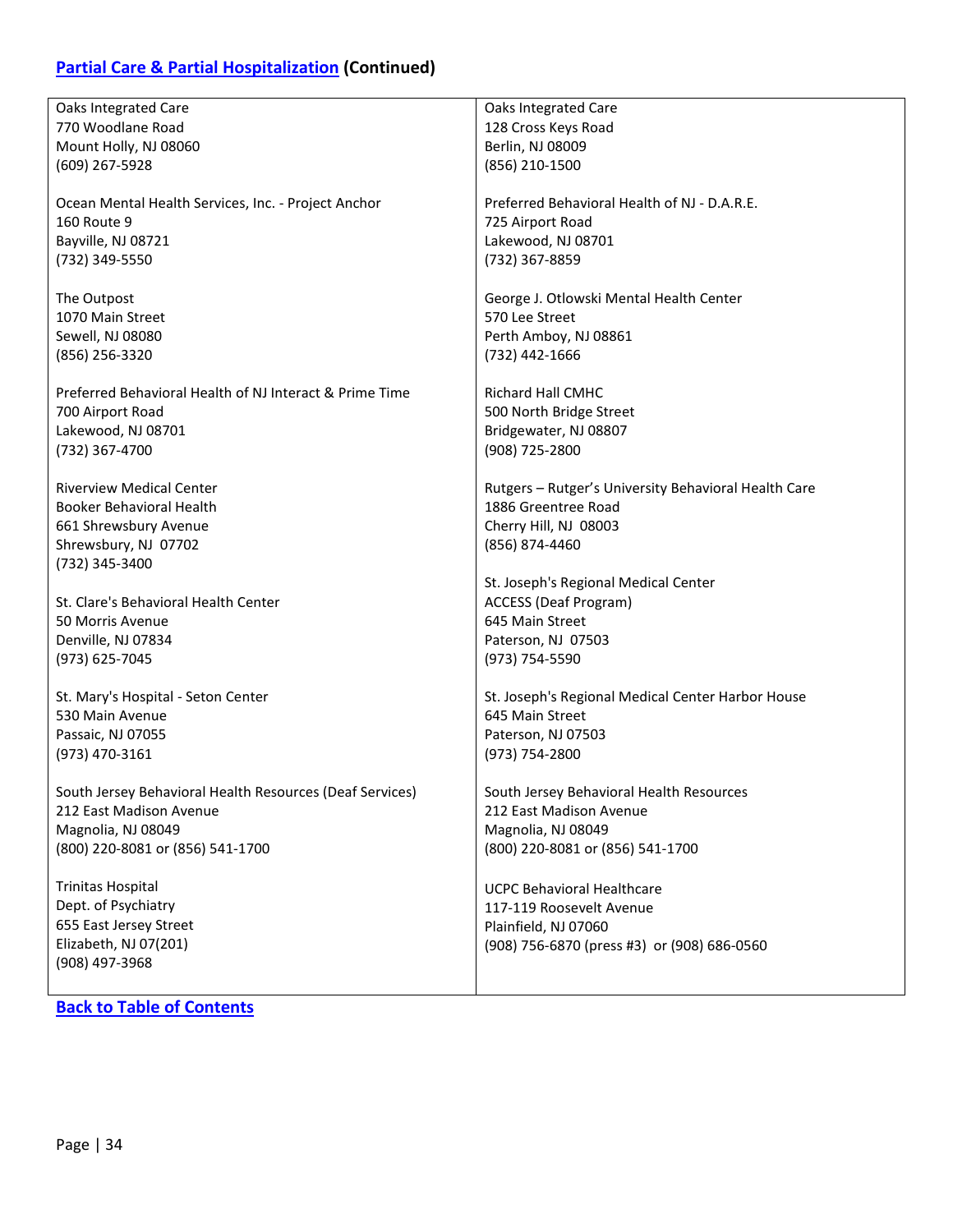# **[Partial Care & Partial Hospitalization](#page-31-0) (Continued)**

| Rutger's University Behavioral Health Care          | Rutger's University Behavioral Health Care |
|-----------------------------------------------------|--------------------------------------------|
| 183 South Orange Avenue                             | 677 Hoes Lane                              |
| Newark, NJ 07103-2770                               | Piscataway, NJ 08855                       |
| (800) 964-5300                                      | (732) 235-6905                             |
| Rutger's University Behavioral Health Care Horizons | Vantage Health System (Geriatric)          |
| 4326 Route 1 North                                  | 2 Park Avenue                              |
| Monmouth Junction, NJ 08852                         | Dumont, NJ 07628                           |
| (732) 235-5910                                      | (201) 385-4400                             |
|                                                     |                                            |
| West Bergen Mental Health Center                    |                                            |
| 120 Chestnut Street                                 |                                            |
| Ridgewood, NJ 07450                                 |                                            |
| (201) 444-3550                                      |                                            |
|                                                     |                                            |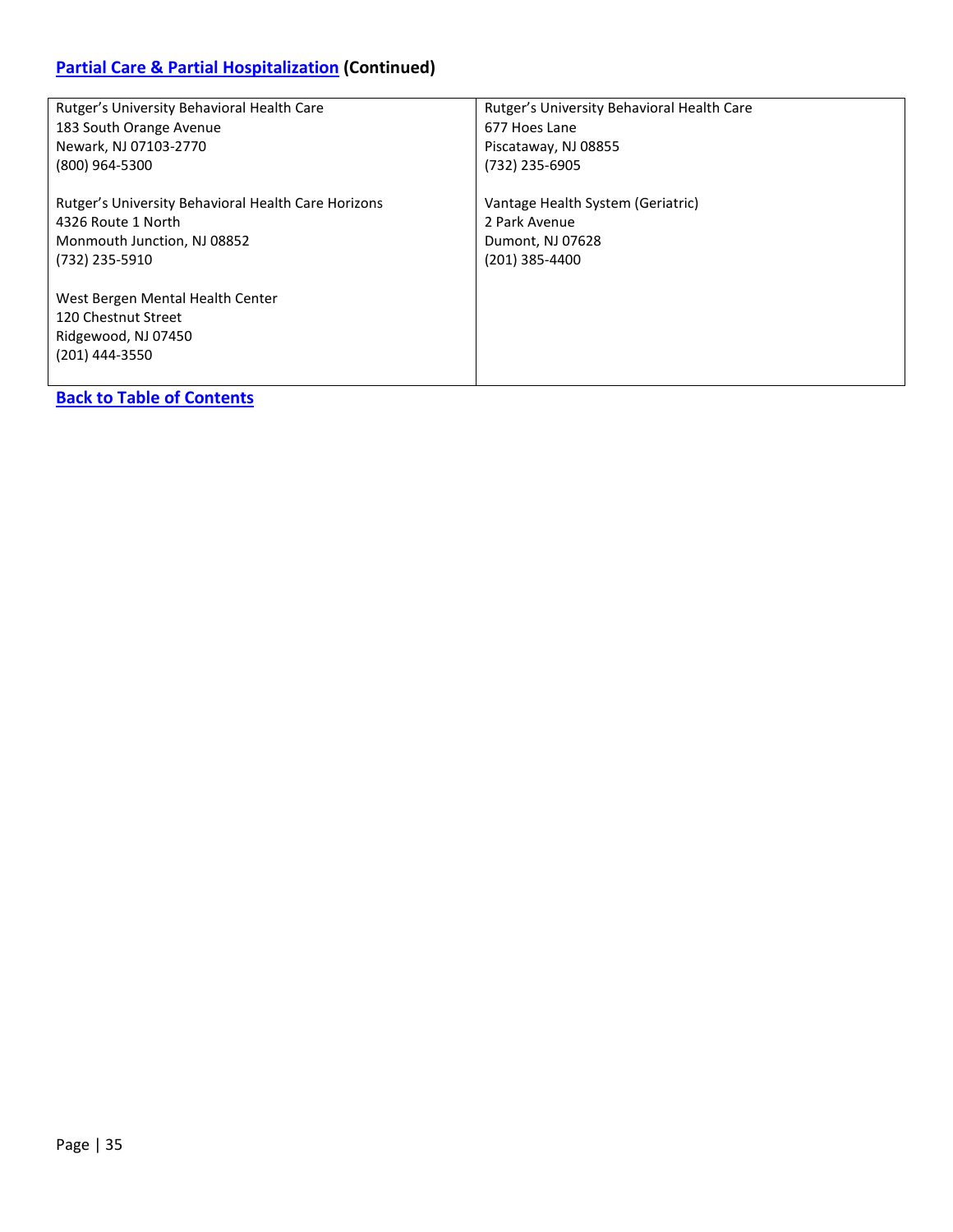### <span id="page-35-0"></span>**[Program of Assertive Community Treatment \(PACT\)](#page-35-0)**

*Offers comprehensive, integrated rehabilitation, treatment and support services to individuals with serious and persistent mental illness, who have experienced repeated involuntary hospitalizations. PACT, provided in vivo by a multi-disciplinary service delivery team, offers highly individualized services, employ a low staff to consumer ratio, conduct the majority of their contacts in natural community settings and are available for psychiatric crises 24 hours a day/7 days a week. Service intensity is flexible and regularly adjusted to consumer needs and services are offered for an unlimited time period.*

| Atlanticare Behavioral Health            | Bridgeway Rehabilitation, Inc.           |
|------------------------------------------|------------------------------------------|
| 2511 Fire Road, Suite B-10               | (Hunterdon/Warren)                       |
| Egg Harbor Twp., NJ 08234                | Star Plaza, Suite 11                     |
| (609) 407-0060 (PACT A)                  | 11 West Church Street                    |
| (609) 646-9013 (PACT B)                  | Washington, NJ 07882                     |
|                                          | (908) 835-8660 (PACT IV)                 |
| Bridgeway Rehabilitation, Inc.           |                                          |
| 13 Fairfield Avenue, Suite 205           | Bridgeway Rehabilitation, Inc.           |
| Little Falls, NJ 07424                   | 313 E. Front Street                      |
| (973) 638-1120 (PACT VII)                | Plainfield, NJ 07060                     |
| (973) 638-1113 (PACT VIII)               | (908) 791-0505 (PACT II)                 |
|                                          |                                          |
| Bridgeway Rehabilitation, Inc.           | Bridgeway Rehabilitation, Inc.           |
| 96 West Grand Street                     | Millenium Office Plex                    |
| Elizabeth, NJ 07202                      | South Main Street, Suite 19-1            |
| (908) 352-0242 (PACT 1)                  | Manville, NJ 08835                       |
|                                          | (908) 704-8252                           |
| Bridgeway Rehabilitation, Inc.           |                                          |
| 1023 Commerce Street                     | Bridgeway Rehabilitation, Inc.           |
| Union, NJ 07083                          | 862 Newark Avenue                        |
| (908) 688-5400 (PACT III)                | Jersey City, NJ 07306                    |
|                                          | (201) 653-3980                           |
| Bridgeway Rehabilitation, Inc.           |                                          |
| 611 Route 46 West, Suite 210             | <b>Cape Counseling Services</b>          |
| Hasbrouck Heights, NJ 07604              | 1129 Route 9 South                       |
| (201) 880-8321                           | Cape May Court House, NJ 08210           |
|                                          | (609) 463-8990                           |
| Catholic Charities - Diocese of Metuchen |                                          |
| 26 Safran Avenue                         | Catholic Charities - Diocese of Metuchen |
| Edison, NJ 08837                         | 288 Rues Lane                            |
| (732) 646-4039                           | East Brunswick, NJ 08816                 |
|                                          | (732) 387-1307                           |
| Catholic Charities - Diocese of Metuchen |                                          |
| 319 Maple Street                         | Catholic Charities - Diocese of Trenton  |
| Perth Amboy, NJ 08861                    | 1340 Parkway Avenue                      |
| (732) 857-3894                           | Ewing, NJ 08628                          |
|                                          | (609) 394-5285                           |
|                                          |                                          |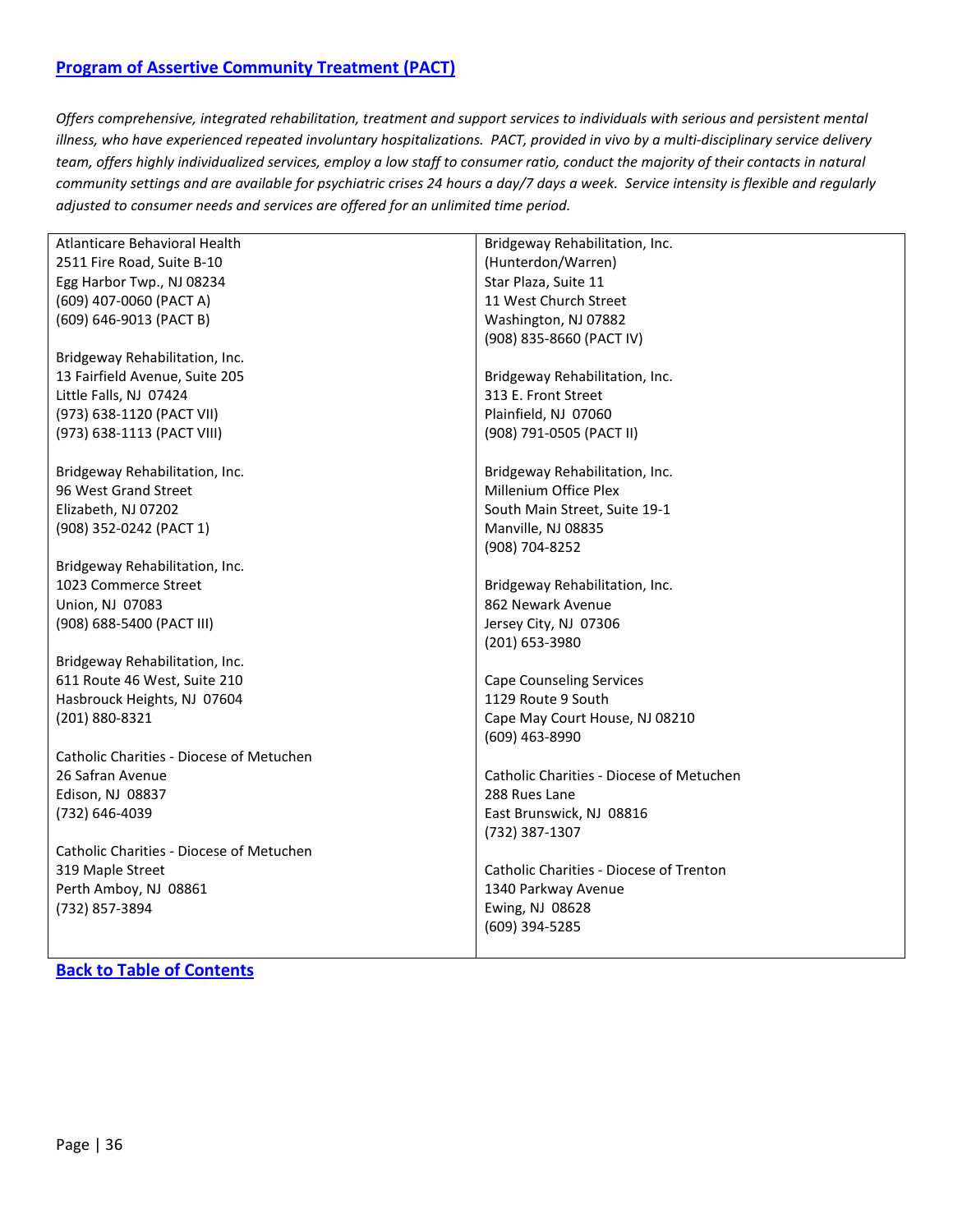# **[Program of Assertive Community Treatment \(PACT\)](#page-35-0) (Continued)**

| <b>Catholic Charities - Diocese of Trenton</b> | Catholic Charities - Diocese of Trenton |
|------------------------------------------------|-----------------------------------------|
| 47 North Clinton Avenue                        | (Burlington County PACT)                |
| Trenton, NJ 08609                              | 5 Terri Lane - Suite #5                 |
| $(609)$ 396-8787                               | Burlington, NJ 08016                    |
| (609) 396-9777                                 | (609) 386-4737                          |
| <b>Cumberland County Guidance Center</b>       | <b>CPC Behavioral Healthcare</b>        |
| 425 Bank Street                                | 270 Highway 35                          |
| Bridgeton, NJ 08302                            | Red Bank, NJ 07701                      |
| (856) 455-8316, ext. 201                       | (732) 842-2000                          |
| New Point Behavioral Health Care               | Mt. Carmel Guild Behavioral Healthcare  |
| 200 Hollydell Drive                            | 269 Oliver Street                       |
| Sewell, NJ 08080                               | Newark, NJ 07105                        |
| (856) 251-1414                                 | (973) 466-1300 (Teams I-IV)             |
| Oaks Integrated Care                           | Ocean Mental Health Services, Inc.      |
| 19 East Ormond Avenue                          | 1057 Route 9                            |
| Cherry Hill, NJ 08034                          | Bayville, NJ 08721                      |
| (856) 428-7632                                 | (732) 606-9478 (PACT II)                |
| Ocean Mental Health Services, Inc.             | St. Clare's Behavioral Health           |
| 122 Lein Street                                | 50 Morris Avenue                        |
| Toms River, NJ 08753                           | Denville, NJ 07834                      |
| (732) 349-0515 (PACT I)                        | (973) 625-7138                          |
|                                                |                                         |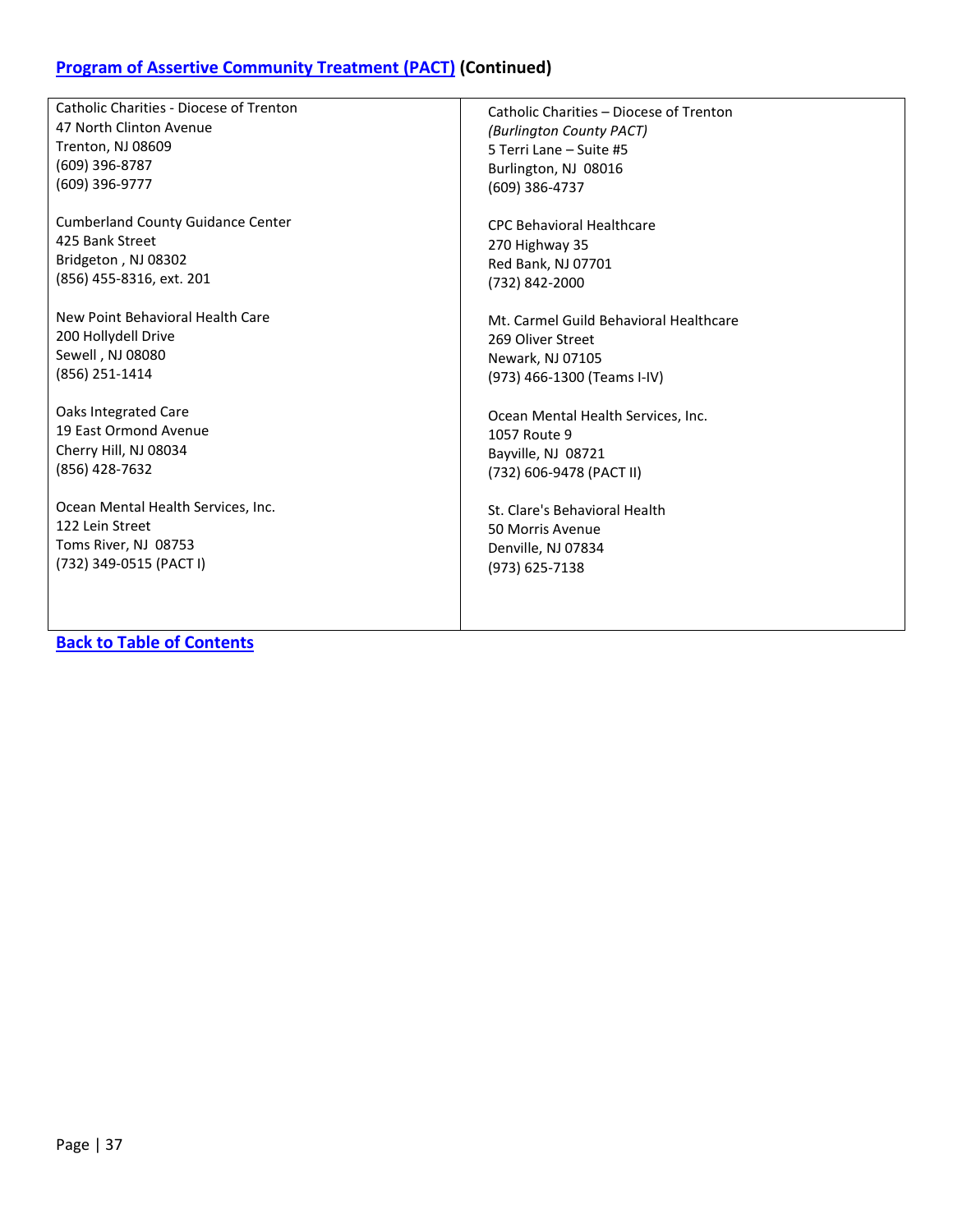<span id="page-37-0"></span>*RIST programs support consumers with severe and persistent mental illness and co-occurring consumers to live independently in the community. The treatment team, consisting of case managers, clinical consultants, a co-occurring specialist, and others, provides onsite support in the consumer's apartment and in the general community.*

|                                         | Atlanticare Behavioral Health              |
|-----------------------------------------|--------------------------------------------|
| Advance Housing, Inc.                   |                                            |
| 100 Hollister Road                      | 2511 Fire Road - Suite B                   |
| Teterboro, NJ 07608                     | Egg Harbor Twp., NJ 08234                  |
| (201) 498-9140 or                       | (609) 646-9743                             |
| (973) 940-8882                          |                                            |
|                                         | <b>Bridgeway Rehabilitation Services</b>   |
| <b>Bridgeway County RIST</b>            | 720 King Georges Road, Suite 111           |
| <b>Concourse at Beaver Brook</b>        | Fords, NJ 08863                            |
| 1465 Route 31 South                     | (732) 771-2300                             |
| Annandale, NJ 08801                     |                                            |
| (908) 894-5311                          | <b>Cumberland County Guidance Center</b>   |
|                                         | 814 Elmer Street                           |
| Garden State Episcopal                  | Vineland, NJ 08360                         |
| Community Development Corp.             | (856) 691-8579, ext. 100                   |
| 514 Newark Avenue                       |                                            |
| Jersey City, NJ 07306                   | Mental Health Association of Morris County |
| (201) 209-9301                          | 100 Route 46 East, Building C              |
|                                         | Mountain Lakes, NJ 07046                   |
| Oaks Integrated Care                    | (973) 334-3496                             |
| 1001 Spruce Street - Suite 205          |                                            |
| Trenton, NJ 08638                       | <b>RHD</b>                                 |
| (609) 396-6788, Ext. 214                | 317 Brick Blvd - Suite 200                 |
|                                         | Brick, NJ 08723                            |
| <b>RHD</b>                              | (732) 920-5000                             |
| 2 Andrew Drive, Suite 1                 |                                            |
| Woodland Park, NJ 07424                 | <b>RHD</b>                                 |
| (973) 837-9500                          | 850 West Main Street                       |
|                                         | Barnegat, NJ 08005                         |
| RHD - Coastal Wellness (Monmouth/Ocean) | (609) 698-8300                             |
| 2040 Sixth Avenue - Suite C             |                                            |
| Neptune City, NJ 07753                  |                                            |
| (732) 361-5845                          |                                            |
|                                         |                                            |
|                                         |                                            |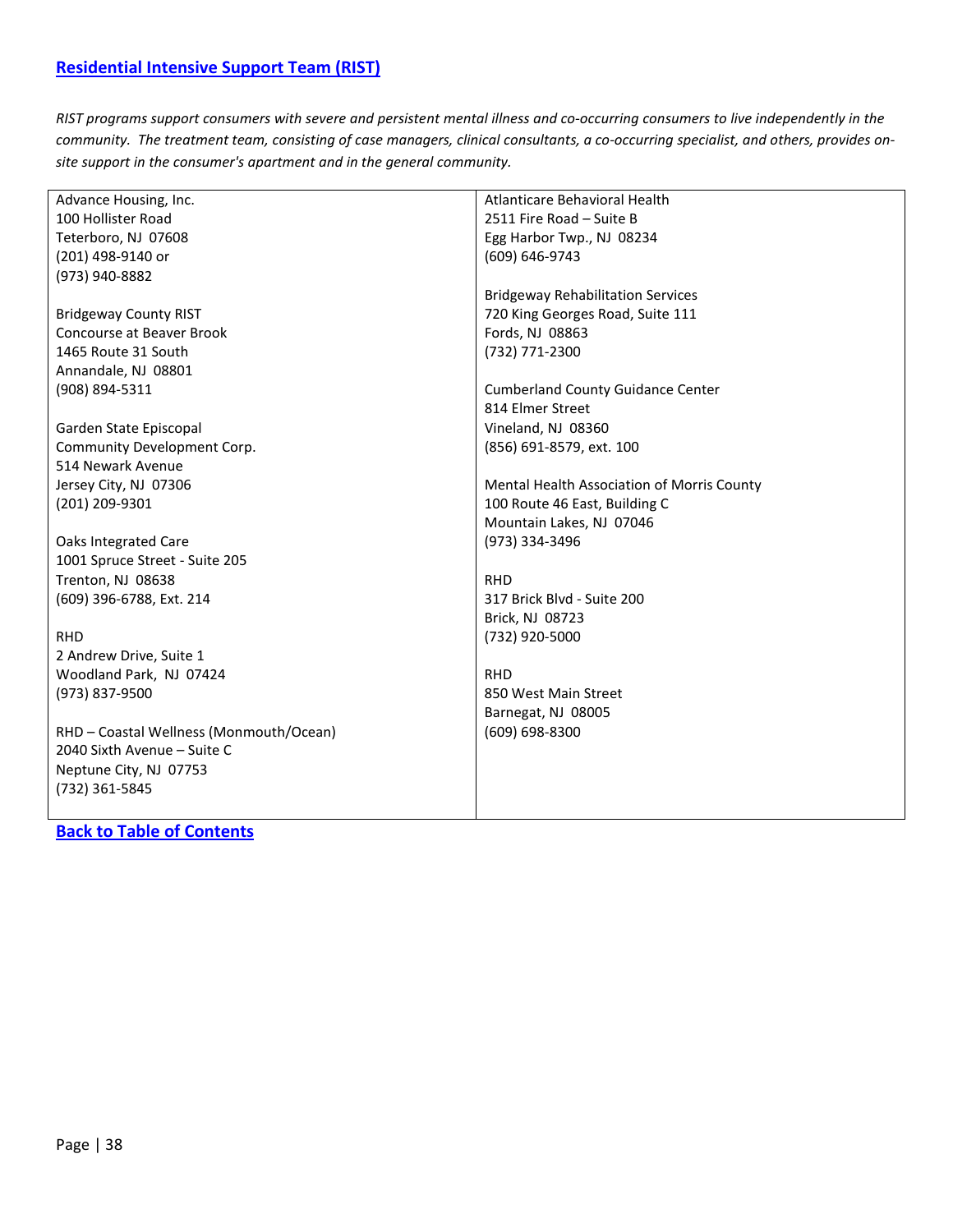### <span id="page-38-0"></span>**[Residential Services](#page-38-0)**

*A program for mentally ill adults in community residences owned or leased by the provider or through service agreements providing support and encouragement in the development of life skills required to sustain successful living within the community. Clients live in the most normalized, least restrictive environment possible to promote individual growth and safety. Programming focuses on empowering the client's use of generic community supports to meet physical, psychological and social needs to promote an improved quality of life and emotional well being.*

| A.R.C. of Bergen & Passaic Counties, Inc.             | Advance Housing, Inc.                              |
|-------------------------------------------------------|----------------------------------------------------|
| 223 Moore Street                                      | 100 Hollister Road                                 |
| Hackensack, NJ 07601                                  | Teterboro, NJ 07608                                |
| (201) 343-0322                                        | (201) 498-9140                                     |
|                                                       |                                                    |
| <b>Cape Counseling Services</b>                       | Care Plus Center for Primary and Behavioral Health |
| 1129 Route 9 South                                    | 610 Valley Health Plaza                            |
| Cape May Court House, NJ 08210                        | Paramus, NJ 07652                                  |
| (609) 465-2740                                        | (201) 265-8200                                     |
|                                                       |                                                    |
| Career Opportunity Development, Inc.                  | Catholic Charities - Diocese of Trenton            |
| 901 Atlantic Avenue                                   | 41 Steinert Avenue                                 |
| Egg Harbor City, NJ 08215                             | Hamilton Twp., NJ 08619                            |
| (609) 965-6871                                        | (609) 890-2527                                     |
|                                                       |                                                    |
| <b>Catholic Charities</b>                             | Collaborative Support Program (CSP), Inc.          |
| Mt. Carmel Guild Behavioral Healthcare                | 11 Spring Street                                   |
| 2201 Bergenline Avenue                                | Freehold, NJ 07728                                 |
| Union City, NJ 07087                                  | (732) 780-1175 or (800) 227-3729                   |
| (973) 297-4750 or (973) 596-3998                      |                                                    |
|                                                       | Comprehensive Behavioral Healthcare, Inc.          |
|                                                       | 395 Main Street                                    |
| Community Hope, Inc.<br>959 Route 46 East - Suite 402 | Hackensack, NJ 07601                               |
|                                                       |                                                    |
| Parsippany, NJ 07054                                  | (201) 646-0333                                     |
| (973) 463-9600                                        |                                                    |
|                                                       | <b>Community Access Unlimited</b>                  |
| <b>CPC Behavioral Healthcare</b>                      | 80 West Grand Street                               |
| Aberdeen Counseling Ctr.                              | Elizabeth, NJ 07202                                |
| 1088 Highway 34                                       | $(908)$ 354-3040                                   |
| Aberdeen, NJ 07747                                    |                                                    |
| (732) 290-1700                                        | <b>Cumberland County Guidance Center</b>           |
|                                                       | 814 Elmer Street                                   |
| Declarations                                          | Vineland, NJ 08360                                 |
| 345 Union Hill Road                                   | (856) 691-8579, ext. 101                           |
| Building 2 - Suite C                                  |                                                    |
| Manalapan, NJ 07726                                   | Delaware House                                     |
| (732) 792-6990                                        | 114 Delaware Avenue                                |
|                                                       | Burlington, NJ 08016                               |
| Delaware House                                        | $(609)$ 386-8653                                   |
| 60 Laurel Lane                                        |                                                    |
| Ancora, NJ 08037                                      |                                                    |
| (609) 567-7899                                        |                                                    |
|                                                       |                                                    |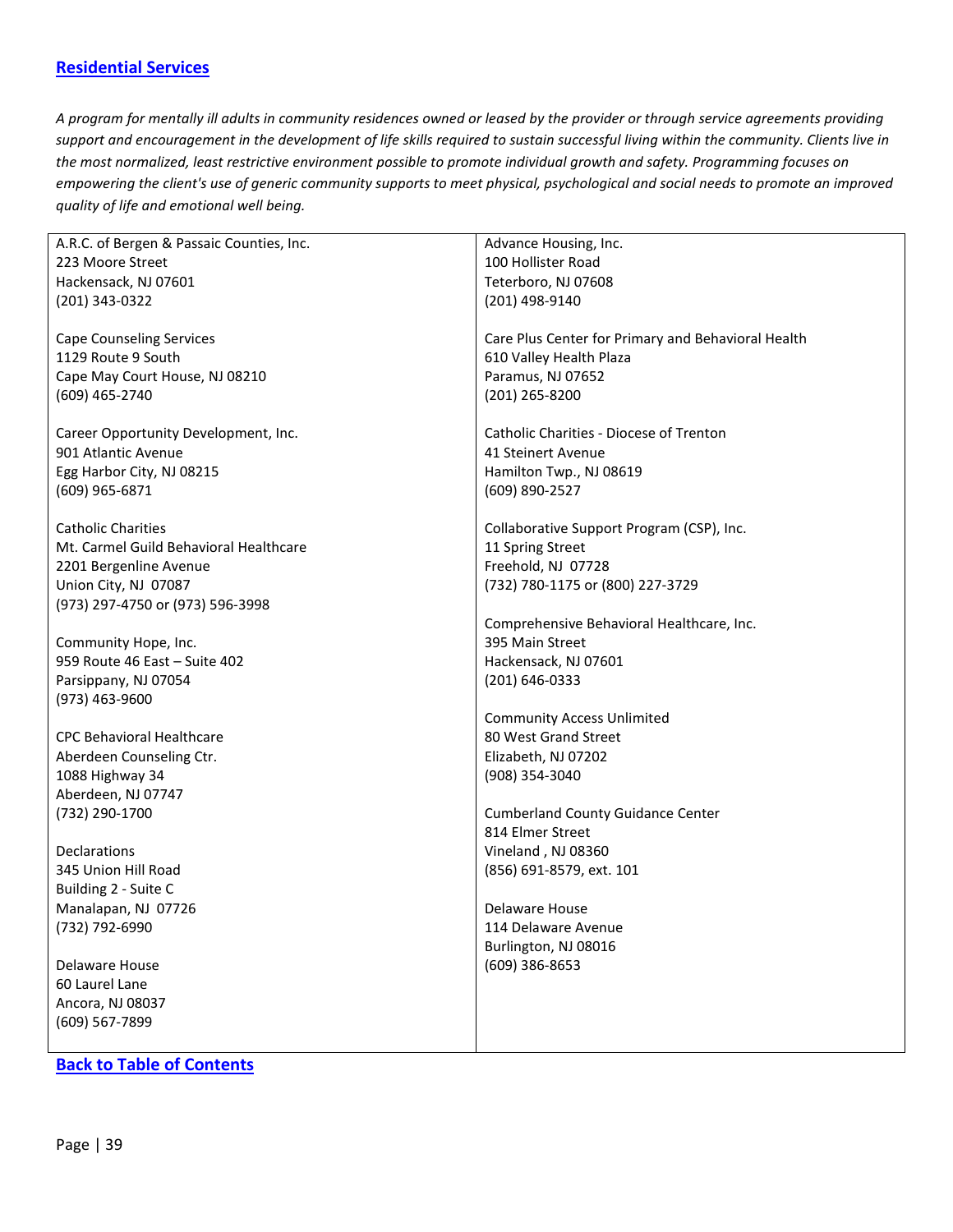# **[Residential Services](#page-38-0) (Continued)**

| Easter Seal Society of NJ - Hunterdon County | Easter Seals of NJ - Essex County |
|----------------------------------------------|-----------------------------------|
| 200 Route 31 North - Suite 115               | 414 Eagle Rock Avenue - Suite 206 |
| Flemington, NJ 08822                         | West Orange, NJ 07052             |
| (908) 788-7580, ext. 624                     | (973) 324-2712                    |
|                                              |                                   |
| Easter Seal Society of NJ - Warren County    | Easter Seal Society of NJ         |
|                                              |                                   |
| 2083 Route 57                                | 615 Hope Road - Victoria Plaza    |
| Washington, NJ 07882                         | Eatontown, NJ 07712               |
| $(908) 689 - 6600$                           | (732) 380-0390                    |
|                                              |                                   |
| Easter Seal Society of NJ - Somerset County  | Easter Seal Society of NJ         |
| 21 Davenport Street                          | 1 Kimberly Road                   |
| Bayville, NJ 08721                           | East Brunswick, NJ 08816          |
| (908) 722-4300                               | (732) 257-6662                    |
|                                              |                                   |
|                                              |                                   |
| Healthcare Commons Family Health Services    | Jersey City Medical Center        |
| 500 Pennsville-Auburn Road                   | 395 Grand Street                  |
| Carney's Point, NJ 08069                     | Jersey City, NJ 07302             |
| (856) 299-3200                               | (201) 915-2844                    |
|                                              |                                   |
| Jewish Family Services                       | <b>Legacy Treatment Services</b>  |
| 607 North Jerome Avenue                      | 1289 Route 38, Suite 103          |
| Margate, NJ 08402                            | Hainesport, NJ 08036              |
|                                              |                                   |
| (609) 822-1108                               | $(609)$ 261-7672                  |
|                                              |                                   |
| Mt. Carmel Guild Behavioral Healthcare       | New Point Behavioral Health       |
| 619 Grove Street                             | <b>Beacon Division</b>            |
| Jersey City, NJK 07310                       | 200 Hollydell Drive               |
| (201) 656-7201, Ext. 208                     | Sewell, NJ 08080                  |
|                                              | (856) 845-8050                    |
| Newton Memorial Hospital                     |                                   |
| 175 High Street                              | New Bridge Services, Inc.         |
| Newton, NJ 07860                             | 7 Industrial Avenue               |
| (973) 383-1533                               | Pequannock, NJ 07440              |
|                                              |                                   |
|                                              | (973) 839-2520                    |
| Oaks Integrated Care                         |                                   |
| 770 Woodlane Road                            | Oaks Integrated Care/             |
| Mount Holly, NJ 08060                        | Guidance Center of Camden Co.     |
| (609) 267-5928                               | 19 East Ormond Avenue             |
|                                              | Cherry Hill, NJ 08034             |
| Ocean Mental Health Services, Inc.           | (856) 428-1300                    |
| 160 Route 9                                  |                                   |
|                                              |                                   |
| Bayville, NJ 08721                           | Preferred Behavioral Health of NJ |
| (732) 349-5550 or (732) 281-1658             | 700 Airport Road                  |
|                                              | Lakewood, NJ 08701                |
|                                              | (732) 367-2665                    |
|                                              |                                   |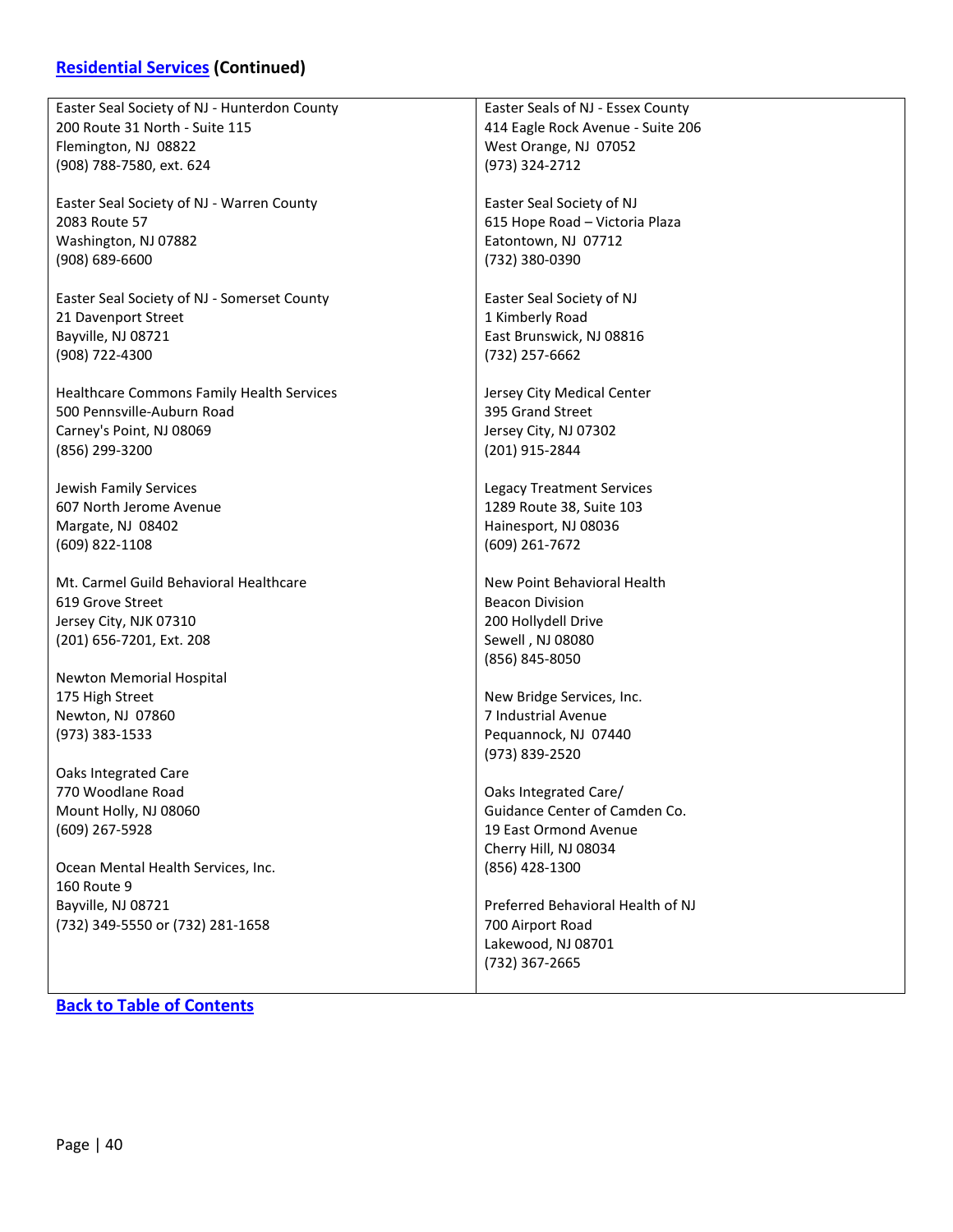# **[Residential Services](#page-38-0) (Continued)**

| Prime Care                                 | Project Live, Inc.                             |
|--------------------------------------------|------------------------------------------------|
| Newton Memorial Hospital                   | 465-475 Broadway                               |
|                                            |                                                |
| 175 High Street                            | Newark, NJ 07107                               |
| Newton, NJ 07860                           | (973) 481-1211                                 |
| (973) 383-1533                             |                                                |
|                                            | SERV Centers of NJ - Mercer County             |
| SERV Centers of NJ - Union County          | 532 West State Street                          |
| 130 Dermody Street                         | Trenton, NJ 08618                              |
| Cranford, NJ 07016                         | (609) 394-0212                                 |
| (908) 276-0490                             |                                                |
|                                            | SERV Centers of NJ - Passaic County            |
| SERV Centers of NJ - Middlesex County      | 777 Bloomfield Avenue                          |
| 491 So. Washington Avenue                  | Clifton, NJ 07012-1248                         |
| Piscataway, NJ 08855                       | (973) 594-0125                                 |
| (732) 968-7111                             |                                                |
|                                            | SERV Centers of NJ - Hudson & Passaic Counties |
| St. Joseph's Regional Medical Center       | 777 Bloomfield Ave., Suite A                   |
| <b>ACCESS (Deaf Program)</b>               | Clifton, NJ 07012-1248                         |
|                                            |                                                |
| 60 Hamilton Street                         | (973) 778-6174                                 |
| Paterson, NJ 07505                         |                                                |
| (973) 754-5590                             | St. Joseph's Regional Medical Center           |
|                                            | <b>Adult Residential Services</b>              |
| St. Clare's Behavioral Health Center       | 160 Market Street                              |
| 50 Morris Avenue                           | Paterson, NJ 07505                             |
| Denville, NJ 07834                         | (973) 754-4685                                 |
| (973) 625-7045                             |                                                |
|                                            | South Jersey Behavioral Health Resources       |
| St. Mary's Hospital - Seton Center         | 2510 McClellan Avenue                          |
| 530 Main Avenue                            | Pennsauken, NJ 08109                           |
| Passaic, NJ 07055                          | $(856)$ 361-1100                               |
| (973) 470-3507                             |                                                |
|                                            | Triple C Housing, Inc.                         |
| South Jersey Behavioral Health             | 1 Distribution Way                             |
| Resources (Deaf Program)                   | Monmouth Junction, NJ 08852                    |
| 400 Market Street                          | (609) 655-3950 or                              |
|                                            |                                                |
| Camden, NJ 08101                           | (732) 745-0920                                 |
| (800) 220-8081                             |                                                |
|                                            | Rutger's University Behavioral Health Care     |
| Rutger's University Behavioral Health Care | 1886 Greentree Road                            |
| 195 New Street                             | Cherry Hill, NJ 08002                          |
| New Brunswick, NJ 08901                    | (856) 874-4463                                 |
| (732) 235-6903                             |                                                |
|                                            |                                                |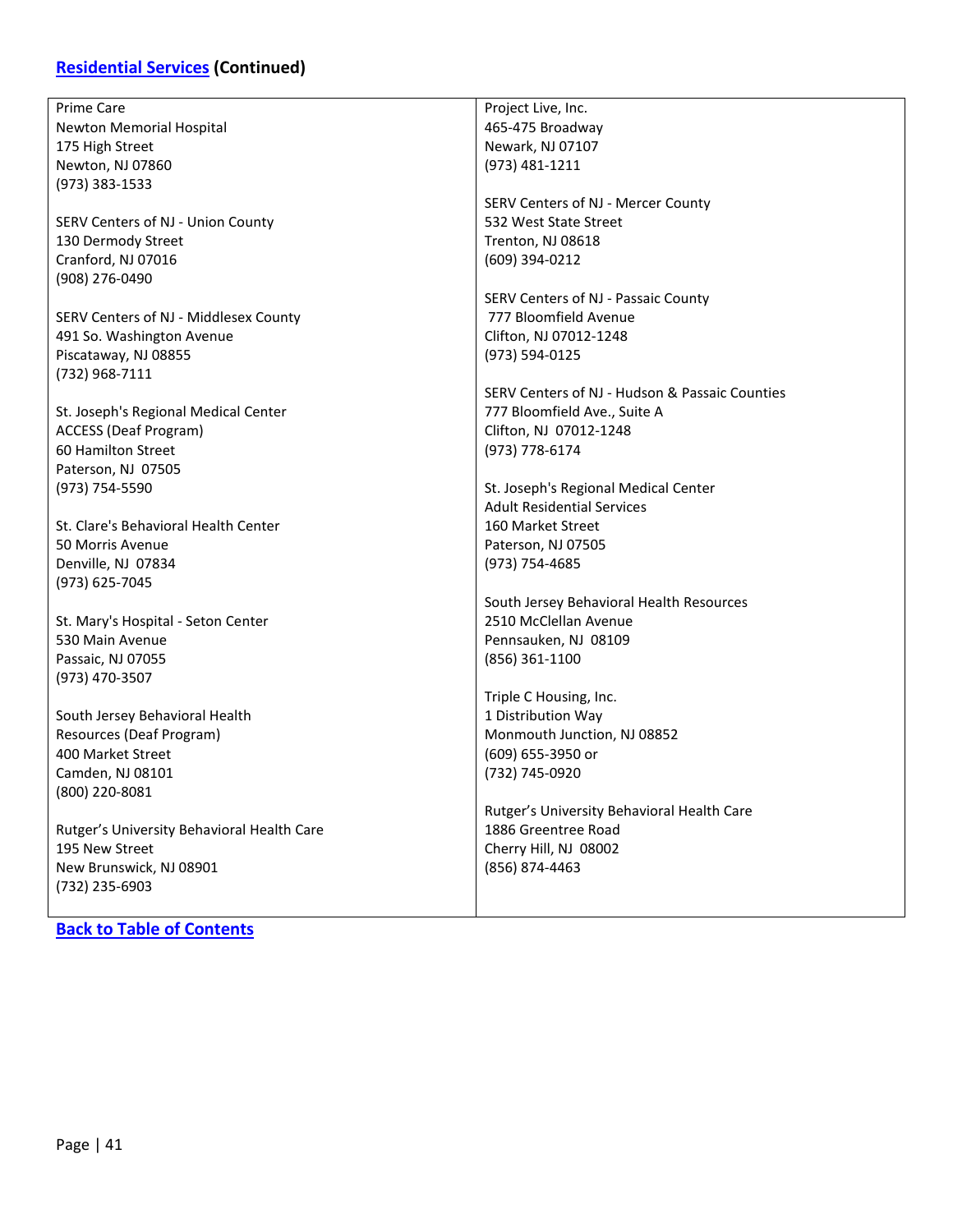### **[Residential Services](#page-38-0) (Continued)**

| Vantage Health System            | <b>Volunteers of America</b> |
|----------------------------------|------------------------------|
| 93 West Palisade Avenue          | Northern NJ                  |
| Englewood, NJ 07631              | 205 West Milton Avenue       |
| (201) 567-0500                   | Rahway, NJ 08065             |
|                                  | (732) 827-2444               |
| West Bergen Mental Health Center |                              |
| 120 Chestnut Street              |                              |
| Ridgewood, NJ 07450              |                              |
| (201) 444-3550                   |                              |
|                                  |                              |
| <b>Back to Table of Contents</b> |                              |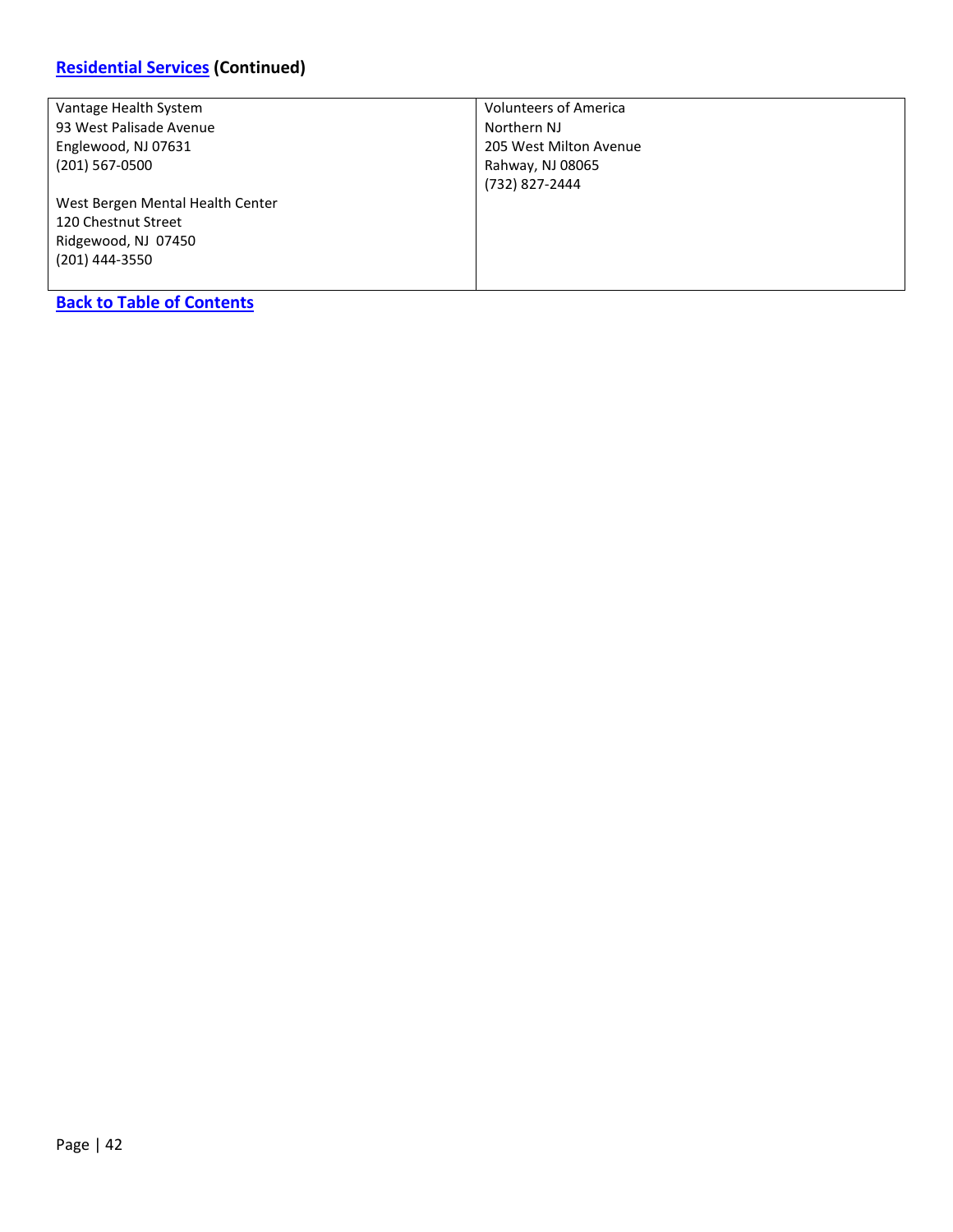### <span id="page-42-0"></span>**[Self-Help Centers](#page-42-0)**

*Community-based centers providing DMHAS subsidized activities designed to encourage consumers to interact with their peers to promote mutual support in dealing with common problems, and social interaction in a non-clinical setting.*

|                                          | <b>Better Future</b>                  |
|------------------------------------------|---------------------------------------|
| A Way to Freedom SHC                     |                                       |
| 29 Trinity Street                        | 21 West Washington Avenue             |
| Newton, NJ 07860                         | Washington, NJ 07882                  |
| (973) 300-0830                           | (908) 835-1180                        |
|                                          |                                       |
| <b>Brighter Days</b>                     | The C.A.R.E. Center                   |
| 268 Bennetts Mills Road                  | 80 Steiner Avenue                     |
| Jackson, NJ 08527                        | Neptune City, NJ 07753                |
| (732) 534-9960                           | (732) 455-5358                        |
|                                          |                                       |
| Donald Mays, Jr. SHC                     | Esperenza                             |
| 204 White Horse Pike                     | 361-363 Monroe Ave., 1st Floor        |
|                                          |                                       |
| Barrington, NJ 08007                     | Kenilworth, NJ 07033                  |
| (856) 429-9940                           | (908) 272-5296                        |
|                                          | (Spanish-speaking staff)              |
| For Us/By Us                             |                                       |
| 40 N. Van Brunt Street                   | Freehold Self-Help Center             |
| Englewood, NJ 07631                      | 17 Bannard St., Suite 22              |
| (201) 541-1221                           | Freehold, NJ 07728                    |
|                                          | (732) 625-9485                        |
| Freedom Trail SHC                        |                                       |
| 166 West Main Street                     | <b>Fresh Start SHC</b>                |
| Somerville, NJ 08876-2204                | Ancora Psychiatric Hospital           |
| (908) 722-5778                           | Maple Bldg. - Rehab. Dept.            |
|                                          | 301 Spring Garden Road                |
| <b>Getting Together SHC</b>              | Ancora, NJ 08037-9699                 |
| 52 E. Main Street                        | (609) 561-1700, ext. 7542             |
| Flemington, NJ 08822                     |                                       |
| (908) 806-8202, ext. 1                   | <b>Hudson County SHC</b>              |
|                                          |                                       |
|                                          | 880 Bergen Ave., Suites 602, 605      |
| I.C.E. (Individual Concerted Effort)     | Jersey City, NJ 07306                 |
| 4 East Jimmie Leeds Road                 | (201) 420-8013                        |
| Galloway, NJ 08205                       |                                       |
| (609) 652-3800                           | Journey to Wellness                   |
|                                          | 226 Route 37 West, Unit 14            |
| Learning and Recovery Center of Wildwood | Toms River, NJ 08755                  |
| 4404 Pacific Avenue                      | (732) 914-1546                        |
| Wildwood, NJ 08260                       |                                       |
| (609) 523-7100                           | Morris Self-Help Center               |
|                                          | 1259 Route 46 East - Bldg. 4, Door 4D |
| Moving Forward SHC                       | Parsippany, NJ 07054                  |
| 35 Elizabeth St., 2nd Fl., Suite 2A      | (973) 334-2470                        |
| New Brunswick, NJ 08901                  |                                       |
| (732) 317-2920                           |                                       |
|                                          |                                       |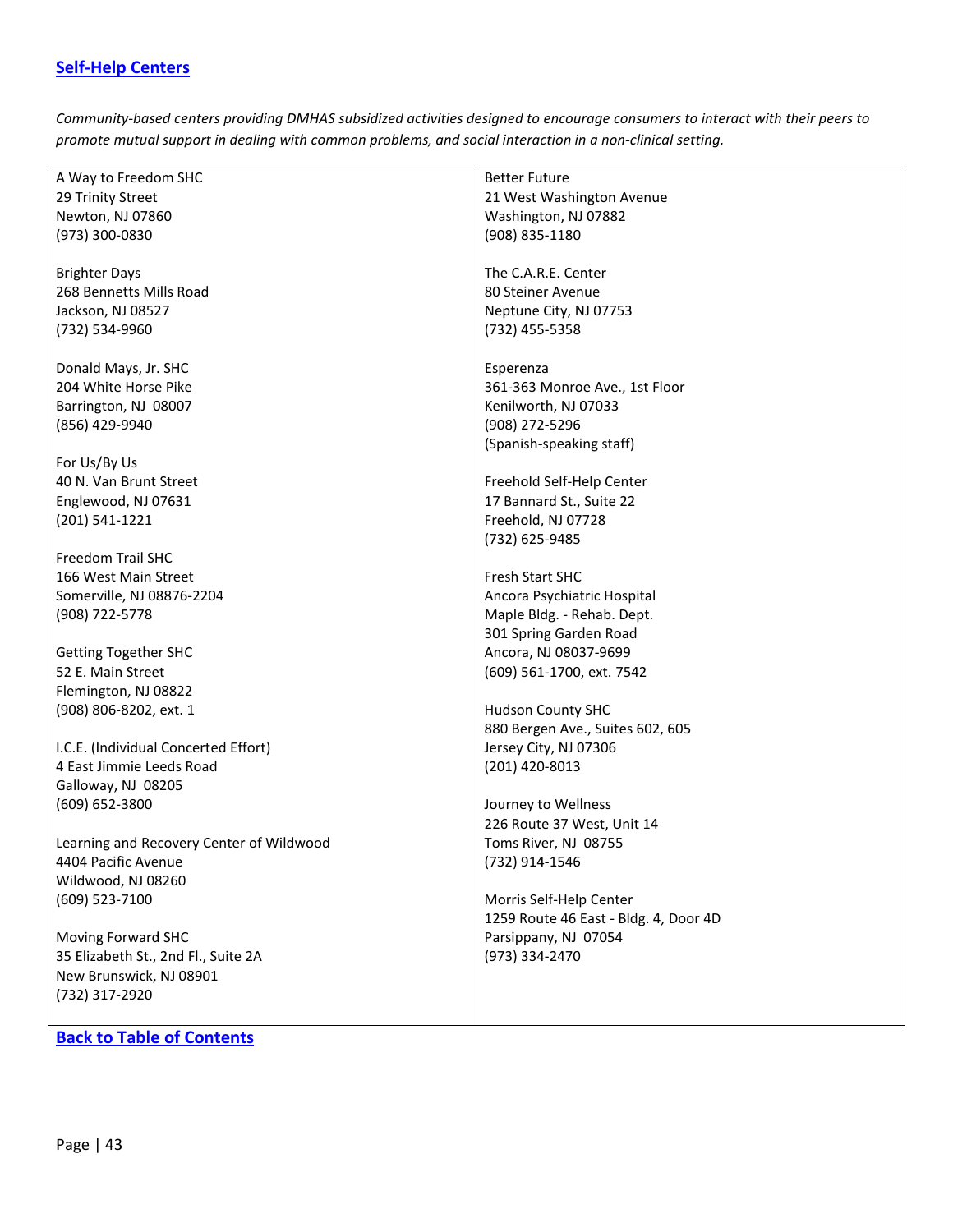### **[Self-Help Centers](#page-42-0) (Continued)**

| <b>New Dimensions</b>                | <b>New Horizons</b>                              |
|--------------------------------------|--------------------------------------------------|
| 77 West Broadway                     | 635 South Myrtle Street                          |
| Salem, NJ 08079                      | Vineland, NJ 08360                               |
| (856) 417-1987                       | (856) 696-8921                                   |
|                                      |                                                  |
| On Our Own                           | New Beginnings SHC                               |
| 179 Main Street, Suite 3             | 516 Morris Avenue - 1st floor                    |
| Hackensack, NJ 07601                 | Elizabeth, NJ 07208                              |
| (201) 489-8402                       | (908) 352-7830                                   |
|                                      |                                                  |
| Park Avenue SHC                      | Our House SHC                                    |
| 333 Park Avenue                      | 750 Broadway                                     |
| Plainfield, NJ 07060                 | Paterson, NJ 07514                               |
|                                      |                                                  |
| (908) 757-1350                       | (973) 553-1101                                   |
|                                      |                                                  |
| The R.I.T.E. Center                  | <b>Pleasant Moments</b>                          |
| 693 Main St., Bldg. C                | <b>Collaborative Support Program</b>             |
| Lumberton, NJ 08048                  | 465 Broadway                                     |
| (609) 518-7293                       | Newark, NJ 07104                                 |
|                                      | (973) 991-2773                                   |
| Recovery Center of Eva's Village     |                                                  |
| 16 Spring Street                     | Reach Out/Speak Out                              |
| Paterson, NJ 07501                   | 2100 E. State Street Extension                   |
| (973) 754-6780                       | Hamilton, NJ 08619                               |
|                                      | $(609) 586 - 2551$                               |
| <b>Social Connections</b>            |                                                  |
| 1 Westervelt Place                   | <b>Riverbank SHC</b>                             |
| Vanderhoef House                     | 114 Delaware Avenue                              |
| Clifton, NJ 07011                    | Burlington, NJ 08016                             |
| (973) 778-8810                       | (609) 239-1786                                   |
|                                      |                                                  |
| Up Your Alley                        | <b>Transition Mission SHC</b>                    |
| 8 Liberty Street                     | Trenton Psychiatric Hospital (Stratton Hall)     |
| Glassboro, NJ 08028                  | Sullivan Way                                     |
| (856) 881-2204                       | W. Trenton, New Jersey 08628                     |
|                                      | $(609)$ 503-5762                                 |
| Wellness SHC of Camden City          |                                                  |
| 415 Federal St.                      | Woody Guthrie SHC                                |
| Camden, NJ 08103                     | Greystone Park Psychiatric Hospital - Cottage 11 |
|                                      | 59 Koch Avenue                                   |
| (856) 757-0385                       |                                                  |
|                                      | Morris Plains, NJ 07950                          |
| Where Peaceful Waters Flow           | (973) 644-5121                                   |
| <b>Collaborative Support Program</b> |                                                  |
| 47 Cleveland Street                  |                                                  |
| Orange, NJ 07050                     |                                                  |
| (973) 677-7700                       |                                                  |
|                                      |                                                  |
| <b>Back to Table of Contents</b>     |                                                  |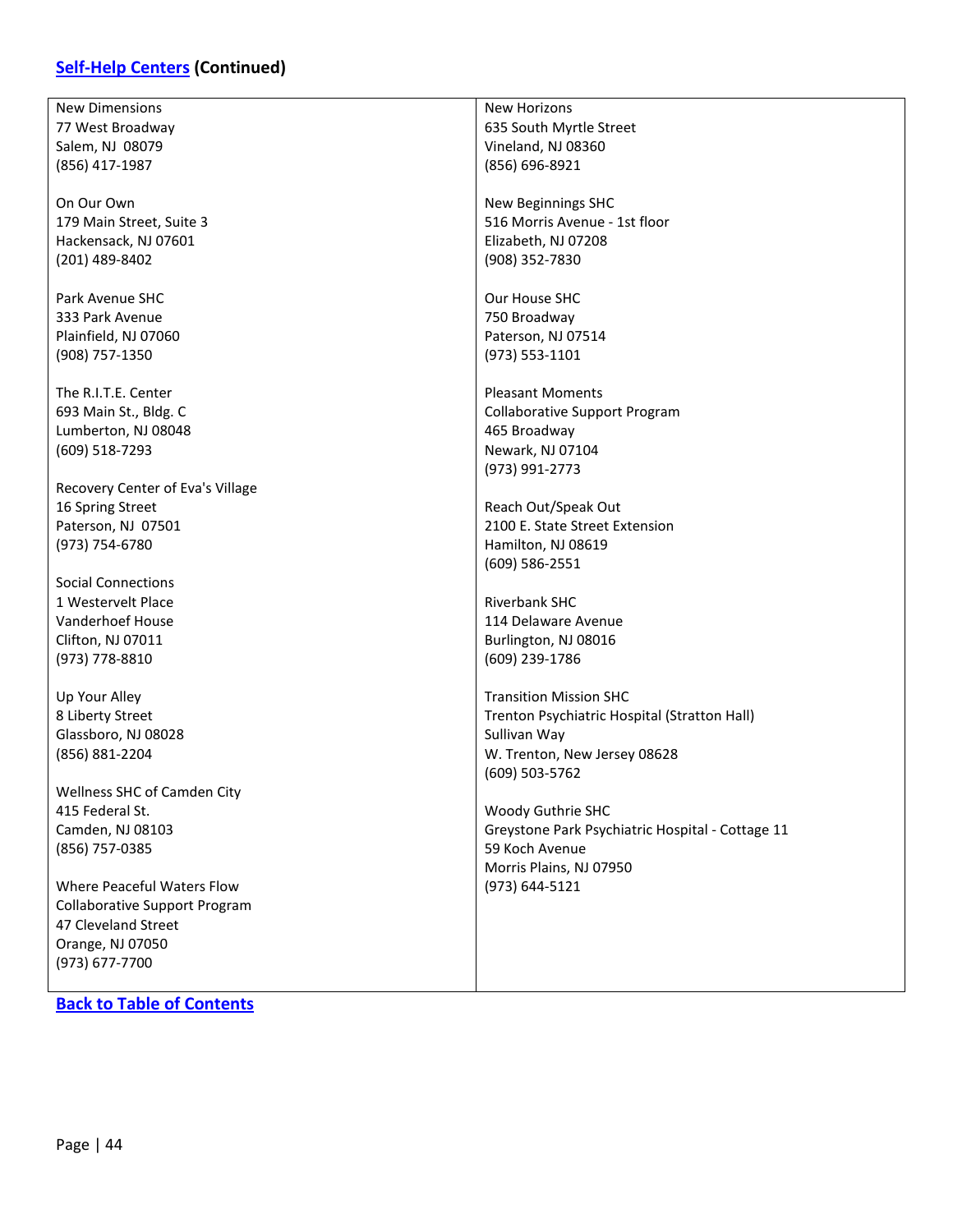<span id="page-44-0"></span>*Acute care adult psychiatric units in a general hospital for the short term admission of individuals who meet the legal standards for commitment and require intensive treatment. All admissions to STCF's must be referred through an emergency or designated screening center. STCF's are designated by DMHAS to serve a specific geographic area, usually a county.*

| Atlanticare Regional Medical Center            | Bergen Regional Medical Center         |
|------------------------------------------------|----------------------------------------|
| Jimmie Leeds Road                              | 230 East Ridgewood Avenue              |
|                                                |                                        |
| Pomona, NJ 08240                               | Paramus, NJ 07652                      |
| (609) 652-3442                                 | (201) 967-4000, ext. 5982              |
|                                                |                                        |
| Capital Health Regional Medical Center         | Centra State Medical Center            |
| 3 Front South - Fuld Campus                    | 901 West Main Street                   |
|                                                |                                        |
| Trenton, NJ 08638                              | Freehold, NJ 07728                     |
| $(609)$ 394-6106                               | (732) 294-2858                         |
|                                                |                                        |
| Clara Maas Medical Center                      | East Orange General Hospital           |
| 1 Clara Maas Drive                             | 300 Central Avenue                     |
|                                                |                                        |
| Belleville, NJ 07109                           | East Orange, NJ 07018                  |
| (973) 844-4355                                 | (973) 266-8440 or (973) 266-4456       |
|                                                |                                        |
| Inspira Healthcare                             | Inspira Healthcare                     |
| 509 North Broad Street                         | 333 Irvington Avenue                   |
| Woodbury, NJ 08096                             | Bridgeton, NJ 08302                    |
|                                                |                                        |
| (856) 845-0100, x 5359                         | (856) 575-4111 (ACCESS CENTER)         |
|                                                |                                        |
| Jersey City Medical Center                     | Jersey Shore University Medical Center |
| 355 Grand Street                               | 1945 Corlies Avenue                    |
| Jersey City, NJ 07304                          | Neptune, NJ 07754                      |
|                                                |                                        |
| (201) 915-2349                                 | (732) 776-4361                         |
|                                                |                                        |
| Kennedy Memorial Hospital                      | Lourdes Medical Center                 |
| 2201 West Chapel Avenue                        | 218 Sunset Road                        |
| Cherry Hill, NJ 08002                          | Willingboro, NJ 08046                  |
| (856) 488-6879                                 | (609) 835-5229                         |
|                                                |                                        |
| <b>Monmouth Medical Center</b>                 | Mountainside Hospital                  |
| Southern Campus (Barnabas Health)              |                                        |
|                                                | 1 Bay Avenue                           |
| 1691 Route 9                                   | Montclair, NJ 07042                    |
| Toms River, NJ 08753                           | $(973)$ 429-6000                       |
| (732) 914-3836                                 |                                        |
|                                                | Newton Memorial Hospital               |
| Monmouth Medical Center/Barnabas               | 175 High Street                        |
|                                                |                                        |
| 300 Second Avenue                              | Newton, NJ 07860                       |
| Long Branch, NJ 07740                          | (973) 579-8429                         |
| (732) 923-6901                                 |                                        |
|                                                | <b>Princeton House</b>                 |
| Newark Beth Israel Medical Center/St. Barnabas | 905 Herrontown Road                    |
|                                                |                                        |
| <b>Behavioral Health</b>                       | Princeton, NJ 08540                    |
| 201 Lyons Avenue                               | (800) 242-2550                         |
| Newark, NJ 07112                               |                                        |
| (973) 926-3183                                 |                                        |
|                                                |                                        |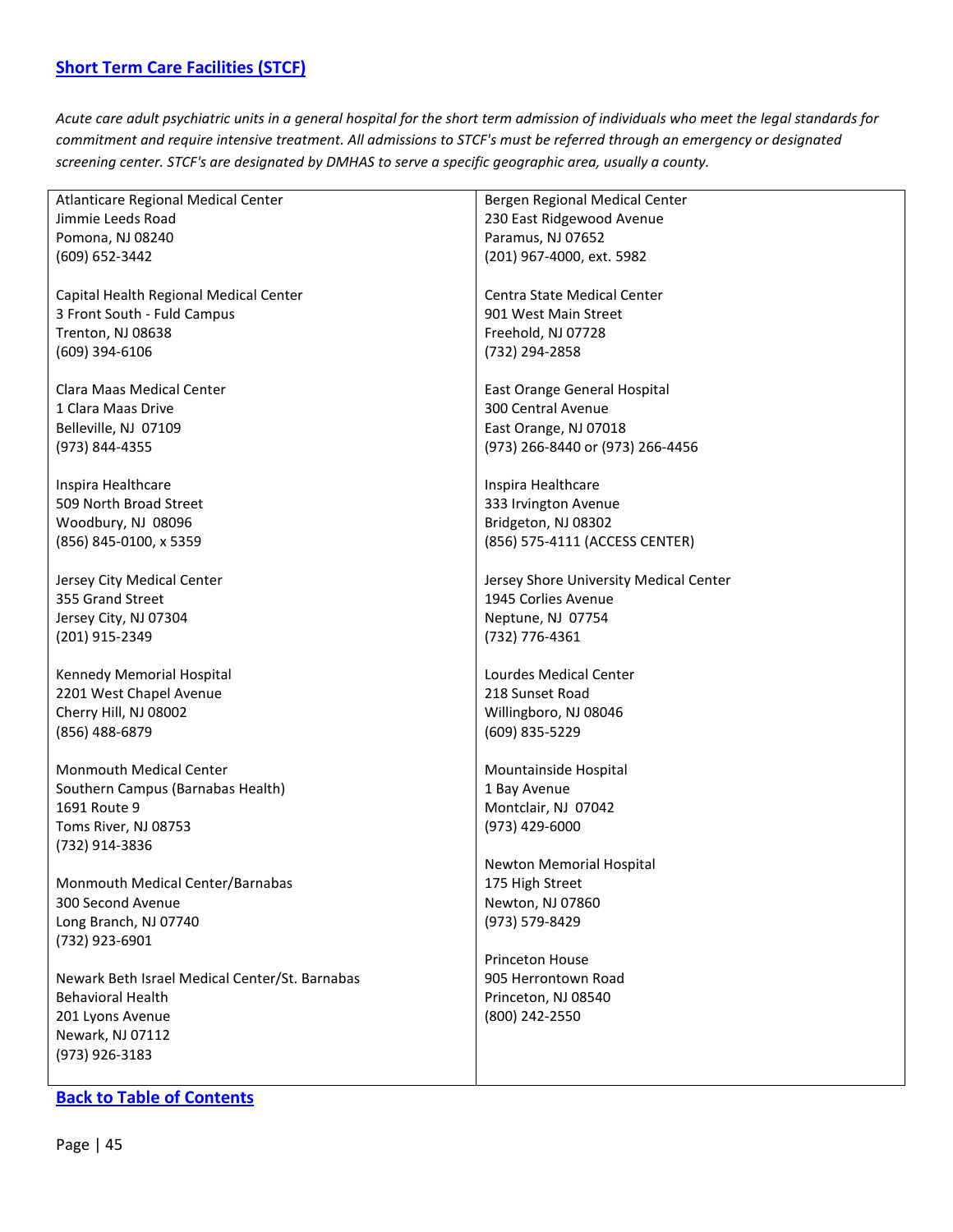| Raritan Bay Medical Center | St. Clare's Hospital         |
|----------------------------|------------------------------|
| 530 New Brunswick Avenue   | 130 Powerville Road          |
| Perth Amboy, NJ 08861      | Boonton, NJ 07005            |
| (732) 324-5119             | (973) 316-1905               |
|                            |                              |
| St. Francis Medical Center | St. Michael's Medical Center |
| 601 Hamilton Avenue        | 111 Central Avenue           |
| Trenton, NJ 08629          | Newark, NJ 07109             |
| (609) 599-5183 or 599-6569 | (973) 465-2681               |
|                            |                              |
| <b>Trinitas Hospital</b>   | University Hospital/UMDNJ    |
| 655 East Jersey Street     | 150 Bergen Street            |
| Elizabeth, NJ 07026        | Newark, NJ 07103             |
| (908) 994-7275             | (973) 972-7722               |
|                            |                              |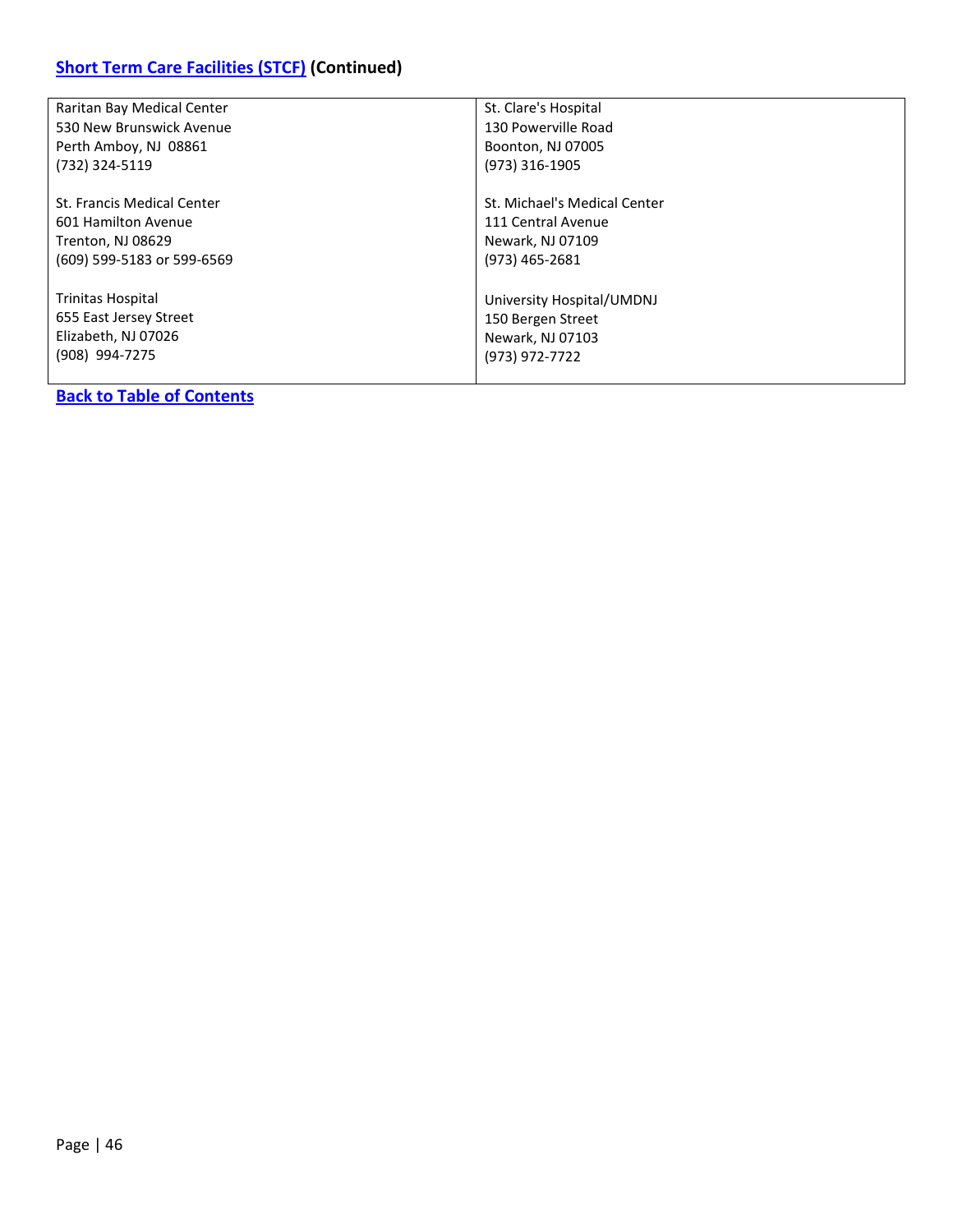#### <span id="page-46-0"></span>**[State and County Hospitals](#page-46-0)**

*The psychiatric residential mental health facilities operated by the state and counties are authorized to accept persons in need of involuntary commitment under NJS 30:4-27.2 et seq. Admissions are only accepted from emergency screening centers and short term care facilities.*

| <b>STATE</b>                        | <b>COUNTY</b>                           |
|-------------------------------------|-----------------------------------------|
| Ancora Psychiatric Hospital         | Bergen Regional Medical Center          |
| 301 Spring Garden Road              | 230 East Ridgewood Avenue               |
| Ancora, NJ 08037                    | Paramus, NJ 07652                       |
| (609) 561-1700                      | (201) 967-4000                          |
| Ann Klein Forensic Center           | <b>Essex County Hospital Center</b>     |
| Sullivan Way                        | 204 Grove Avenue                        |
| West Trenton, NJ 08628              | Cedar Grove, NJ 07009                   |
| $(609)$ 633-0900                    | (973) 571-2801                          |
| Greystone Park Psychiatric Hospital | Meadowview Psychiatric Hospital         |
| 59 Koch Avenue - Main Bldg.         | 595 County Avenue                       |
| Morris Plains, NJ 07950             | Secaucus, NJ 07094                      |
| (973) 538-1800                      | (201) 369-5252                          |
| Trenton Psychiatric Hospital        | Runnells Union Co. Psychiatric Hospital |
| Sullivan Way                        | 40 Watchung Way                         |
| West Trenton, NJ 08628              | Berkeley Heights, NJ 07922              |
| $(609)$ 633-1500                    | (908) 771-5700                          |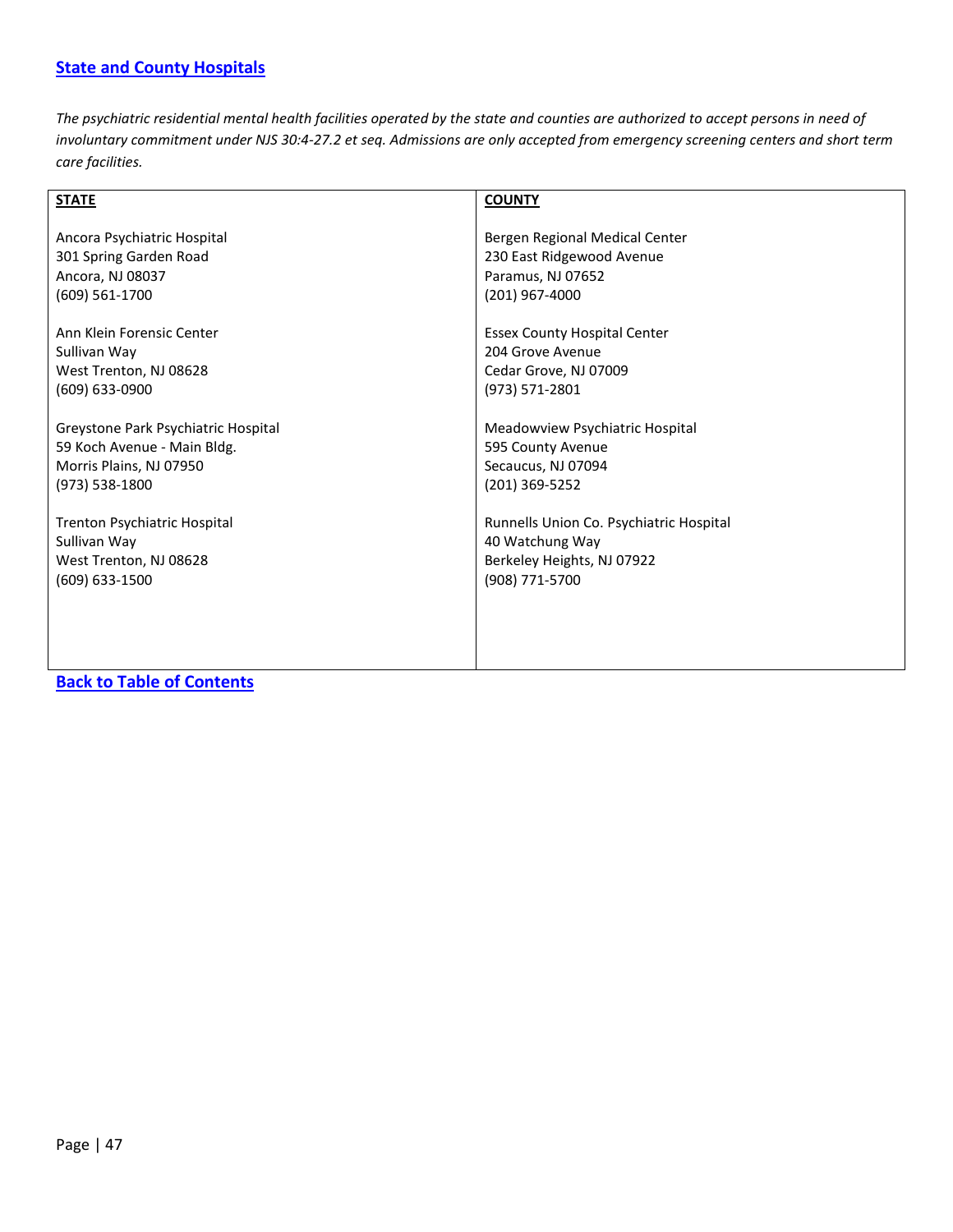<span id="page-47-0"></span>*Competitive work in integrated work settings for mentally ill individuals for whom competitive employment has not traditionally occurred or has been interrupted or intermittent as a result of a severe disability and who, because of the nature and severity of their disability, need intensive supported employment services and extended support services.*

| Atlanticare Behavioral Health                      | <b>Bridgeway House</b>                                |
|----------------------------------------------------|-------------------------------------------------------|
| 2511 Fire Road, Suite B-10                         | 1023 Commerce Street                                  |
| Egg Harbor Twp., NJ 08234                          | Elizabeth, NJ 07208                                   |
| (609) 348-1468                                     | (908) 687-9666                                        |
|                                                    |                                                       |
| <b>Cumberland County Guidance Center</b>           | <b>Bridgeway Sussex</b>                               |
| 2038 Carmel Road                                   | 93 Stickles Pond Road                                 |
| Millville, NJ 08332                                | Newton, NJ 07860                                      |
| (856) 825-6810                                     | (973) 383-8670                                        |
|                                                    |                                                       |
| Care Plus Center for Primary and Behavioral Health | Catholic Charities - Archdiocese of Newark            |
| 610 Valley Health Plaza                            | 2201 Bergenline Avenue, 3rd Floor                     |
| Paramus, NJ 07652                                  | Union City, NJ 07087                                  |
| (201) 265-8200                                     | (201) 558-3789                                        |
|                                                    |                                                       |
| <b>Catholic Charities - Diocese of Trenton</b>     | <b>CPC Behavioral Healthcare-</b>                     |
| 10 Southard Street                                 | Aberdeen Counseling Center                            |
| Trenton, NJ 08609                                  | 1088 Highway 34                                       |
| (609) 393-8912                                     | Aberdeen, NJ 07747                                    |
|                                                    | (732) 290-1700                                        |
| Delaware House                                     |                                                       |
| 25 Ikea Drive                                      | Family Guidance Center of Warren County               |
| Westampton, NJ 08060                               | 492 Route 57W                                         |
| (609) 267-9339                                     | Washington, NJ 07882                                  |
|                                                    | (908) 689-1000                                        |
| Hunterdon Medical Center Behavioral Health         |                                                       |
| 2100 Wescott Drive                                 | Jersey Cape Diagnostic, Training & Opportunity Center |
| Flemington, NJ 08822                               | 1121 Route 47                                         |
| $(908) 788 - 6401$                                 | Rio Grande, NJ 08242                                  |
|                                                    | (609) 889-0803                                        |
| Mental Health Association of Essex County          |                                                       |
| 60 Evergreen Place, Suite 401                      | Mental Health Association of Southwestern NJ          |
| East Orange, NJ 07017                              | 217 Blackhorse Pike                                   |
| (973) 395-1000, ext. 401                           | Haddon Heights, NJ 08035                              |
|                                                    | (856) 522-0639                                        |
| Mid-Atlantic States Career Center                  |                                                       |
| 111 South Broadway                                 | New Point Behavioral Health Care                      |
| Pennsville, NJ 08070                               | <b>Beacon Division</b>                                |
| (856) 514-2138                                     | 200 Hollydell Drive                                   |
|                                                    | Sewell, NJ 08080                                      |
|                                                    | (856) 848-8054                                        |
|                                                    |                                                       |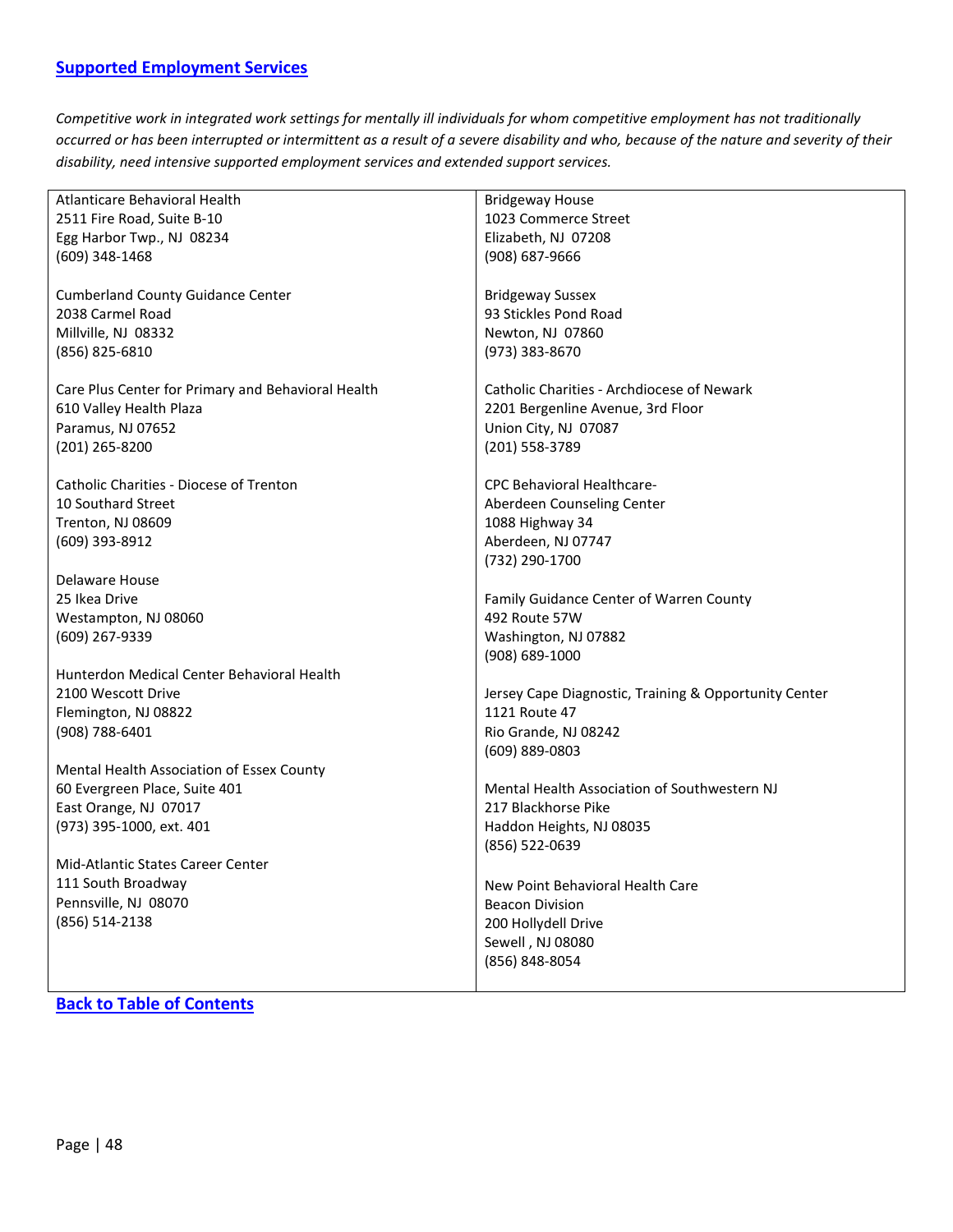# **[Supported Employment Services](#page-47-0) (Continued)**

| Preferred Behavioral Health of NJ                                                                         | Richard Hall CMHC                    |
|-----------------------------------------------------------------------------------------------------------|--------------------------------------|
| 725 Airport Road                                                                                          | 500 North Bridge Street              |
| Lakewood, NJ 08701                                                                                        | Bridgewater, NJ 08807                |
| (732) 367-5439                                                                                            | (908) 725-2800                       |
| St. Joseph's Regional Medical Center                                                                      | St. Clare's Behavioral Health Center |
| 645 Main Street                                                                                           | 50 Morris Avenue                     |
| Paterson, NJ 07503                                                                                        | Denville, NJ 07834                   |
| (973) 754-8611                                                                                            | (973) 625-7045                       |
| Rutger's University Behavioral Health Care<br>195 New Street<br>New Brunswick, NJ 08901<br>(732) 235-6902 |                                      |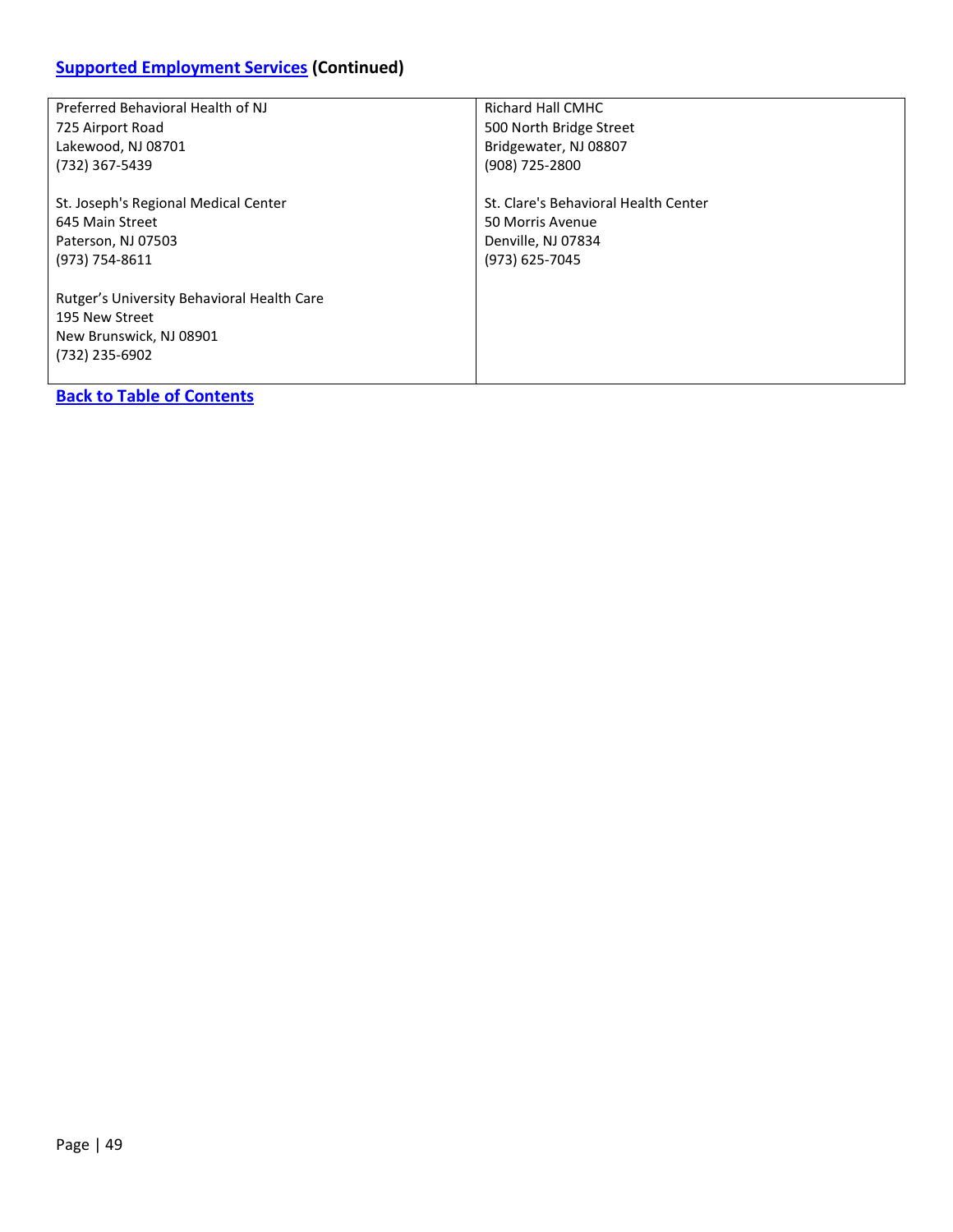### <span id="page-49-0"></span>**[Supported Education](#page-49-0) (SED)**

*Provides direct services and support in educational coaching so that consumers may enter and succeed in educational opportunities. SED also serves as an information clearinghouse for consumers, families, colleges, and providers within a geographical area. Direct service may include the provisions of supported educational coaching services provided directly to the consumer in the educational setting. The services also include enrollment and registration assistance, teaching study skills, illness management and recovery skills particularly related to school, assistance and advocacy in obtaining "reasonable accommodations" from the school.*

| <b>Essex, Hudson, Middlesex &amp; Union Counties</b> | <b>Camden &amp; Gloucester Counties</b>        |
|------------------------------------------------------|------------------------------------------------|
| <b>Bridgeway Rehabilitation Services</b>             | Mental Health Association of Southwest NJ      |
| 1023 Commerce Avenue, 2nd Floor                      | 217 Black Horse Pike                           |
| Union, NJ 07083                                      | Haddon Heights, NJ 08035                       |
| $(908)$ 687-9666                                     | (856) 522-0639, ext. 205                       |
|                                                      |                                                |
| <b>Bergen, Morris &amp; Passaic Counties</b>         | <b>Atlantic, Monmouth &amp; Ocean Counties</b> |
| St. Clare's Health System                            | Preferred Behavioral Health of NJ              |
| 50 Morris Avenue                                     | 725 Airport Road                               |
| Denville, NJ 07834                                   | Lakewood, NJ 08701                             |
| (973) 625-7070                                       | (732) 367-5439                                 |
|                                                      |                                                |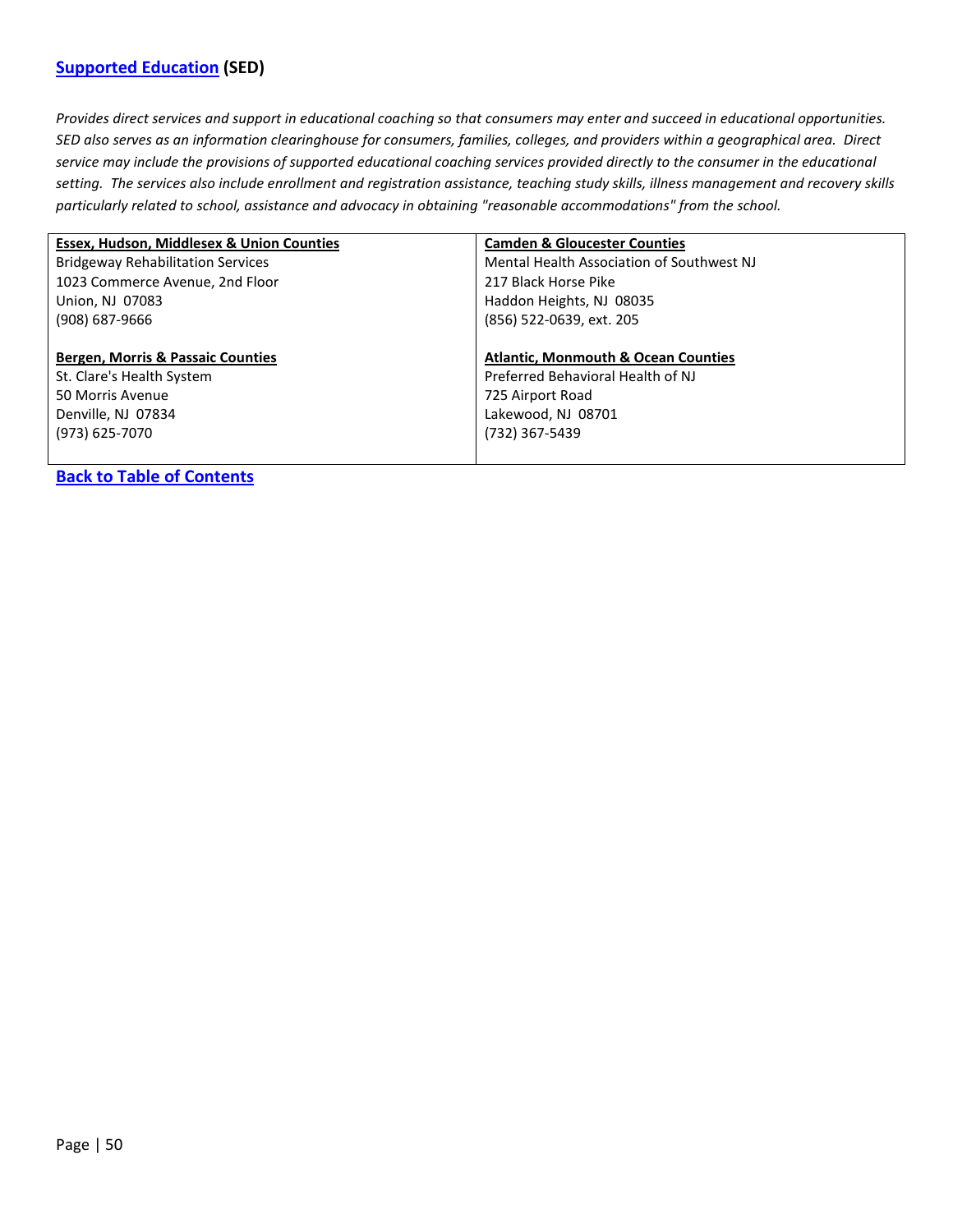### <span id="page-50-0"></span>**[Supportive Housing](#page-50-0)**

*Supportive housing is designed to ensure consumers of mental health services, a choice of permanent, safe, affordable housing. Supportive housing offers individuals opportunities for involvement in community life. Emphasis is placed on the development and strengthening of natural supports in the community.*

| Advance Housing, Inc.                        | Alternatives, Inc.                                      |
|----------------------------------------------|---------------------------------------------------------|
| 100 Hollister Road, Suite 203                | 600 First Avenue                                        |
| Teterboro, NJ 07608                          | Raritan, NJ 08869                                       |
| (201) 498-9140                               | (908) 685-1444                                          |
|                                              |                                                         |
| Atlanticare Behavioral Health                | Bridgeway House & Medically Enhanced Supportive Housing |
| 2511 Fire Road, Suite B-10                   | 265 West Grand Street                                   |
| Egg Harbor Twp., NJ 08234                    | Elizabeth, NJ 07202                                     |
| (609) 272-8452                               | (908) 469-3940                                          |
|                                              |                                                         |
| CareLink Community Support Services, Inc.    | <b>Cape Counseling Services</b>                         |
| 1200 Little Gloucester Road, Apt. 1312       | 1129 Route 9 South                                      |
| Clementon, NJ 08021                          | Cape May Court House, NJ 08210                          |
| (610) 405-5174                               | (609) 778-6140                                          |
|                                              |                                                         |
| Care Plus NJ, Inc.                           | Career Opportunity Development (CODI)                   |
| 610 Valley Health Plaza                      | Project for Independent Living (PIL)                    |
| Paramus, NJ 07652                            | 901 Atlantic Avenue                                     |
| (201) 265-8200                               | Egg Harbor, NJ 08215                                    |
|                                              | (609) 965-6871                                          |
| Collaborative Support Programs of NJ (CSPNJ) |                                                         |
| 11 Spring Street                             | Catholic Charities - Delaware House                     |
| Freehold, NJ 07728                           | 25 Ikea Drive                                           |
| (732) 780-1175                               | Westampton, NJ 08060                                    |
|                                              | (609) 867-9339                                          |
| CPC Behavioral Healthcare, Inc.              |                                                         |
| 1088 Highway 34                              | Community Hope, Inc.                                    |
| Aberdeen, NJ 07747                           | 959 Route 46 East - Suite 402                           |
| (732) 290-1700                               | Parsippany, NJ 07054                                    |
|                                              | $(973)$ 463-9600                                        |
| <b>Cumberland County Guidance Center</b>     |                                                         |
| 814 Elmer Street                             | Comprehensive Behavioral Healthcare, Inc. (COMPCARE)    |
| Vineland, NJ 08360                           | 395 Main Street                                         |
| (856) 691-8579, ext. 100                     | Hackensack, NJ 07601                                    |
|                                              | (201) 646-0333                                          |
| Declarations                                 |                                                         |
| 223 Taylors Mills Road                       | East Orange General Hospital                            |
| Manalapan, NJ 07726                          | 300 Central Avenue                                      |
| (732) 792-6990                               | East Orange, NJ 07018                                   |
|                                              | (973) 395-4164                                          |
| Easter Seal Society of NJ                    |                                                         |
| 615 Hope Road                                | Garden State Episcopal Community Development Corp.      |
| Building 3 - 1st Floor                       | 514 Newark Avenue                                       |
| Eatontown, NJ 07724                          | Jersey City, NJ 07306                                   |
| (732) 380-0390                               | (201) 604-2295                                          |
|                                              |                                                         |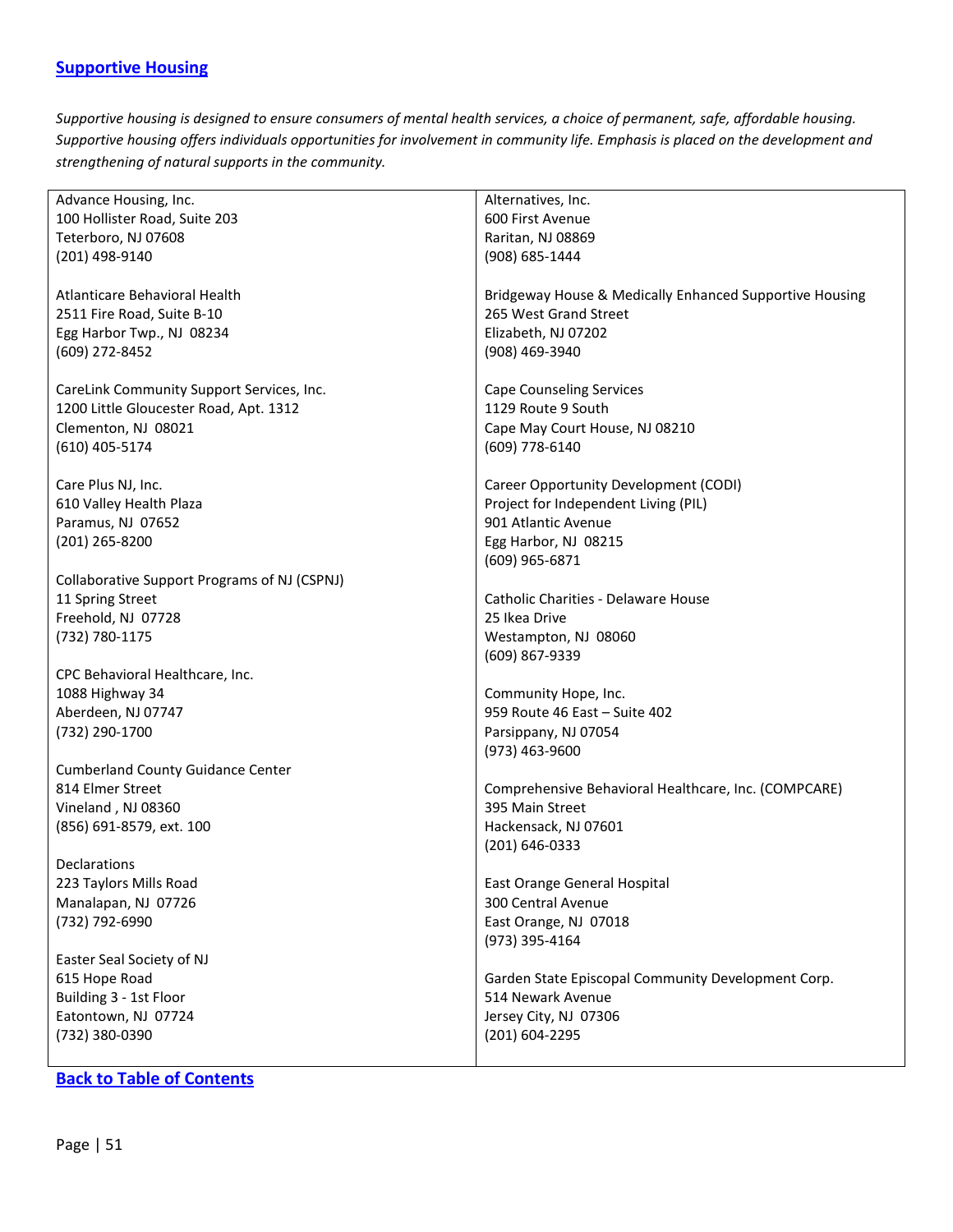# **[Supportive Housing](#page-50-0) (Continued)**

| Healthcare Commons, Inc.                              | Holcomb Behavioral Health Systems            |
|-------------------------------------------------------|----------------------------------------------|
| 500 Pennsville Auburn Road                            | 1013 Haddon Avenue                           |
| Carneys Point, NJ 08069                               | Collingswood, NJ 08108                       |
| (856) 299-3200                                        | (856) 858-2616                               |
|                                                       |                                              |
|                                                       |                                              |
| Jewish Family Service of Atlantic & Cape May Counties | Jersey City Medical Center                   |
| 607 North Jerome Avenue                               | 395 Grand Avenue - 3rd Floor                 |
| Margate, NJ 08402                                     | Jersey City, NJ 07304                        |
| (609) 822-8398                                        | (201) 915-2844                               |
|                                                       |                                              |
| <b>Legacy Treatment Services</b>                      | Mental Health Association of Morris County   |
| 1289 Route 38, Suite 200                              | 100 Route 46 East - Building C               |
| Hainesport, NJ 08036                                  | Mountain Lakes, NJ 07045                     |
|                                                       |                                              |
| (609) 261-7672                                        | (973) 334-3496                               |
|                                                       |                                              |
| Mental Health Association of Essex County             | Mental Health Association of Monmouth County |
| 60 So. Fullerton Avenue - Suite 102                   | 119 Avenue @ the Commons - Suite 5           |
| Montclair, NJ 07042                                   | Shrewsbury, NJ 07702                         |
| (973) 509-3777                                        | (732) 542-6422                               |
|                                                       |                                              |
| <b>New Dimensions</b>                                 | New Bridge Behavioral Health                 |
| 77 West Broadway                                      | 7 Industrial Road                            |
|                                                       |                                              |
| Salem, NJ 08079                                       | Pequannock, NJ 07444                         |
| (856) 279-2753                                        | (973) 686-2247                               |
|                                                       |                                              |
| New Jersey Community Development Corporation (NJCDC)  | New Point Behavioral Health Care             |
| 32 Spruce Street                                      | 200 Hollydell Drive                          |
| Paterson, NJ 07501                                    | Sewell, NJ 08080                             |
| (973) 413-1600                                        | (856) 256-3320                               |
|                                                       |                                              |
| Oaks Integrated Care                                  | Oaks Integrated Care                         |
| 19 E. Ormond Avenue                                   | 31 Lexington Avenue                          |
|                                                       |                                              |
| Cherry Hill, NJ 08034                                 | Ewing, NJ 08618                              |
| (856) 428-1300                                        | (609) 583-1900                               |
|                                                       |                                              |
| Oaks Integrated Care                                  | Ocean Mental Health Services, Inc.           |
| 770 Woodlane Road - Suite 23                          | 160 Route 9                                  |
| Mount Holly, NJ 08060                                 | Bayville, NJ 08721                           |
| (609) 265-0245                                        | (732) 281-1658                               |
|                                                       |                                              |
| PennReach, Inc.                                       | Preferred Behavioral Health of NJ            |
|                                                       |                                              |
| 1998 Route 18 North                                   | 725 Airport Road                             |
| Old Bridge, NJ 08857                                  | Lakewood, NJ 08701                           |
| (215) 409-5519                                        | (732) 367-2665                               |
|                                                       |                                              |
| Project Live, Inc.                                    | Project Live, Inc.                           |
| 414 Eagle Rock Avenue - Suite 201                     | 465-475 Broadway Avenue                      |
| West Orange, NJ 07052                                 | Newark, NJ 07107                             |
| (973) 395-9161                                        | (973) 395-9160                               |
|                                                       |                                              |
|                                                       |                                              |
|                                                       |                                              |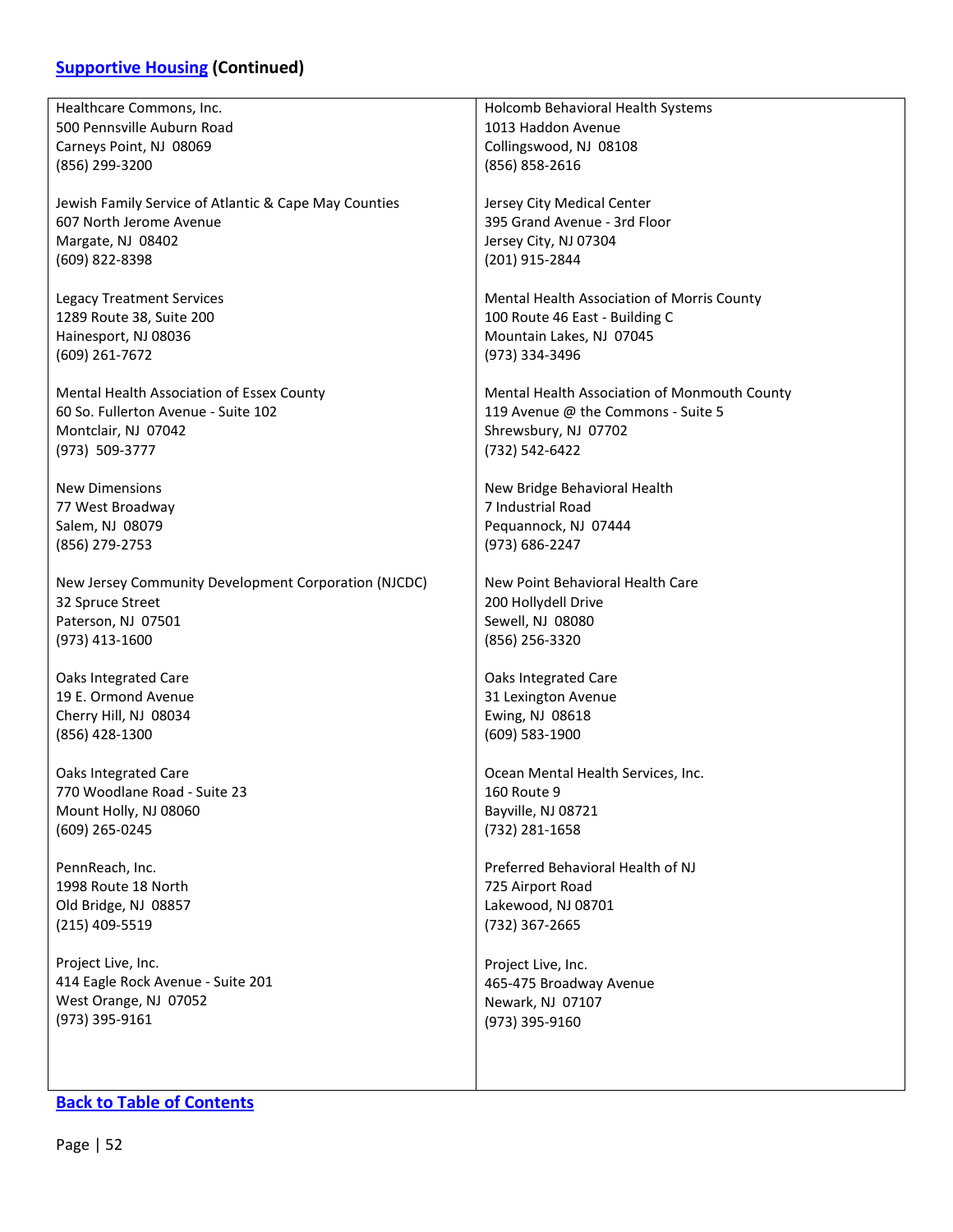# **[Supportive Housing](#page-50-0) (Continued)**

| RHD (Passaic)                              | RHD (Monmouth/Ocean)                       |
|--------------------------------------------|--------------------------------------------|
| 2 Andrews Drive - Suite 1                  | 2040 Sixty Avenue - Suite C                |
| Woodland Park, NJ 07424                    | Neptune City, NJ 07753                     |
| (973) 837-9500                             | (732) 361-5845                             |
|                                            |                                            |
| RHD (Ocean)                                | RHD (Tri-County)                           |
| 317 Brick Boulevard                        | 515 Grove Street, Suite 1A-1               |
| Brick, NJ 08723                            | Haddon Heights, NJ 08035                   |
| (732) 920-5000                             | (856) 547-2330                             |
|                                            |                                            |
| SERV Centers of NJ - Middlesex             | SERV Centers of NJ - Mercer                |
| 491 South Washington Avenue                | 407 West State Street                      |
| Piscataway, NJ 08854                       | Trenton, NJ 08618                          |
|                                            |                                            |
| (732) 968-7111                             | (609) 394-0212                             |
| SERV Centers of NJ - Passaic/Hudson        |                                            |
|                                            | South Jersey Behavioral Health Resources   |
| 777 Bloomfield Avenue                      | 2500 McClellan Avenue, Suite 300           |
| Clifton, NJ 07012                          | Pennsauken, NJ 08109                       |
| (973) 594-0125                             | (800) 220-8081                             |
|                                            |                                            |
| St. Clare's Behavioral Health Center       | St. Joseph's Harbor House                  |
| 1 Medical Drive                            | 645 Main Street                            |
| Morris Plains, NJ 07950                    | Paterson, NJ 07503                         |
| (973) 298-8642                             | (973) 754-4680                             |
|                                            |                                            |
| St. Mary's Hospital                        | Triple C Housing, Inc.                     |
| Specialized Residence Program              | 1 Distribution Way                         |
| 530 Main Avenue                            | Monmouth Junction, NJ 08852                |
| Passaic, NJ 07055                          | (609) 297-5840                             |
| (973) 470-3503                             |                                            |
|                                            | Rutger's University Behavioral Health Care |
| Rutger's University Behavioral Health Care | 183 So. Orange Avenue - Level D            |
| 10 Corporate Place South - Suite 205       | Newark, NJ 07103                           |
| Piscataway, NJ 08854                       | (973) 972-5479                             |
| (732) 235-5000                             |                                            |
|                                            | Vantage Health System                      |
| West Bergen Mental Health Center           | 2 Park Avenue                              |
| 120 Chestnut Street                        | Dumont, NJ 07628                           |
| Ridgewood, NJ 07450                        | (201) 385-4400                             |
| (201) 444-3550                             |                                            |
|                                            | <b>Volunteers of America</b>               |
|                                            | Northern NJ Division                       |
|                                            | 205 West Milton Avenue                     |
|                                            | Rahway, NJ 07065                           |
|                                            | (732) 827-2444                             |
|                                            |                                            |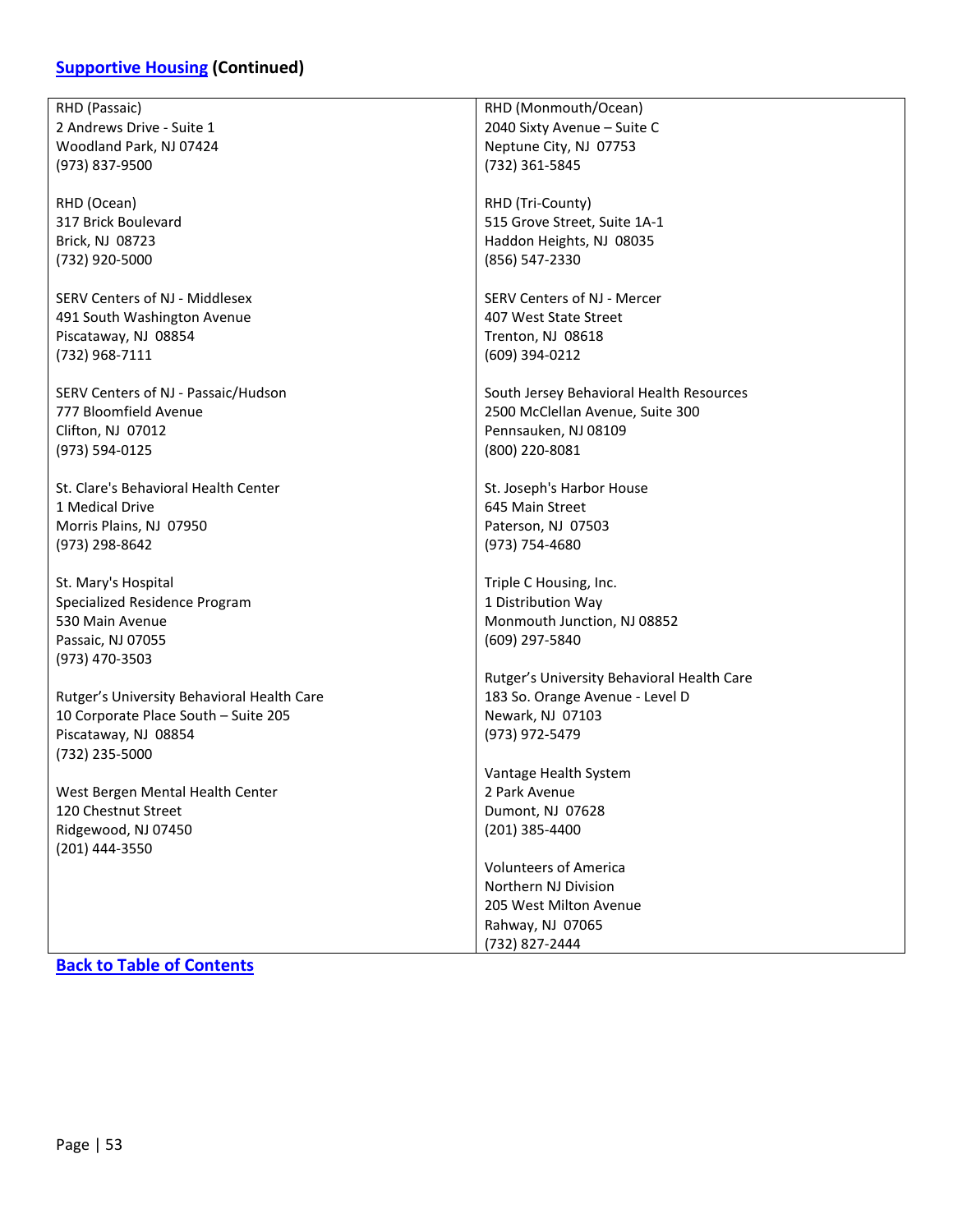### <span id="page-53-0"></span>**[Systems Advocacy](#page-53-0)**

*Legal assistance provided to mental health clients, either through agency referrals or self-referral, by a network of DMHAS-funded legal service agencies. Assistance may include advice and guidance, case coordination, and court representation for issues such as government entitlements, housing, evictions, employment, etc.*

| Community Health Law Project               | City of Asbury Park                 |
|--------------------------------------------|-------------------------------------|
| 44 Washington Street, Suite 101            | <b>Municipal Building</b>           |
| Toms River, NJ 08753                       | 1 Municipal Plaza                   |
| (732) 380-1012                             | Asbury Park, NJ 07712               |
|                                            | (732) 502-5731                      |
| Community Health Law Project               |                                     |
| 650 Bloomfield Avenue, Suite 210           | County of Bergen Law Project        |
| Bloomfield, NJ 07003                       | One Bergen County Plaza             |
| (973) 680-5599                             | Hackensack, NJ 07601                |
|                                            | (201) 634-2767                      |
| Community Health Law Project               |                                     |
| 900 Haddon Avenue, Suite 400               | Central Jersey Legal Services, Inc. |
| Collingswood, NJ 08108                     | 317 George Street, Suite 201        |
| (856) 858-9500                             | New Brunswick, NJ 08901-2006        |
|                                            | (732) 249-7600                      |
| <b>Community Health Law Project</b>        |                                     |
| 4 Commerce Place                           | Community Health Law Project        |
| Mount Holly, NJ 08060                      | 65 Jefferson Street                 |
| (609) 261-3453                             | Elizabeth, NJ 07201                 |
|                                            | (908) 355-8282                      |
| Community Health Law Project               |                                     |
| 35 Journal Square, Suite 827               | Community Health Law Project        |
| Jersey City, NJ 07306                      | One Main Street, Suite 413          |
| (973) 963-6295                             | Eatontown, NJ 07724                 |
| Laurel House                               | (732) 380-1012                      |
| 316 Livingston Avenue                      |                                     |
| New Brunswick, NJ 08903                    | Community Health Law Project        |
| (732) 246-0028                             | 225 East State Street, Suite 5      |
|                                            | Trenton, NJ 08608                   |
| <b>Mental Health Association</b>           | $(609)$ 392-5553                    |
| 4 Jimmie Leeds Road                        |                                     |
| Galloway, NJ 08205                         | Legal Services of Northwest Jersey  |
| (609) 652-3800                             | 30 Schuyler Place                   |
|                                            | Morristown, NJ 07960-0900           |
| Mental Health Association of Hudson County | (973) 285-6911                      |
| 35 Journal Square, Suite 827               |                                     |
| Jersey City, NJ 07306                      |                                     |
| (201) 653-4700                             |                                     |
|                                            |                                     |
|                                            |                                     |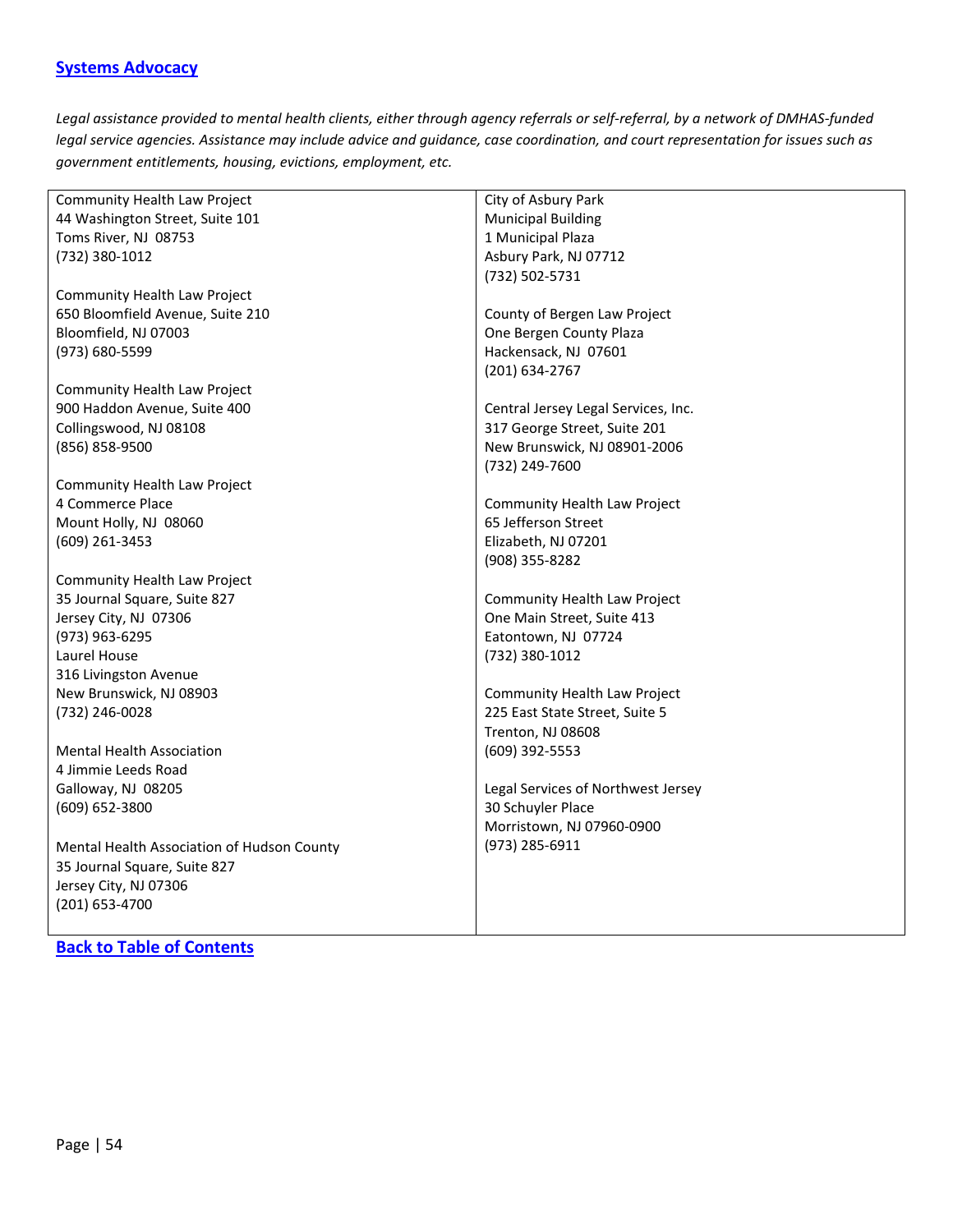# **[Systems Advocacy](#page-53-0) (Continued)**

| Mental Health Association of Ocean County   | Mental Health Association of Morris County             |
|---------------------------------------------|--------------------------------------------------------|
| 226 Route 37 West, Unit #14                 | 100 Route 46E - Building C                             |
| Toms River, NJ 08755                        | Mountain Lakes, 07046                                  |
| (732) 914-1546                              | (973) 334-3496                                         |
|                                             |                                                        |
| Mental Health Association of Passaic County | Mental Health Association of NJ                        |
| 404 Clifton Avenue                          | 88 Pompton Avenue, Suite 1                             |
| Clifton, NJ 07011                           | Verona, N 07044                                        |
| (973) 478-4444                              | (973) 571-4100                                         |
|                                             |                                                        |
| Northwest Legal Services                    | National Alliance for the Mentally III - Bergen County |
| 82 Park Avenue                              | 309 Valley Boulevard, Room 30                          |
| Flemington, NJ 08822                        | Woodridge, NJ 07075                                    |
| (908) 782-7979                              | (201) 635-9595                                         |
|                                             |                                                        |
| United Family & Children's Society          | Warren County Legal Services                           |
| 305 West 7th Street                         | 91 Front Street                                        |
| Plainfield, NJ 07060                        | Belvedere, NJ 07823                                    |
| (908) 755-4848                              | (908) 475-2010                                         |
|                                             |                                                        |